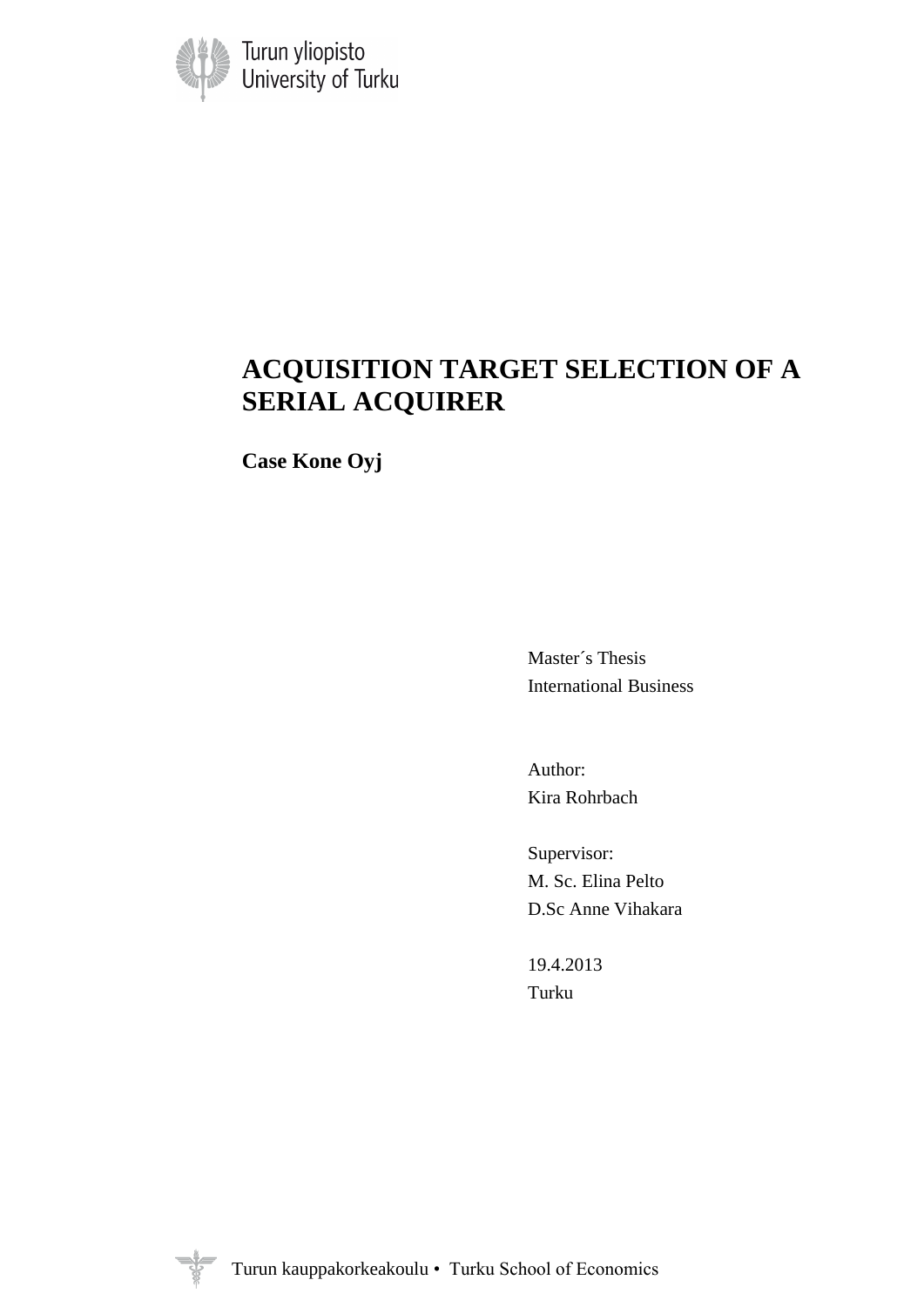## **Table of contents**

| $\mathbf{1}$   |     |       |  |
|----------------|-----|-------|--|
|                | 1.1 |       |  |
|                | 1.2 |       |  |
|                | 1.3 |       |  |
| $\overline{2}$ |     |       |  |
|                | 2.1 |       |  |
|                |     | 2.1.1 |  |
|                |     | 2.1.2 |  |
|                |     | 2.1.3 |  |
|                | 2.2 |       |  |
|                |     | 2.2.1 |  |
|                |     | 2.2.2 |  |
|                | 2.3 |       |  |
|                |     | 2.3.1 |  |
|                |     | 2.3.2 |  |
|                |     | 2.3.3 |  |
|                |     | 2.3.4 |  |
|                | 2.4 |       |  |
|                |     | 2.4.1 |  |
|                |     | 2.4.2 |  |
|                |     | 2.4.3 |  |
|                | 2.5 |       |  |
| 3              |     |       |  |
|                | 3.1 |       |  |
|                | 3.2 |       |  |
|                | 3.3 |       |  |
|                | 3.4 |       |  |
|                | 3.5 |       |  |
| 4              |     |       |  |
|                | 4.1 |       |  |
|                | 4.2 |       |  |
|                |     | 4.2.1 |  |
|                |     | 4.2.2 |  |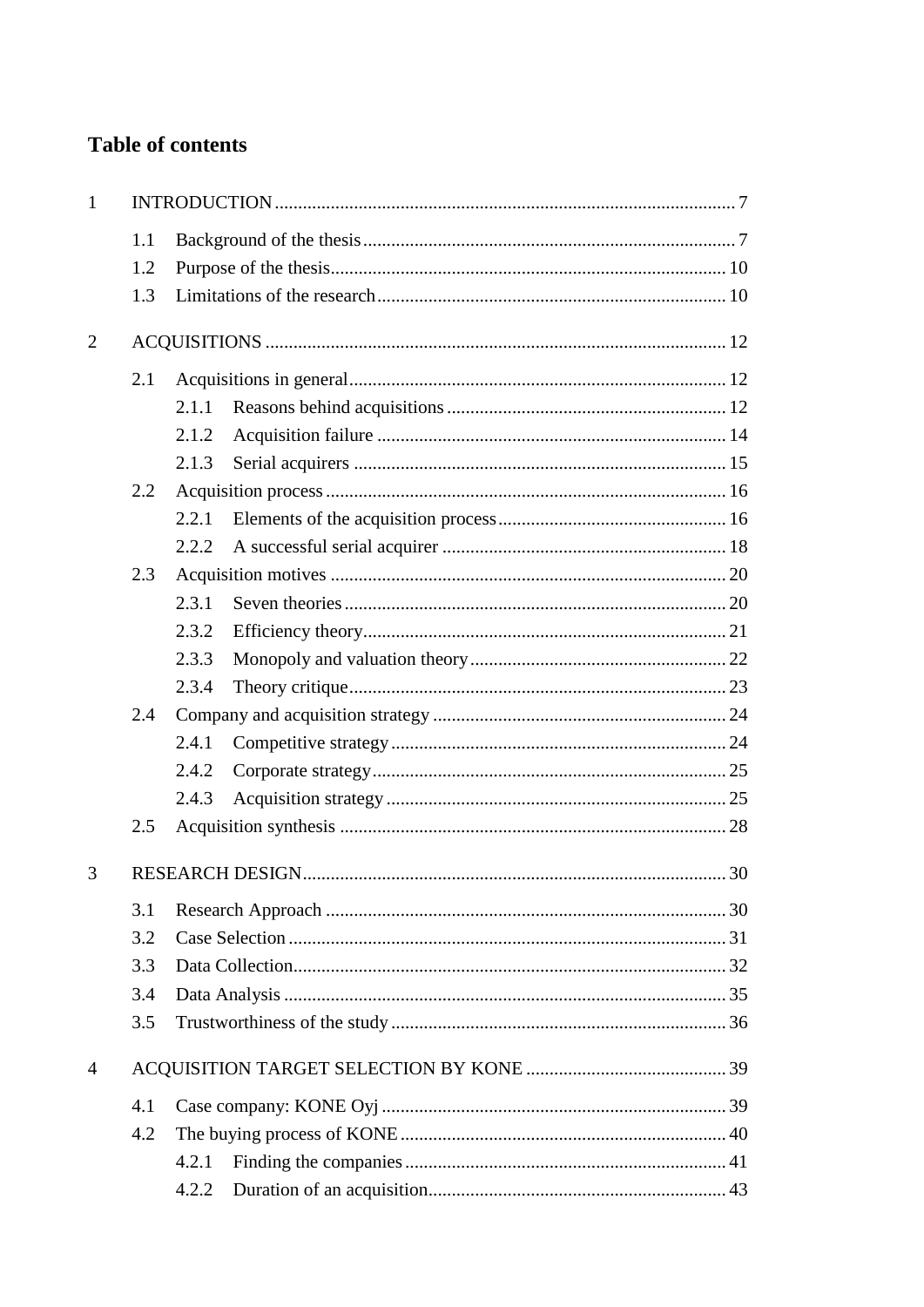|                         | 4.3 |       |  |
|-------------------------|-----|-------|--|
|                         |     | 4.3.1 |  |
|                         |     |       |  |
|                         | 4.4 |       |  |
|                         |     | 4.4.1 |  |
|                         |     | 4.4.2 |  |
| $\overline{\mathbf{5}}$ |     |       |  |
| 6                       |     |       |  |
|                         |     |       |  |
|                         |     |       |  |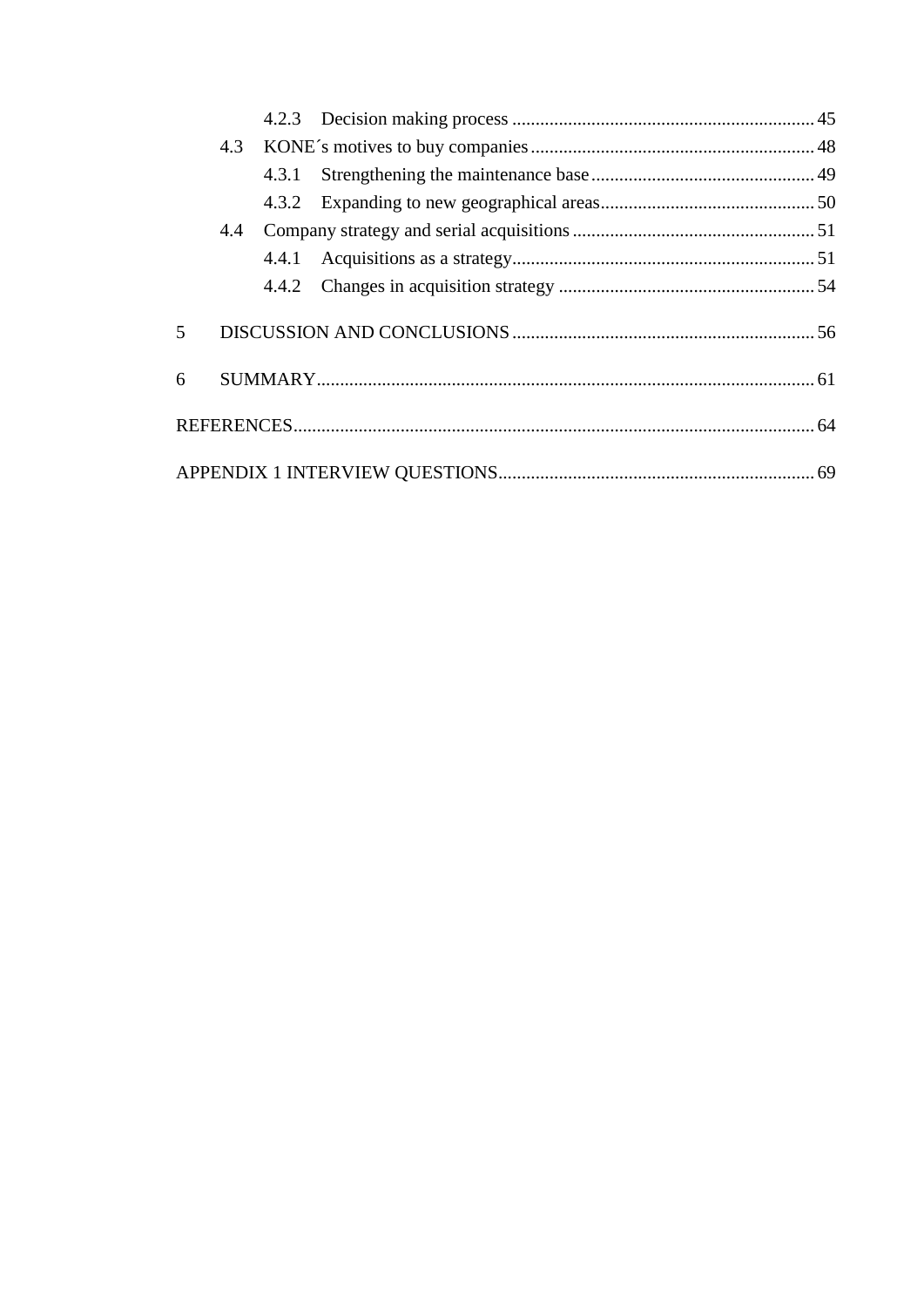# List of figures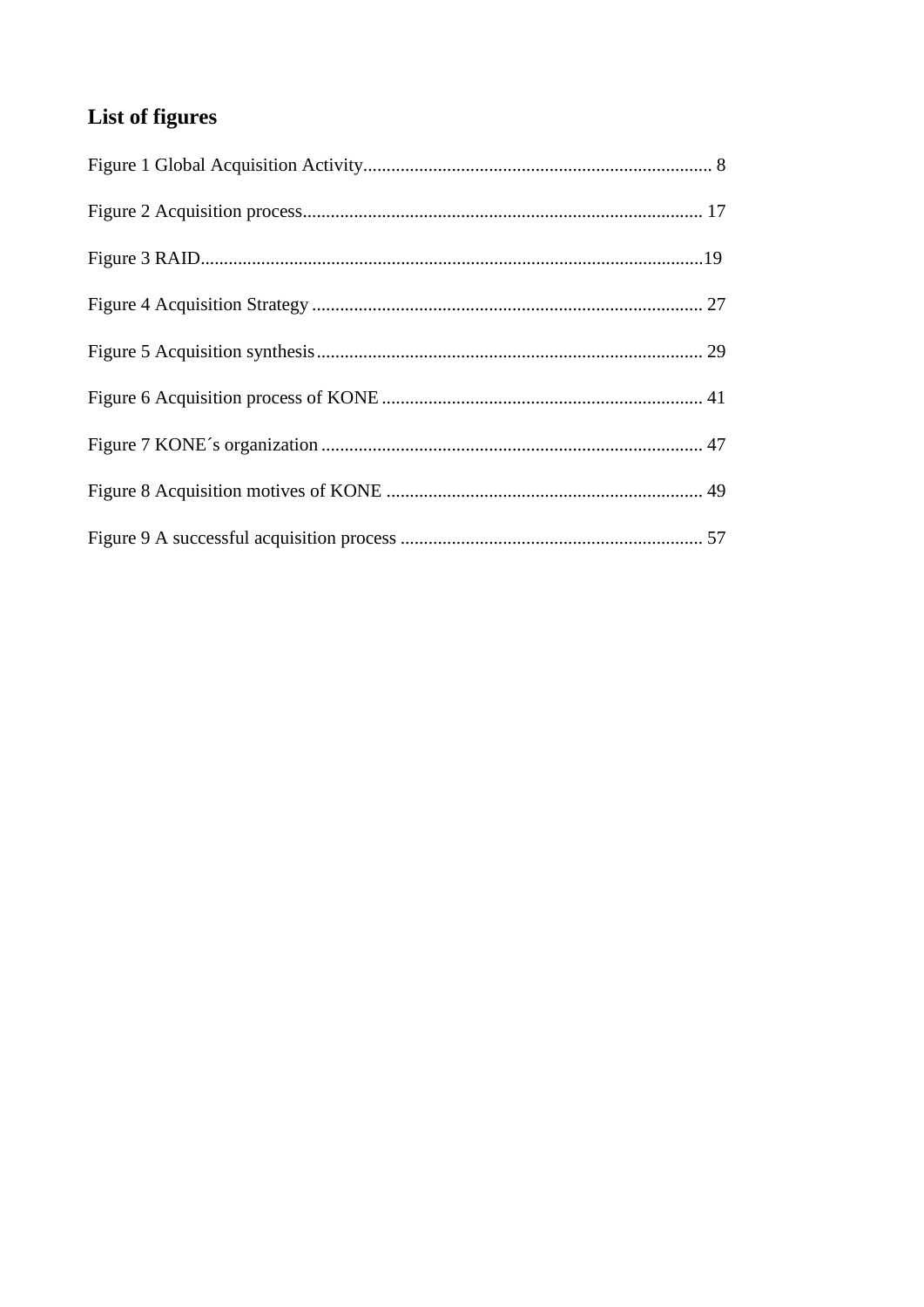## List of tables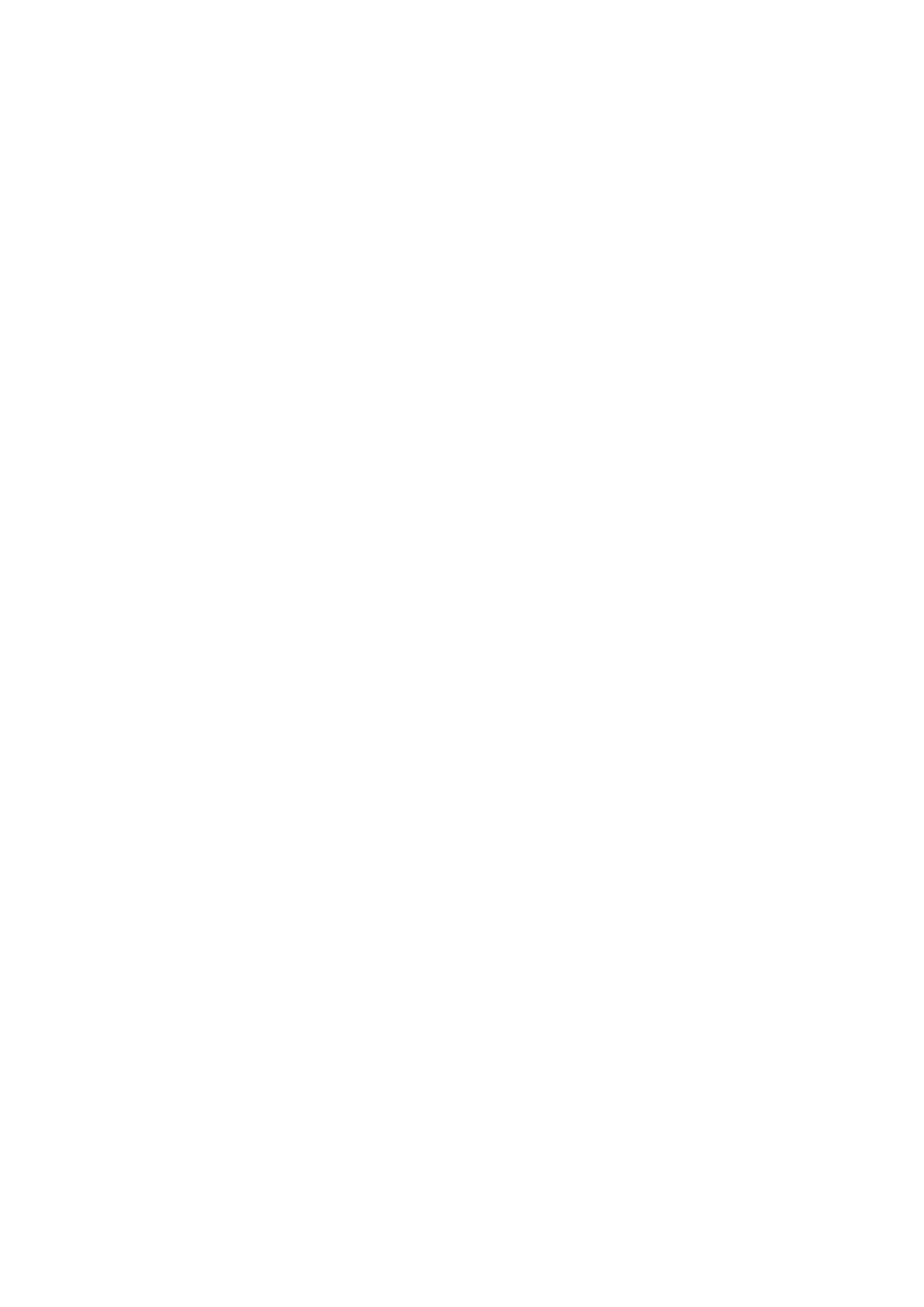### <span id="page-6-0"></span>**1 INTRODUCTION**

The introduction provides a background and purpose to the thesis. The background gives an insight to why the topic is chosen and some statistics of the history of mergers and acquisitions. The purpose describes more closely what the aim of this study is. The motivations to do this study, both personal and academic, are presented along with the limitations.

### <span id="page-6-1"></span>**1.1 Background of the thesis**

In the beginning of the twenty-first century the size of the 100 largest companies in any industry has become enormous. The reasons behind their size and power are acquisitions and mergers. (Lees 2003, 3.) The amount of acquisitions being made has risen constantly, but even larger growth has been in the size and value of the acquisitions (Angwin 2002, 33). Below there are statistics of global acquisition activity. The figure shows the amount of acquisitions made between 1999 and June 2010. It also shows the value of the acquisitions made. The acquisitions are divided in acquisitions made in the middle market, acquisitions that are undisclosed and acquisitions that are valued over \$750 million dollars.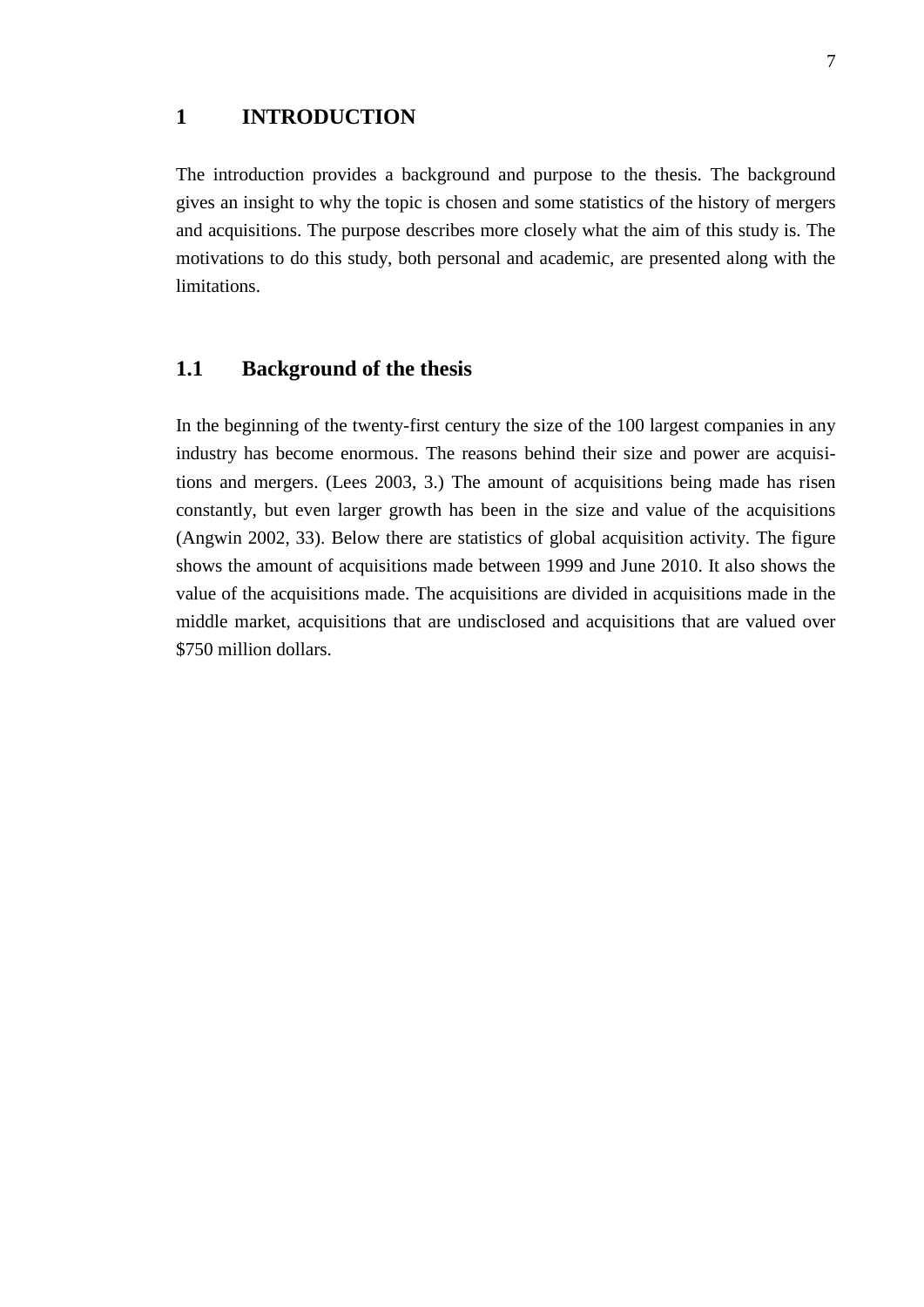

# **Global M&A Activity**

<span id="page-7-0"></span>Figure 1 Global Acquisition Activity (PriceWaterhouseCoopers)

As can be seen in the figure above acquisitions made are substantial in size. In 2000 over 30 000 acquisitions were made and again in 2007 over 40 000 acquisitions. The total value of acquisitions made in the peak year of 2007 was close to \$4,500 billion. Even the amount of the acquisitions that exceed the value of \$750 million was at its peak in 2007. The other observation that can be made from the figure is the way acquisitions occur in waves. Acquisition waves have been discussed comprehensively in literature (e.g. Gorton, Kahl & Rosen 2009; Rhodes-Kropf & Viswanathan 2004) but are left outside this study.

The peaks in acquisition activity in Europe during the recent years can be explained by macroeconomic, political and institutional factors. The nature of acquisitions is also changing due to hostile takeovers becoming a more common mechanism to improve the performance of inefficient companies. (Sudarsanam 2000, 120.) The acquisition waves are driven by globalization, technological change and deregulation. There is also a strategic mindset behind the acquisitions. Through acquiring new technologies, products and services, companies improve their current and future strategic positions in the domestic, regional and global market. Companies also increase their geographical pres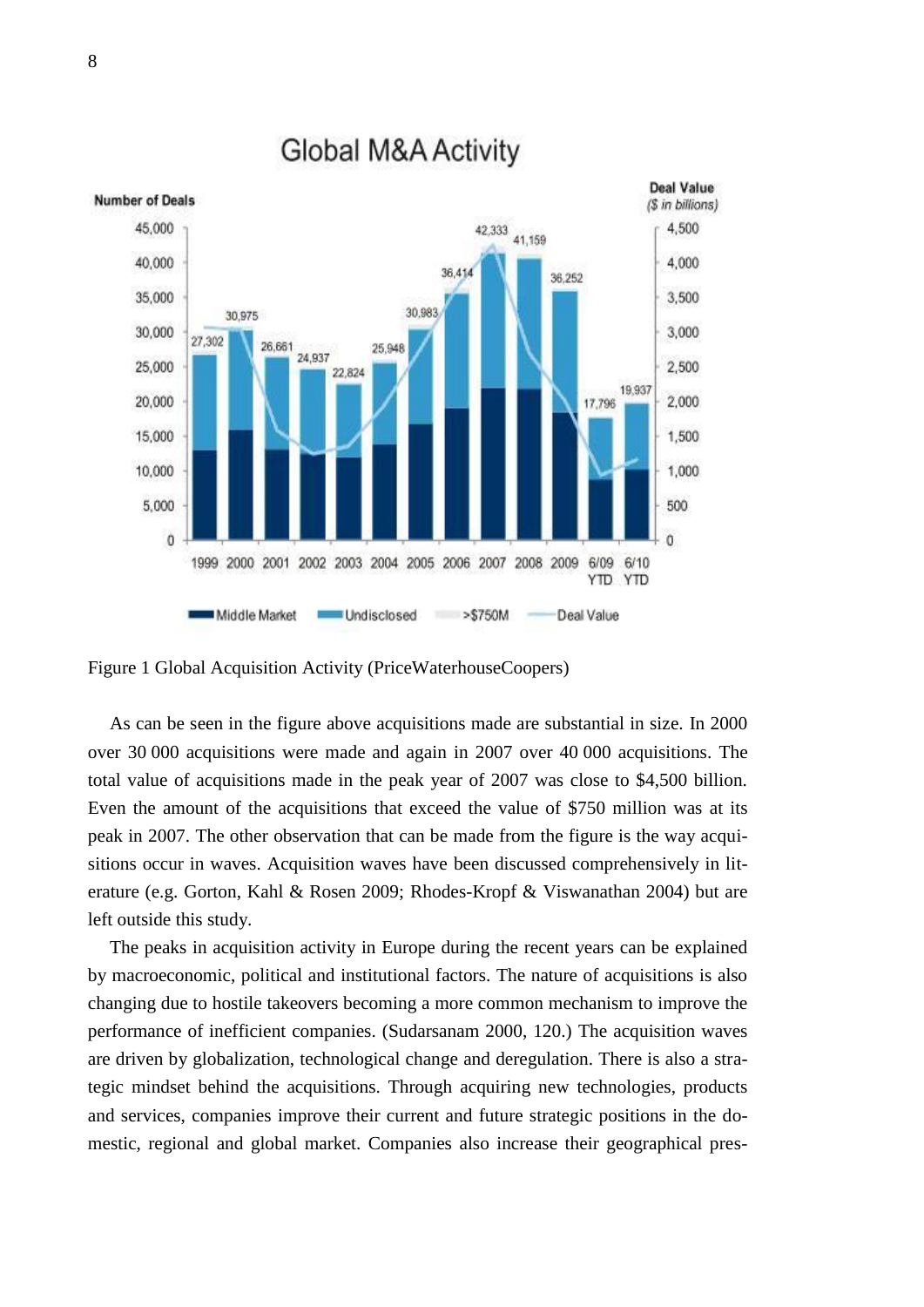ence and consolidate with competing markets by making acquisitions. (Schweiger & Goulet 2000, 61.)

There are many forces that drive takeover activity. Some of these forces are deregulation, synergies, economies of scale and scope, taxes, managerial incompetence, empire building and the increase of globalization. Other issues that contribute to acquisition activity are changes in technology or market conditions and the need for diversification, often at the expense of shareholders or the efficiency advantages when there is a need to exit an activity. (Jensen 1987, 427.)

Financial markets are also a driving power behind acquisitions and the restructuring strategies of an industry. The previous up-cycle period in markets once again reinforced acquisition waves. Reasons behind this were the availability of capital from private equity and hedge funds, new economies such as China and the Middle East and globalization. Motives for companies to acquire were pursuit of growth, scale and scope. (Smit & Moraitis 2010, 87)

There is a lot of literature about acquisitions and mergers (Miller 2007; Lees 2003; Angwin 2002; Buckley & Ghauri 2002), but most of the literature about acquisitions concentrates on the integration phase in acquisitions (e.g. Miller 2007), which takes place after the acquisition is made. There is also a significant amount of literature about acquisition failure and the reasons behind it (e.g. Gaughan 2005; Lees 2003). The literature that this thesis is mainly going to focus on is acquisition motives (Trautwein 1990). There is significantly less literature about acquisition motives and in general about the selection of companies to be acquired. Most of the research is also concentrating on the post acquisition phase of the acquisition rather than the pre acquisition phase. The post acquisition phase concentrates more on the integration of the acquired company whereas the pre acquisition phase is mainly about the selection of the target company and the preparation of the acquisition. In general acquisition studies concentrate on single acquisitions instead of serial acquirers. Based on these issues, there seems to be a research gap for a study about the pre-acquisition phase and more precisely about the process how acquired companies are selected from the point of view of a serial acquirer.

The focus in this thesis is also on serial acquirers and not only acquisitions in general. The previous focus in literature has been more on individual acquisitions and their performance (Laamanen & Keil 2008, 663). Therefore the two aspects, serial acquirers and acquisition motives, are discussed together in this thesis to bring a new insight to the subject.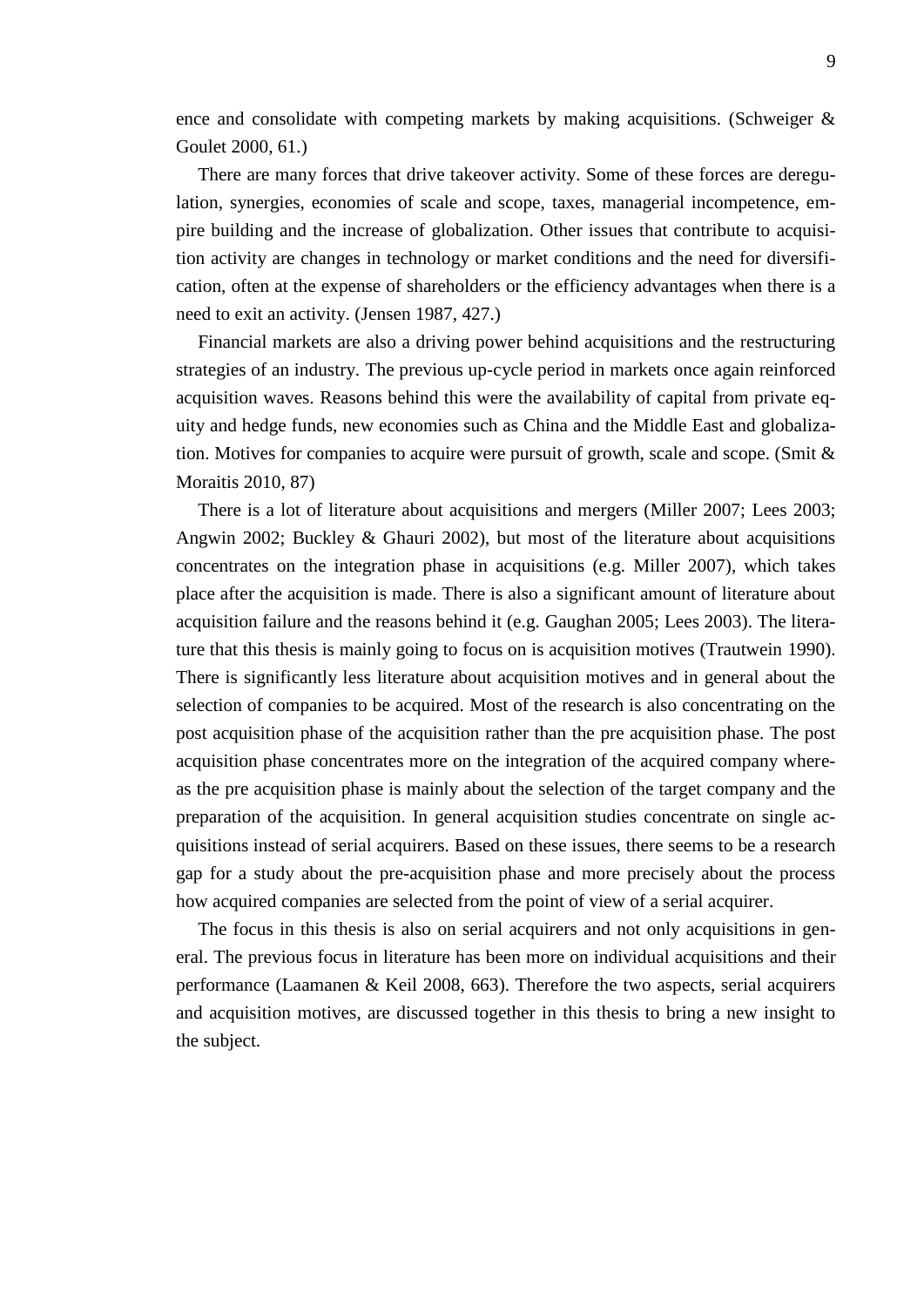### <span id="page-9-0"></span>**1.2 Purpose of the thesis**

The purpose of this thesis is to find out the reasons behind target company selection in the acquisition process of a serial acquirer. In literature companies that make several acquisitions a year are called serial acquirers or active acquirers. In this thesis serial acquirers are used as a synonym for frequently acquiring companies.

The focus is on motives and the linkage between acquisition strategy and other company strategies. The thesis is therefore studied from three perspectives: firstly the acquisition process is studied to find out the characteristics of a serial acquirer. Secondly the acquisition motives are studied through acquisition motive theories to discover whether the theories are compatible with the case company. Thirdly the relation between acquisition strategy and other company strategies is studied. Through this starting point the aim is to describe the acquisition process of a serial acquirer, to discover the reasons behind company selection, to study the acquisition motive theories and to see what the connection between acquisitions and other company strategies is.

This thesis will answer the following main research question:

 *What issues impact the selection of acquired companies from the point of view of a serial acquirer?*

The main research question will be answered by the assistant of the following subquestions:

- *What is a buying process for a serial acquirer like?*
- *What are the motives for a serial acquirer to buy companies?*
- *What is the connection between company strategy and serial acquisitions?*

The research questions will be answered with the help of an interview made with Pekka Wikström, Vice President and Head of Alliances and Acquisitions at KONE. The findings concerning acquisition motives will be reflected on Trautwein´s (1990) collection of theories about acquisition motives. In this study three of the seven acquisition motives will be studied. The acquisition strategy is analyzed along with competitive and corporate strategy.

### <span id="page-9-1"></span>**1.3 Limitations of the research**

The main limitation of this thesis is the use a single case approach and therefore the narrow ability to widely generalize the study to apply to other similar cases. Because the study is a one case study, it is also bound to the industry the case company operates in. The industry restrains the generalization of the results to other industries. Even if the study has its limitations, the aim is however not to generalize the findings. These limitations may though further more comprehensive studies about the subject.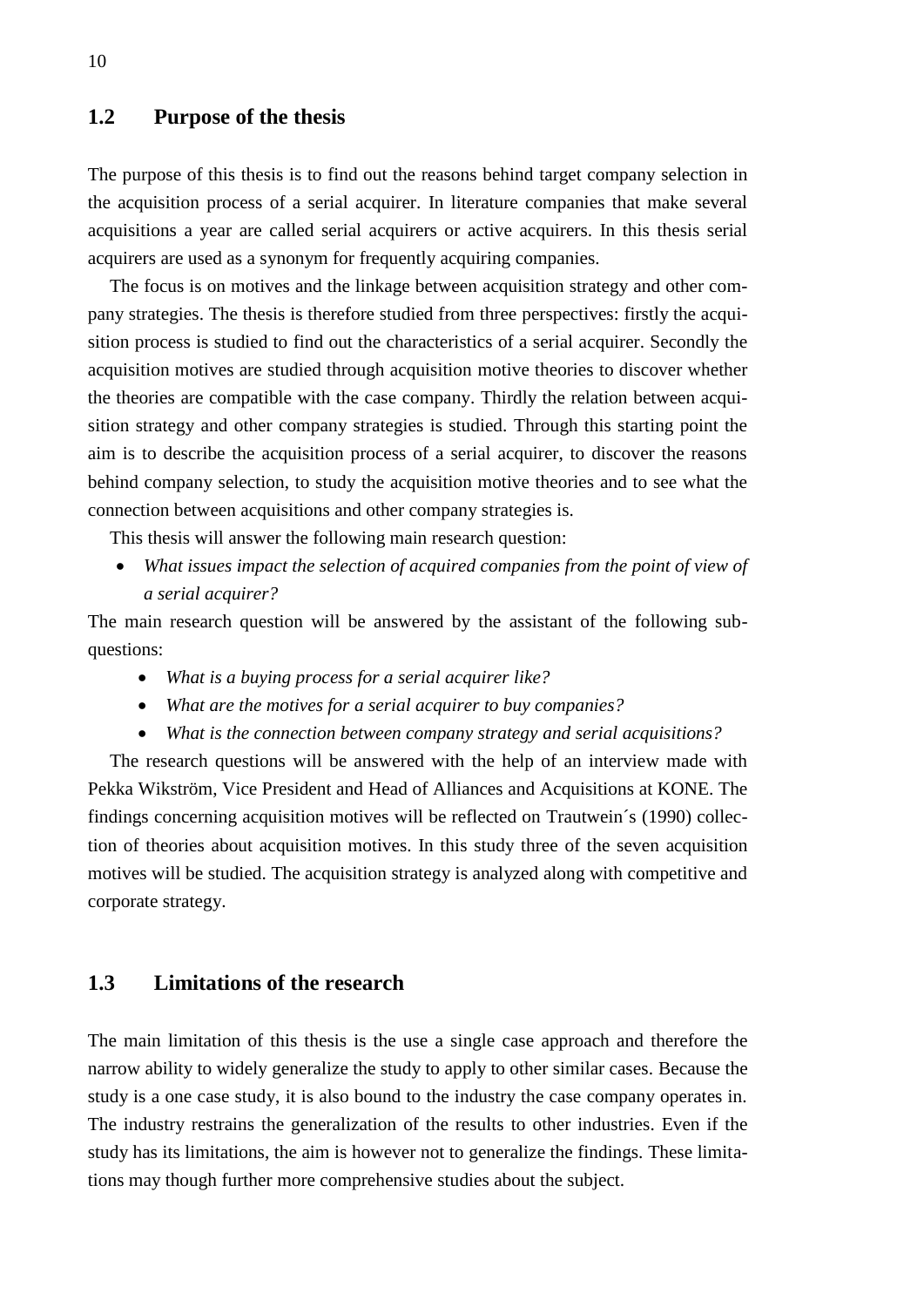The use of only three of seven of the acquisition motives gathered by Trautwein may also be seen as a limitation. For a more comprehensive study all of the theories could be studied in one case company or in multiple companies. In this way a wider perspective of the theories could be produced. The problem with some of the theories left outside this thesis is that they are very difficult to study. This is the reason why these theories were left outside this thesis.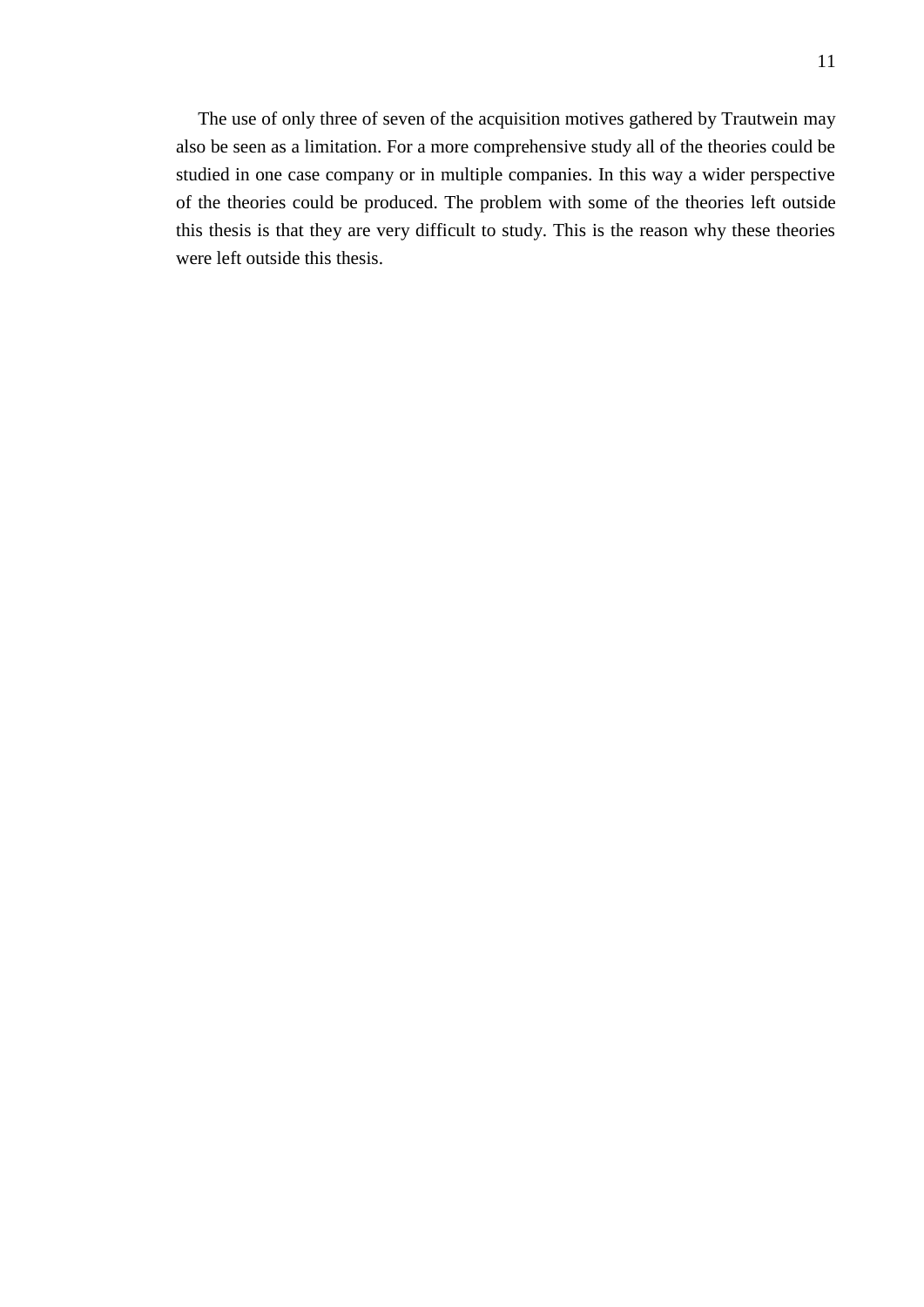### <span id="page-11-0"></span>**2 ACQUISITIONS**

This chapter defines acquisitions and how they can be categorized and describes the reasons behind acquisitions. A major aspect that is often brought up when discussing acquisitions is acquisition failure and therefore it is also brought up in this context. When a company makes several acquisitions each year, it can be categorized as a serial acquirer. There are some aspects that separate serial acquirers from companies that make occasional acquisitions. These serial acquirers are discussed more closely in this chapter.

### <span id="page-11-1"></span>**2.1 Acquisitions in general**

#### <span id="page-11-2"></span>*2.1.1 Reasons behind acquisitions*

There are three major routes for a company to choose from if it desires to grow. These routes are growth through innovation, organic growth and growth through acquisitions. Acquisitions offer rapid growth and immediate access to the acquired companies markets and other assets. Through an acquisition a company may also improve operating efficiencies, diversify itself and rapidly grow in size and increase its market power. (Lees 2003, 3–4.) In an acquisition two companies of different qualities are combined.

A merger is a transaction where two or more companies come together and form a new company. In an acquisition or a takeover a stronger company acquirers a weaker company. Acquired companies may be privately owned or they can be public companies. The nature of the acquisition in these two cases differs in the way that when acquiring a private company, the acquisition is very straightforward, but when acquiring a public company the shareholders of the acquired company are involved and the majority of the shares have to be acquired. A third type of acquisitions can also be recognized: a leveraged buyout. A leveraged buyout is made to achieve corporate restructuring and is made through a loan or venture capital finance to buy out a company's equity. (Morrison 2006, 406.)

The acquisition is usually a result of a mutual agreement, but sometimes the acquisition may be hostile. A merger happens when two equal companies are combined, but this is very rare. (Jagersma 2005, 14.) Mergers and acquisitions can also be distinguished in a way that in a merger two or more independent companies become one and in the contrary in an acquisition one company buys another company (Zettinig & Jokela 2002, 72). For a clearer definition, in this thesis mergers and acquisitions are referred as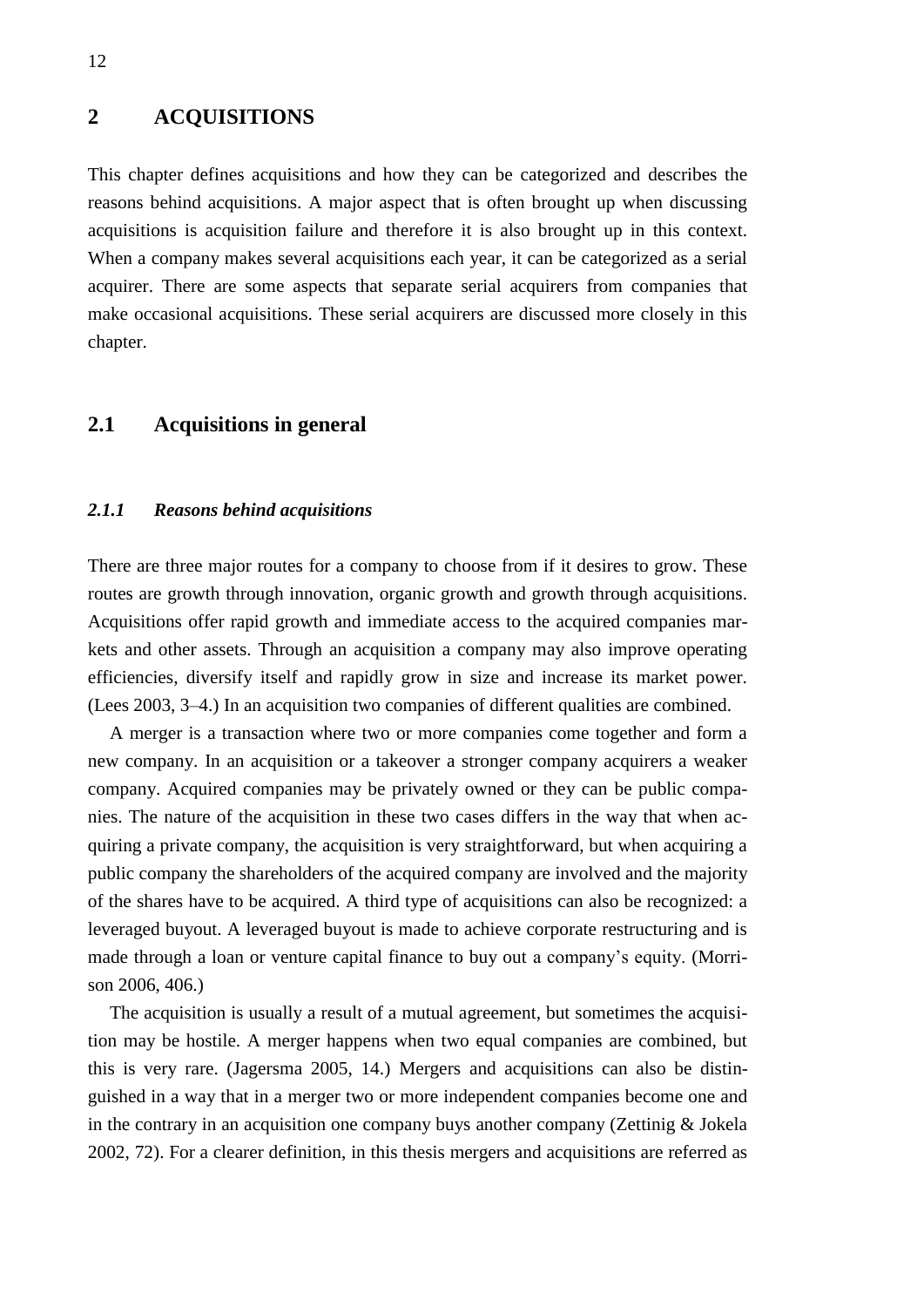acquisitions. In fact mergers are relatively rare; hence it is more appropriate to use the word acquisition.

There are different ways of categorizing acquisitions. Acquisition activity may be distinguished in five parts<sup>1</sup>: horizontal, vertical, product extension, market extension and conglomerate<sup>2</sup>. The four first types of acquisitions are made in related businesses. Conglomerate acquisitions are made in unrelated businesses and they have more financial characteristics. (Anderson, Havila & Salmi 2001, 577.) Acquisitions may also be distinguished in only three parts: vertical, horizontal and diversified. In a vertical acquisition a supplier or distributor is acquired, in a horizontal acquisition a competitor is acquired and in a diversified acquisition a company outside the industry is acquired. (Hodge & Anthony 1988, 219-220.) A horizontal acquisitions is also referred to as a consolidation and vertical acquisitions can be strategically valuable. Diversified acquisitions are usually made by large companies and it has been a way for them to grow. (Morrison 2006, 406.)

The main reasons for making acquisitions are the search for economic gains and diversifying the company (Anderson et al. 2001, 575). The other motives behind acquisitions may be divided in strategic motives, market motives, economic motives and personal motives. The strategic motives strengthen the companies' strategy by increasing its market power, improving its competence or creating synergy. Strategic reasons involve getting access to another company's products, resources or strengths. The main market motive in an international acquisition is to use the acquisitions as a method to enter new markets in another country. This is seen as the fastest way to enter a new market area. Establishing economies of scale and reducing costs through redundant resources are seen as economic motives for an acquisition and personal motives are related to the personal motives of managers which often do not align with the motives of owners. (Buckley & Ghauri 2002, 90-94.)

What a company desires through an acquisition is bigger size, risk reduction and efficiency, and through this it aims for higher profitability (Lees 2003, 33). Acquisitions are also seen as a normal activity in the different stages of business lifecycle. For example starting firms seek partners to help them grow or mature firms rather buy another firm with capabilities than develop the capabilities themselves. (Lees 2003, 4.) For a multinational company acquisitions are made because of the pursuit for strategic objectives. These kinds of objectives are the establishment of a position in a new market or the strengthening of the achieved position. (Meyer 2007, 43.) Even though acquisitions

 $\overline{a}$ 

<sup>&</sup>lt;sup>1</sup> Following the U.S. Federal Trade Commission classification

 $2$  A large company formed by joining together different firms. (Oxford Advanced Learner's Dictionary of Current English)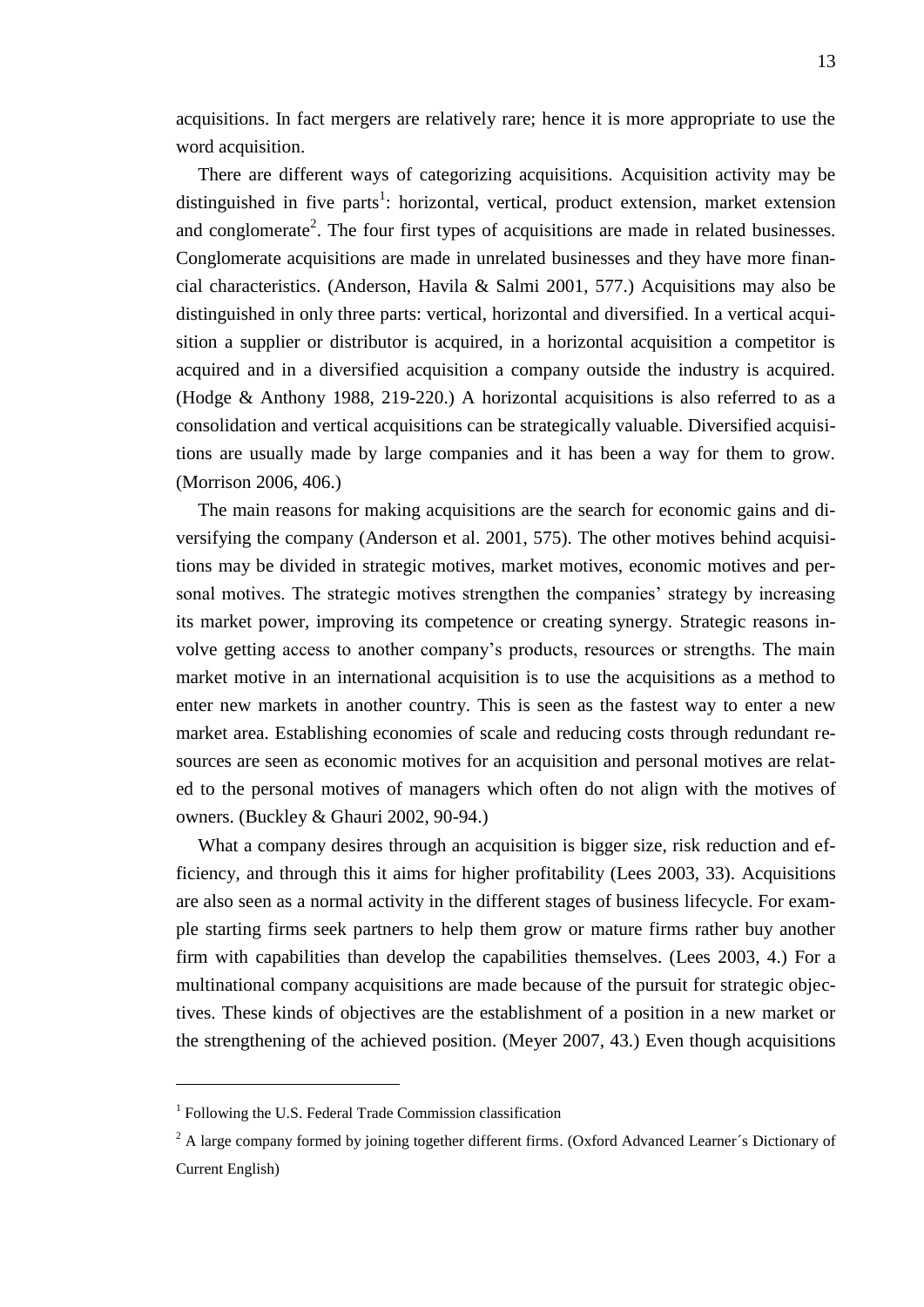<span id="page-13-0"></span>have many benefits and for some companies it is normal activity in their business lifecycle, acquisitions are not uncomplicated and without the risk of failure.

#### *2.1.2 Acquisition failure*

In a research done on Forbes 500 executives, post acquisition factors are identified as contributing to acquisition failure. These factors are incompatible cultures, inability to manage the acquired company, unable to implement change, incompatible management styles and incompatible marketing systems. (Schweiger & Goulet 2000, 62.) Failure can also be seen in lower share value than expected, bad return on investment and low postcombination profitability. Some of the reasons behind unsuccessful acquisitions are acquiring the wrong company, overestimated prices, generally poor due diligence and misjudged timing. Often the problem lies in the entire process of making acquisitions. One specific reason behind unsuccessful acquisitions and the process of making them (selection of the target company, due diligence, price negotiations, integration etc.) can be pointed out. Many of the unsuccessful acquirers mainly focused on the financial data of the acquired company in the pre acquisition phase and this neglects the organizational and cultural differences, which play a significant role in the success of an acquisition. In contrary to unsuccessful acquirers, the successful acquirers focused in deals with a strategic mindset and an overall approach to the deal. (Marks & Mirvis 2001, 80- 81.)

Poor strategic rationale, insufficient financial evaluation of the acquisition, management of the acquiring company trying to reach acquisition premium, unsuccessful implementation of post acquisition integration and simply bad luck are yet more reasons behind acquisition failure. In many cases the source of the acquisition failure seems to be systematic. The failure starts in poor corporate governance and therefore insufficient monitoring of the stages in an acquisition process leads to failure. (Sudarsanam 2000, 120.) Failure can also occur due to poor cooperation or because the cost of cooperation exceeds the benefits of the efficiencies that are gained in an acquisition (Harrison, O`Neill & Hoskisson 2000).

Acquisition failure can be hard to define. When analyzing an acquisition failure from a simpler point of view, an acquisition has failed, if there has been a situation of overpaying. Some acquisitions are successful at one price, but failures at another. Then there are acquisitions that are not successful acquisitions at any price. So price is the deciding factor behind the definition of a successful or unsuccessful acquisition. (Gaughan 2005, 159; Harrison, O`Neill & Hoskisson 2000, 164.)

In a study, including foreign companies acquiring in the United States, it was recognized that acquisitions do not fail because of the lack of planning of the acquisition strategy by the acquirer, but because of the unsuccessful implementation of the strategy.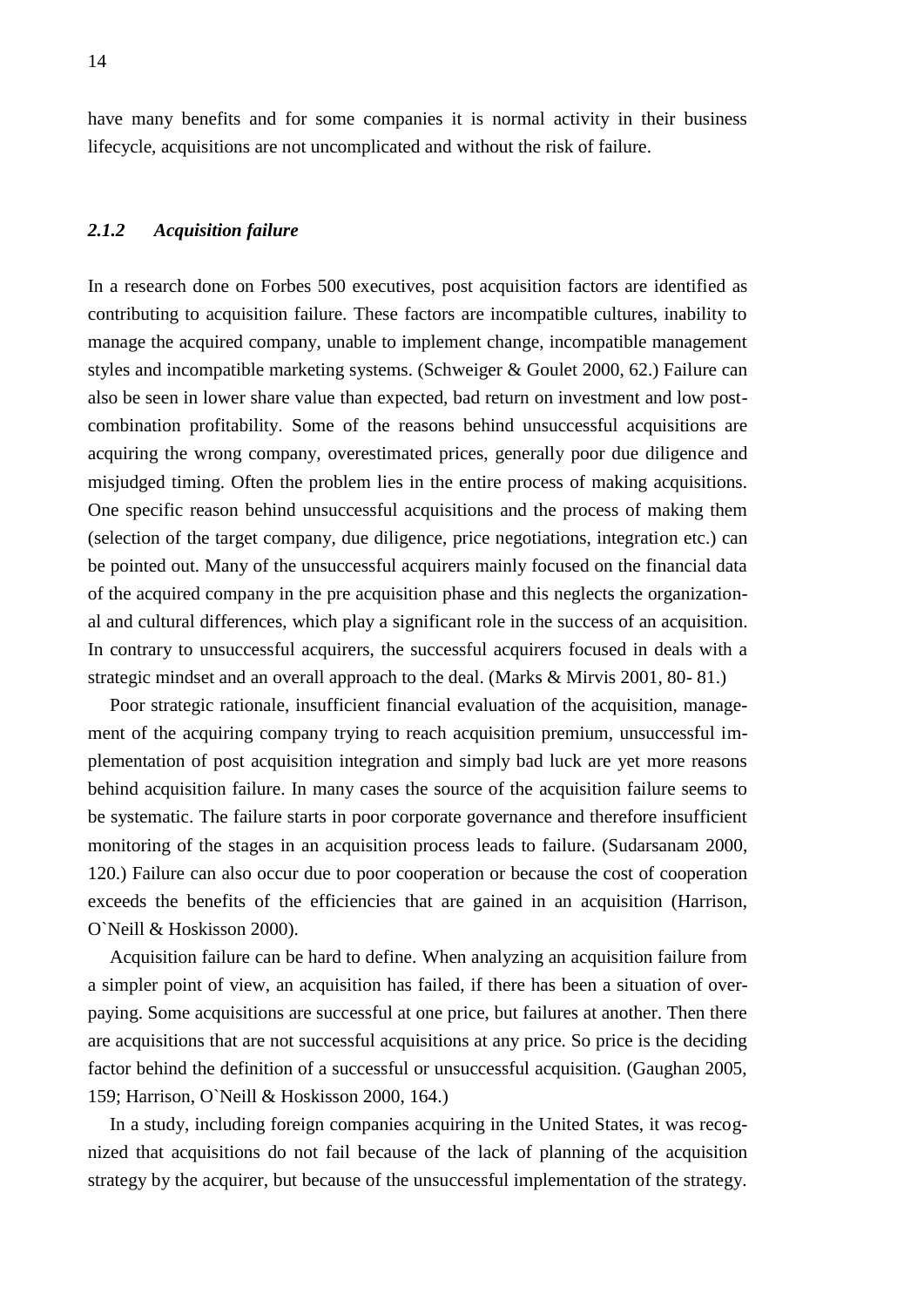Three reasons behind acquisition strategy failure can be recognized: the financial costs were underestimated (i.e. financial costs are acquisitions costs, interest expenses and the total cumulative costs of competing successfully in the market for five to ten years), the strategic risk was underestimated (i.e. opportunities were lost in other geographical areas due to the efforts to get to the US market) and the acquirers overestimated abilities to implement the acquisition strategy. In this content with strategy implementation is meant the organizing of international operations, worldwide communication of strategies, production and market effort rationalization and the development of international management talent. (IMC Research Study 1990, 13.)

The overall reasons behind the unsuccessful acquisitions made by foreign companies to the United States were that the acquisition strategy of the acquirers did not correlate with their managerial and financial strengths. Neither did the acquirers competitive realities of the new market area correlate with their abilities. (IMC Research Study 1990, 13-15.)

#### <span id="page-14-0"></span>*2.1.3 Serial acquirers*

The most common fields for serial acquirers have been in consolidating industries like telecom, banking and airlines. The acquisition strategy is usually based on a built-andbuy principle, where at the help of serial acquisitions a company acquires a platform in a sector and then with the help of this new platform expands its business geographically, product wise or acquiring more customers. This is not an easy way for a company to expand, but when successfully executed and in favorable circumstances the payout may be rewarding. The challenge a serial acquirer faces with having acquisitions as a part of its core business, is that it has to balance between the long term plans it has made for its acquisition strategy and the challenges, e.g. rival bids and market uncertainty that may change this plan. Sometimes the outcome may be very different from what the company has originally planned. (Smit & Moraitis 2010, 85-86.) For a serial acquirer making acquisitions can be part of their core business. It can also be a strategy to grow. (Streeter 2007, 38.)

In addition to the short term advantages a company gains from making acquisitions, it can also create strategic advantages that can last for several years. These are longterm advantages that only multiple acquisitions can generate. Some of these advantages are routines and capabilities that help serial acquirers work with simultaneous and large number of acquisitions. Routines also reduce the time needed for each acquisition and make the acquisition processes more efficient. (Laamanen & Keil 2008, 663- 665.)

Size of the acquiring company affects the acquisition process and the larger the acquiring company is the easier it is to succeed in acquisitions because of managerial and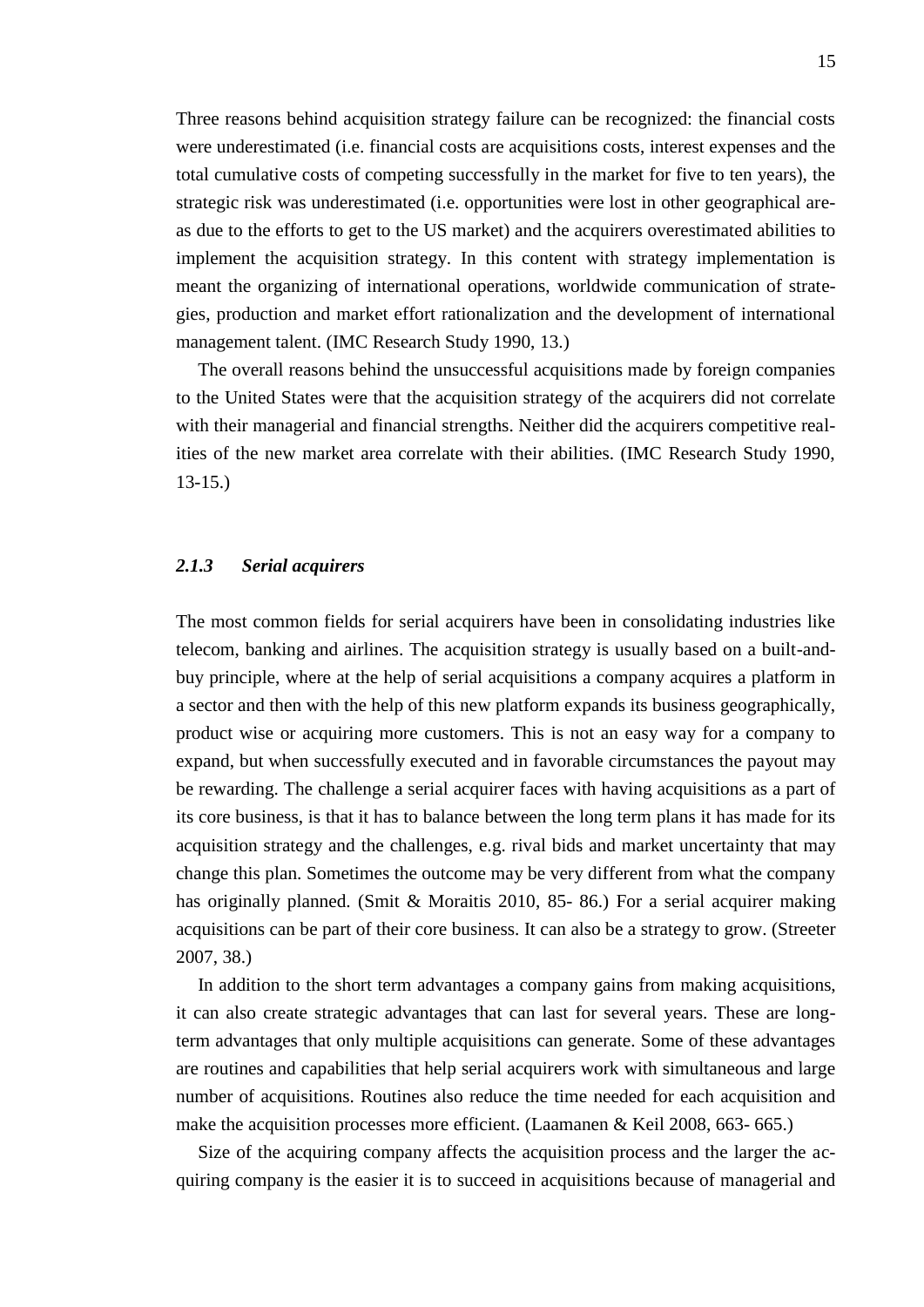financial resources. In addition to size, a company´s specialization in structures and processes involving acquisitions make the acquisition process easier. (Laamanen & Keil 2008, 665.)

According to Laamanen and Keil (2008) the acquisition frequency of a company affects its performance. The frequent acquisition rate generates positive outcomes that help a company make acquisitions more efficiently. In addition serial acquirers create acquisition programs over time that entails the optimal number and type of companies to acquire and when to acquire them.

### <span id="page-15-0"></span>**2.2 Acquisition process**

#### <span id="page-15-1"></span>*2.2.1 Elements of the acquisition process*

The acquisition process of a company is all the phases containing the strategizing of the acquisition, forming a list of suitable companies to acquire, target selection, due diligence, negotiations, closing the deal and the integration of the two companies after the deal is closed in other words combining the companies. (Marks & Mirvis 2010; Schweiger & Goulet 2000.)

Integration of an acquisition is usually seen as a stage that takes place after the acquisition. The entire acquisition process can also be seen as integration. The integration begins from the target selection and is present all through the due diligence, negotiations, closing and even after closing the deal. In this way the success of the post acquisition integration process is determined as far ahead as from the beginning of the entire acquisition, i.e. from the first contact between the acquiring and the acquired company. (Schweiger & Goulet 2000, 65.) The stages of an acquisition can therefore be categorized as the pre combination phase, the combination phase and the post combination phase (Marks & Mirvis 2010, 27). The pre combination phase involves strategizing the acquisition, scouting for suitable candidates, assessing and selecting a company to acquire, making the deal and preparation of eventual combinations (Marks & Mirvis 2010, 53). The combination phase begins when the acquisition is legally approved (Marks & Mirvis 2010, 107). The last stage is the post combination phase that entails the integration of employees and other assets of the two companies (Marks & Mirvis 2010, 107).

In the pre acquisition process of the acquiring firm the company searches for suitable candidates for an acquisition. In the same process it also narrows down the list of candidates by rejecting companies that are not suitable for the acquisition. After the company has found a right amount of candidates, it increases its commitment towards one candidate it is willing to acquire. In a case of a related acquisition, strategy may increase the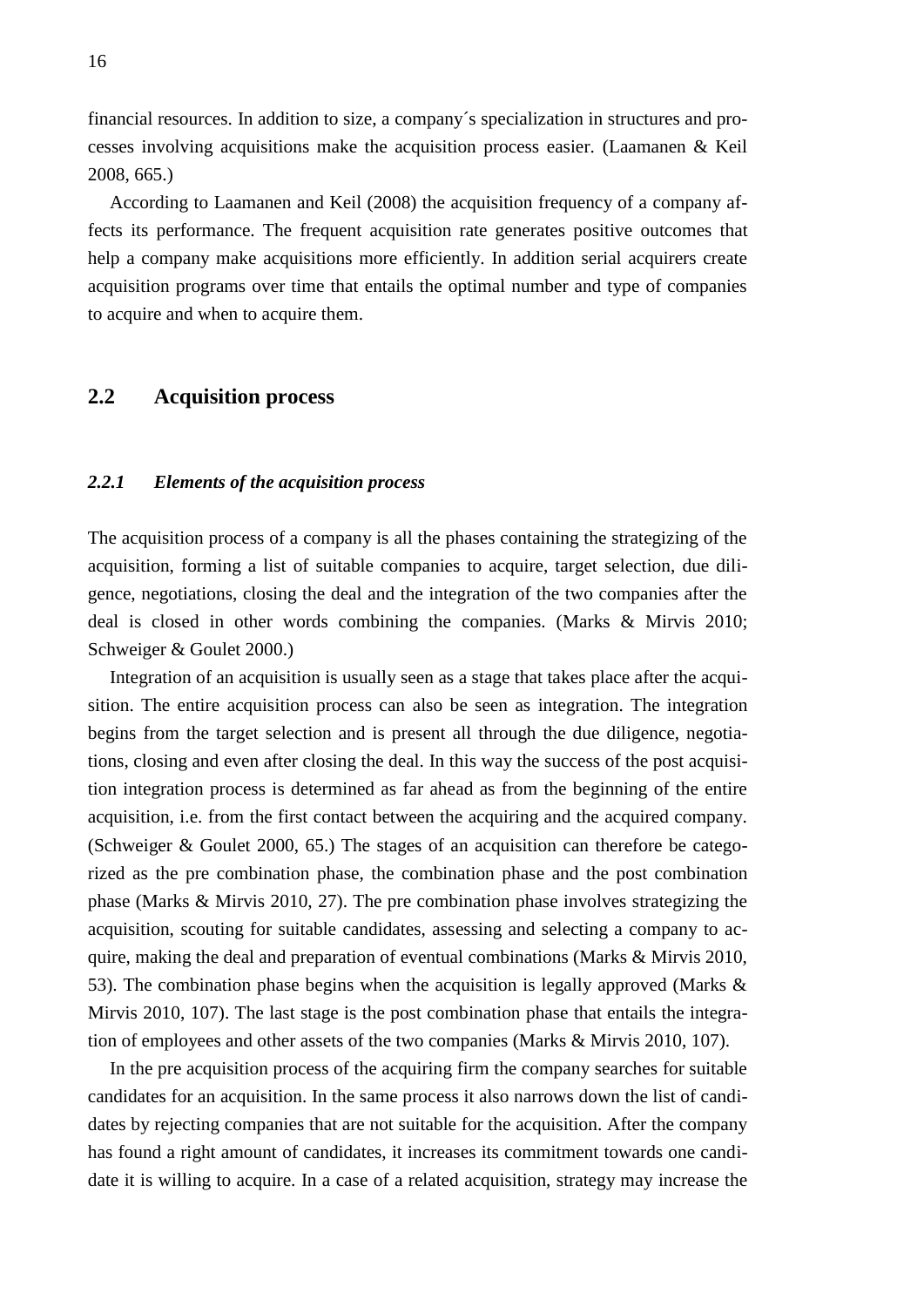probability of escalating commitment. The post acquisition process consists of different implementation styles. These are different steps the acquiring company makes to integrate the acquired company. (Harrison, O`Neill & Hoskisson 2000, 163.)

An acquisition process is generally divided in three phases: the pre acquisition phase, the moment where the deal is legally closed and the post acquisition phase. The pre acquisition phase and the post acquisition phase are much longer in duration than the closing of the deal, but the deal divides the acquisition process in two phases. Below is a figure that clarifies the process.



<span id="page-16-0"></span>

The pre acquisition phase can also be called as the pre combination phase, the closing of the deal as the combination phase and the post acquisition phase as the post combination phase (Marks & Mirvis 2010, 27).

The duration of the acquisition process and more closely the speed of the integration are determined by the factor whether the acquisition is related or unrelated (i.e. in a related acquisition the acquirer buys a company that is in the same business and in a unrelated acquisition the target company is from a different business are). Related acquisitions need a high degree of integration in the later stage of the acquisition process, if the aim is to achieve synergy advantages. In unrelated acquisitions very little time to integrate the operations and resources of the two separate companies is needed. (Olie 1994, 385.) The speed of the acquisition process can also be a negative factor especially for a serial acquirer and affects the outcome of their acquisitions. The negative aspect in the speed is also the lack of learning of the previous acquisitions. (e.g. Hayward 2002.) Vuori (2012) discovered that the negative aspects of the speed of an acquisition can be softened through governing the target companies during the acquisition. The advantages are more substantial in partial acquisitions where there is left some ownership to the management of the acquired company. Other issues that reduce the negative aspects of a high acquisition pace are the size of the acquiring company being substantially larger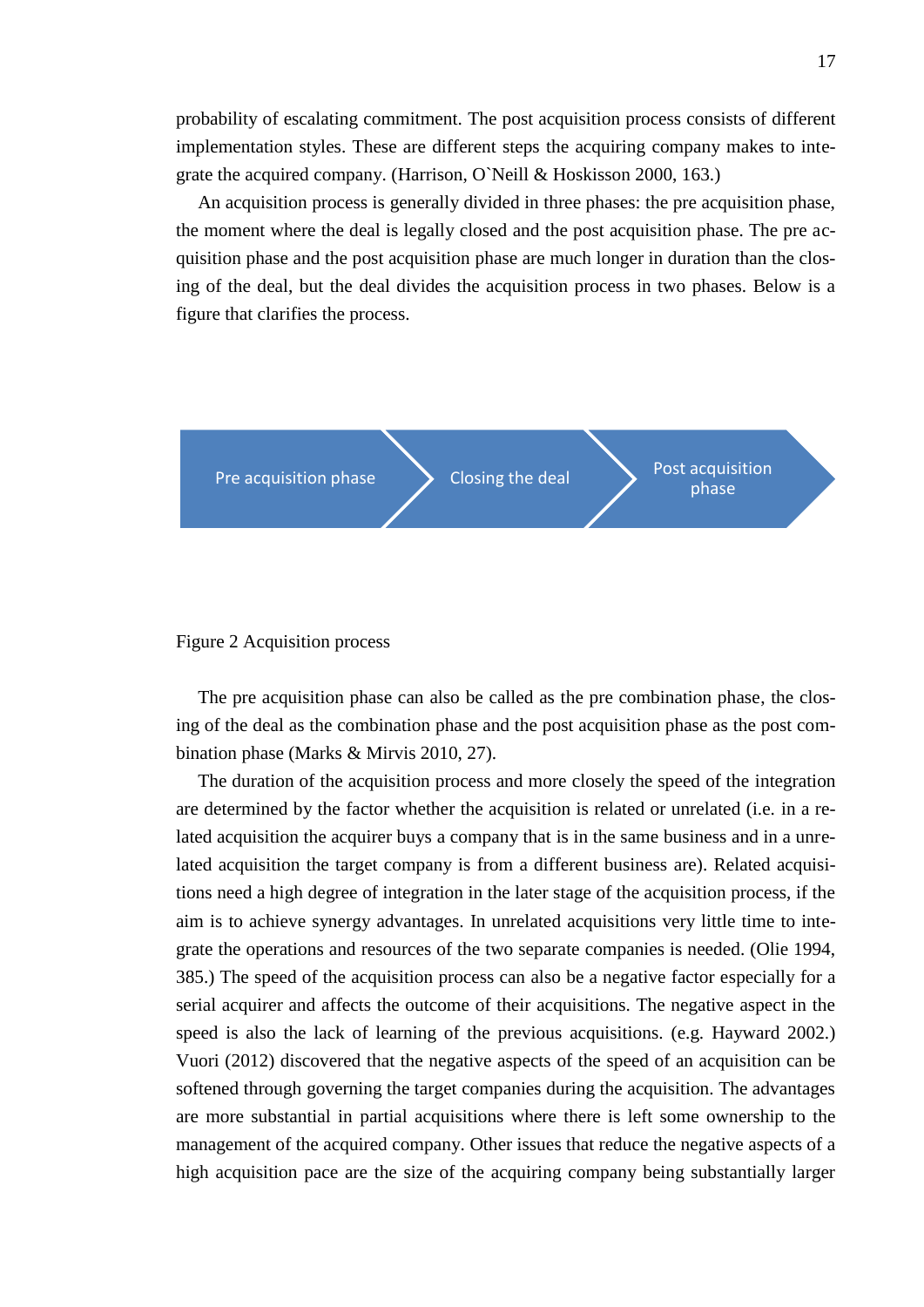<span id="page-17-0"></span>than the acquired company and the vast experience of making acquisitions of the acquiring company (e.g. Laamanen & Kiel 2008).

#### *2.2.2 A successful serial acquirer*

In general only about 25 percent of all acquisitions reach their targets and goals (Marks & Mirvis 2001, 80). Even though the statistics are unfavorable for successful acquisitions, there are companies that succeed with acquisitions time after time. The reasons behind their success are experienced deal teams. These teams have long term experience and get involved in all acquisitions from start to finish. This creates proactive opportunities and the teams create formal procedures for the acquisition process with clear guidelines. These guidelines are updated after each acquisition. The teams use walkaway-prices that are held on even to the very end of acquisition negotiations. This ensures the ability to walk away from a deal, if the deal does no longer seem sensible. They also have high- level approval and have a decision making process, where it is clear who recommends the deals and who makes the final decision about the acquisition. Other characteristics of a successful acquirer are making frequent acquisitions, not trying to time the acquisitions and acquiring significantly smaller companies in size compared to the acquirer. To become a successful serial acquirer a company should start with small, low risk acquisitions, build an organizational capability, institutionalize the process and learn from their mistakes through a feedback system (Cullinan, Rovit & Tymms 2003, 181-182).

Challenges in an acquisition can also be divided into strategic challenges and psychological challenges. Strategic challenges involve synergies that should be gained in an acquisition and a thorough due diligence of the acquired company to find the appropriate partner. Psychological challenges include the combination of two companies after an acquisition and the combining of the people in two different companies. (Marks & Mirvis 2001, 82-87.) Challenges can also be seen in the performance of an acquisition and success may be very hard to achieve. An acquisition aims often for synergy advantages, to create value and to preserve the created value. (Creating Value – (2011) 149-155.)

One factor stands out in companies that are involved in serial acquisitions. These are teams that are involved in the acquisition process. There seems to be a linkage between successful acquisition teams and successful acquirers. In a team that is responsible for acquisitions, the decision making role and responsibilities are clear. A design tool can be recognized: RAID. The combination of letter stand for: Recommend, Agree, Input and Decide. For example Nestlé is a company where these principles can be recognized. (Cullinan, Rovit & Tymms 2003, 183.) Below is a figure of the design tool that de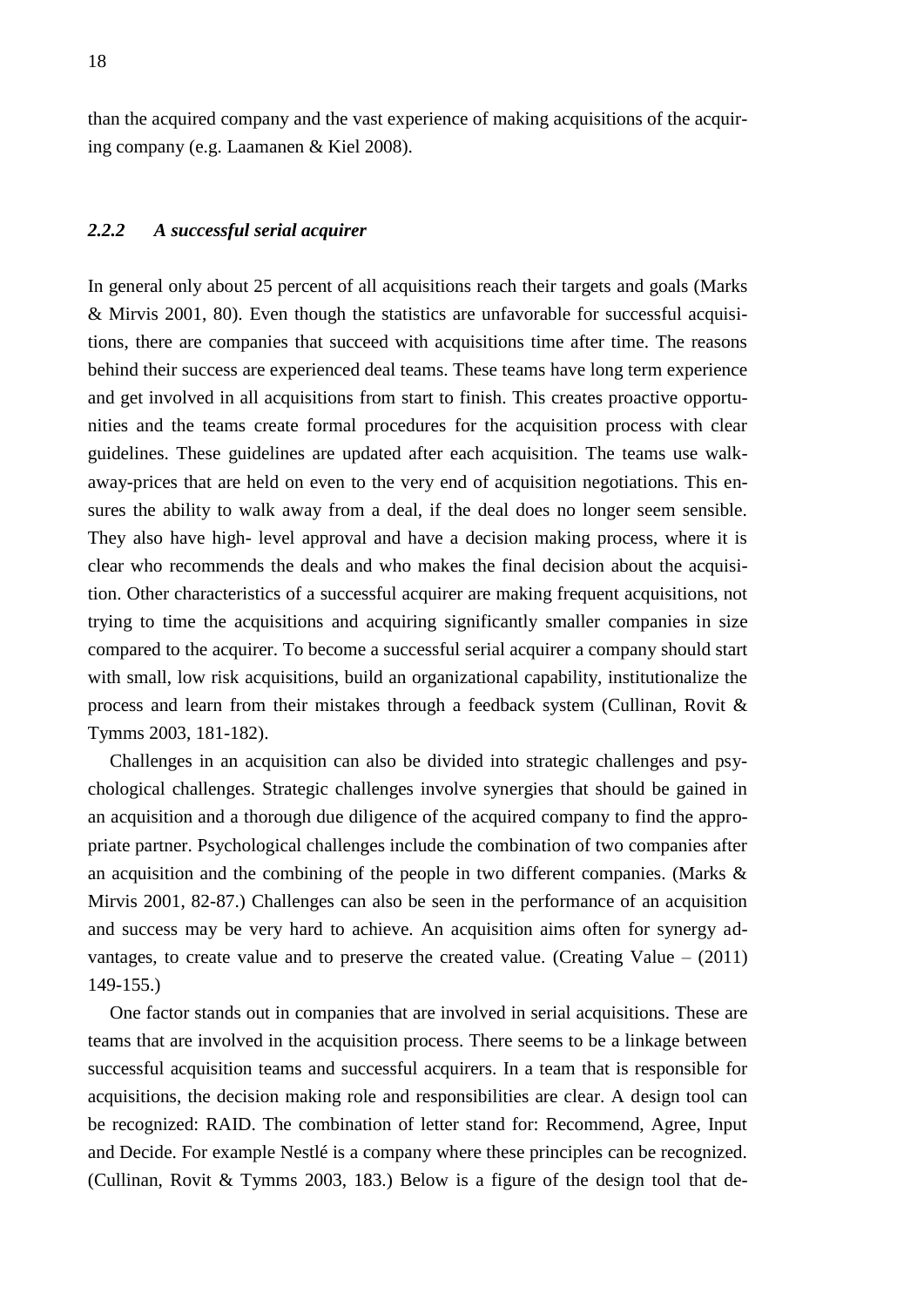scribes a successful acquisition process. The figure is modified from the word RAID to a circle, as it can be assumed that the process is ongoing for a serial acquirer.



#### <span id="page-18-0"></span>Figure 3 RAID

The four principles in the figure each represent a stage in a successful decision making process in a company making serial acquisitions. Only one person is responsible for the flow of decisions. *Recommend* means that the right parties may give their recommendations at the right time in the process. *Agree* means that the right people may agree on the course of the acquisition. *Input* stands for the contribution needed to make the decision and *Decide* is a principle that involves the right people making the final decision about the acquisition. (Cullinan, Rovit & Tymms 2003, 183.)

As Cullinan, Rovit & Tymms (2003) recognized, one of the reasons behind the success of some acquirers are successful acquisition teams. This is also recognized in the IMC Research Study (1990). The study pointed out that an acquisition team should be able to identify the best prospects of an acquisition, evaluate them correctly, negotiate terms efficiently and structure the acquisition successfully (IMC Research Study 1990, 29).

The acquisition process describes the stages of an acquisition and is more or less similar in different acquisitions. Nevertheless focus on the different stages in different acquisitions may vary. Whereas acquisition motives can be very different according to factors such as business area, company size or stage of internationalization.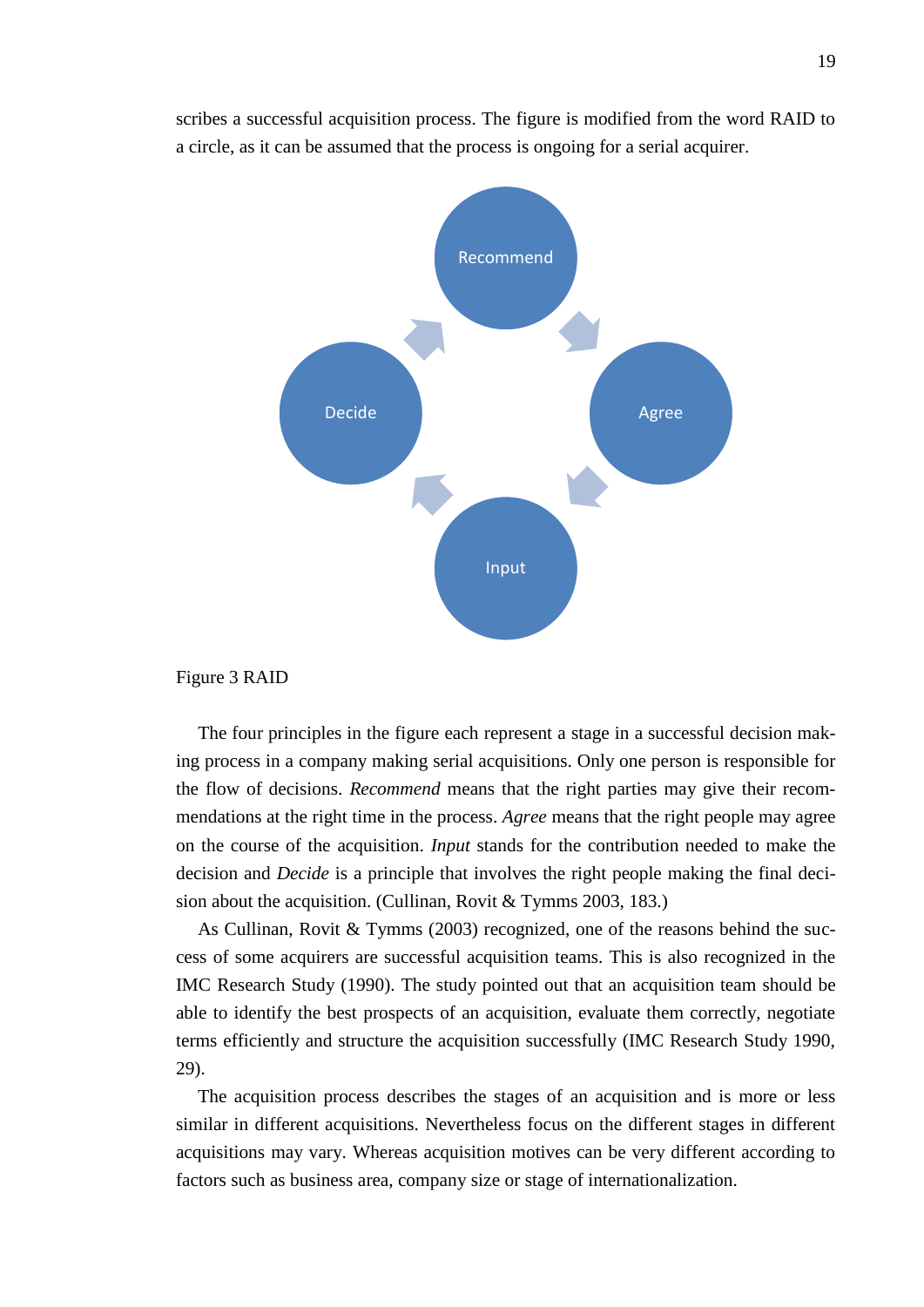### <span id="page-19-0"></span>**2.3 Acquisition motives**

#### <span id="page-19-1"></span>*2.3.1 Seven theories*

There are different motives for a company to make acquisitions. Trautwein (1990) has distinguished seven theories of acquisition motives. These theories are efficiency theory, monopoly theory, valuation theory, empire-building theory, process theory, raider theory and disturbance theory. These theories focus on shareholder's interests, on manager's interests or on the deviation they have on maximizing shareholder value. (Trautwein 1990, 284.) The different acquisition theories are categorized more closely in the figure below.

|                                              | Acquisition benefits<br>bidder's sharehold-<br>ers | Net gains through<br>synergies                         | Efficiency theory         |
|----------------------------------------------|----------------------------------------------------|--------------------------------------------------------|---------------------------|
|                                              |                                                    | Wealth transfers<br>from customers                     | Monopoly theory           |
| Acquisitions<br><b>as</b><br>rational choice |                                                    | Wealth<br>transfers<br>from target's share-<br>holders | Raider theory             |
|                                              |                                                    | Net gains through<br>private information               | Valuation theory          |
|                                              | Acquisition benefits managers                      |                                                        | Empire-building<br>theory |
| Acquisition as process outcome               | Process theory                                     |                                                        |                           |
| Acquisition as macroeconomic phenomenon      |                                                    |                                                        | Disturbance theory        |

<span id="page-19-2"></span>Table 1 Theories of acquisition motives (adapted from Trautwein 1990, 284)

There are seven theories of acquisition motives as can be seen on the right hand side of the table above. According to the efficiency theory, net gains come through synergies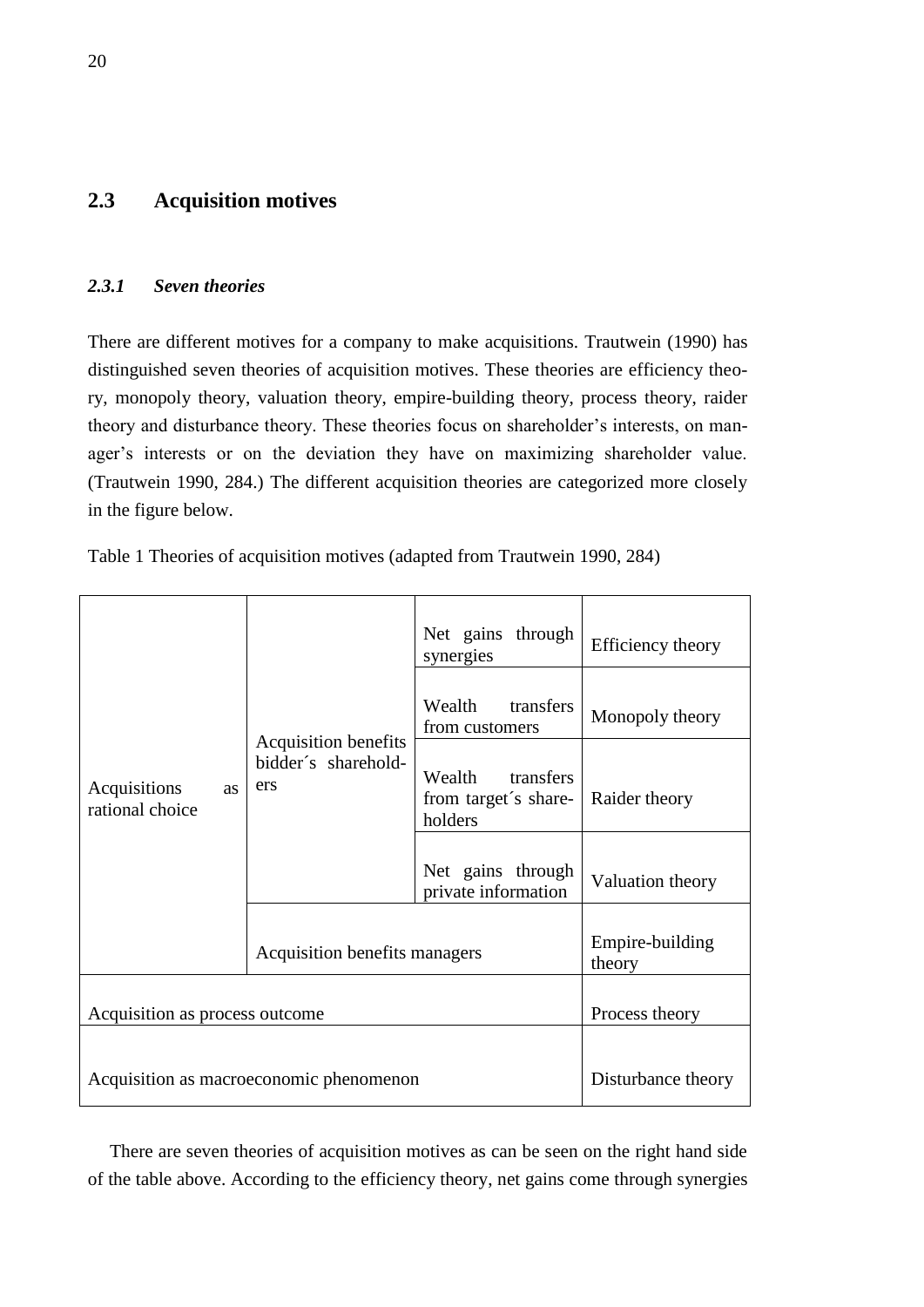as in the valuation theory net gains come through private information. In the monopoly theory wealth transfers from customers, but in the raider theory wealth transfers from target´s shareholders. Efficiency theory, monopoly theory, raider theory and valuation theory are theories that describe acquisitions as a rational choice. In the process theory acquisitions are seen as a process outcome and in the disturbance theory acquisitions are seen as a macroeconomic phenomenon. Empire- building theory states that acquisitions benefit managers as in efficiency theory, monopoly theory, raider theory and in valuation theory the acquisitions benefit bidder´s shareholders. (Trautwein 1990, 284.)

This thesis focuses on three acquisition motive theories: efficiency theory, monopoly theory and valuation theory. The reasons for choosing these three theories are their clarity and plausibility. These theories also have characteristics, which can be studied in the case company. Characteristics of the other four theories are more difficult to study: empire- building theory focuses on managers own interest in an acquisition instead of shareholder´s value. The personal interest of managers is a sensitive issue and the interest of managers to answer questions involving these issues can be assumed to be low. Process theory is a rudimentarily developed theory that sees strategic decisions about acquisitions as outcomes of processes instead of rational choices. These processes can be hard to define. In the raider theory some motives for making acquisitions relate to a financial compensation to the acquiring company from the acquired company after the acquisition and this is uncommon. Disturbance theory focuses more on acquisition waves and it stresses that acquisition waves are caused by economic disturbances. The study of the disturbance theory would need a different approach, because the analysis of acquisition waves through a single case study would not be comprehensive. (Trautwein 1990, 287- 290.)

#### <span id="page-20-0"></span>*2.3.2 Efficiency theory*

According to the efficiency theory, acquisitions aim to achieve synergies by planning and executing acquisitions. Synergies can be categorized in financial synergies, operational synergies and managerial synergies. Financial synergies mean lower cost of capital and there are three ways of achieving these synergies: investing in unrelated business and in this way lowering the systematic risk of a company´s investment portfolio, increasing the size of the company which leads to access of cheaper capital and by establishing an internal capital market. The benefit of an internal market is that it may operate on superior information which leads to more efficient allocation of capital. Operational synergies are achieved by combining operations or units that have previously been separate. These potential advantages and the cost of combining units of transferring assets have to be compared with the result to lead to profitable synergies. Manage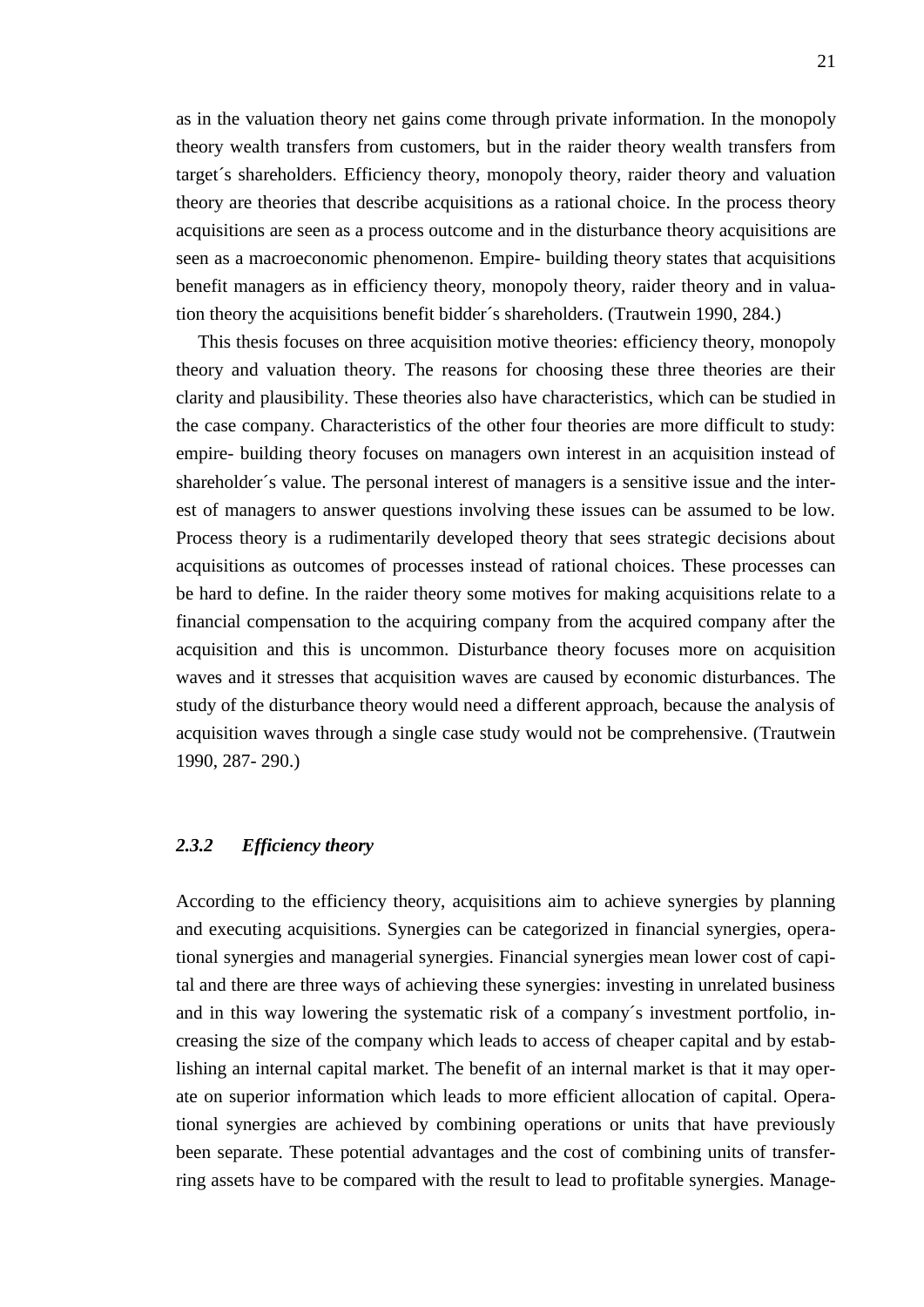rial synergies are realized when the acquired company´s performance benefits of the acquiring company´s managers superior planning and monitoring abilities. (Trautwein 1990, 284-285.) Synergy advantages are also achieved through costs savings from economies of scale and through successful combination of employees and assets in production and distribution (Jensen 1984, 114).

If an acquisition is made because of gaining synergy advantages, the managerial capability is a critical factor. The management´s ability to integrate acquired companies is critical to success. The management's ability is in a key role especially in a case were the acquisition price is based on synergy values. (Schweiger & Goulet 2000.)

Synergy advantages can be found in financial savings, new resource combinations, revenue enhancements and in new knowledge. Financial savings can be achieved through consolidation, common sourcing and marketing, eliminating redundancies and economies of scale in contracts. New resource combination brings synergy advantages through, for example, grouping factories, sharing manufacturing and distribution and combining IT. Advantages by enhancing revenue are gaining through cross-selling, leveraging a larger customer base, or streamlining the supply chain and advantages in new knowledge are learning from each other's people, culture and distinct competencies. (Marks & Mirvis 2010, 11.)

#### <span id="page-21-0"></span>*2.3.3 Monopoly and valuation theory*

In the monopoly theory acquisitions are planned and executed to get market power. Best gains through acquisitions are achieved by conglomerate acquisitions. The gains may be achieved through cross-subsidizing products; profits from one market are used to fight for market share in another market, through limiting competition in several markets; collusion with competitors and through deterring potential entrants from the market; making a concentric acquisition with a market leader. The advantage is wealth transfer from customers. (Trautwein 1990, 285-286.) It has also been pointed out, that advantages are not necessarily a monopoly market power itself created through acquisition, but the productive economies and synergies it produces (Jensen 1984, 114). The opposite can be recognized by Kulawczuk (2007) were an acquisition produced a monopoly environment and the market power allowed for example the acquirer to keep a certain level of pricing because of this position. There are also implications that the main acquisition motive in this acquisition would have been acquiring market power and the monopoly position in an environment.

Valuation theory argues that managers have better information about the target´s value in an acquisition than the stock market or hidden interests in other companies and the acquired company is used only to gain ownership in other companies (E.g. Holderness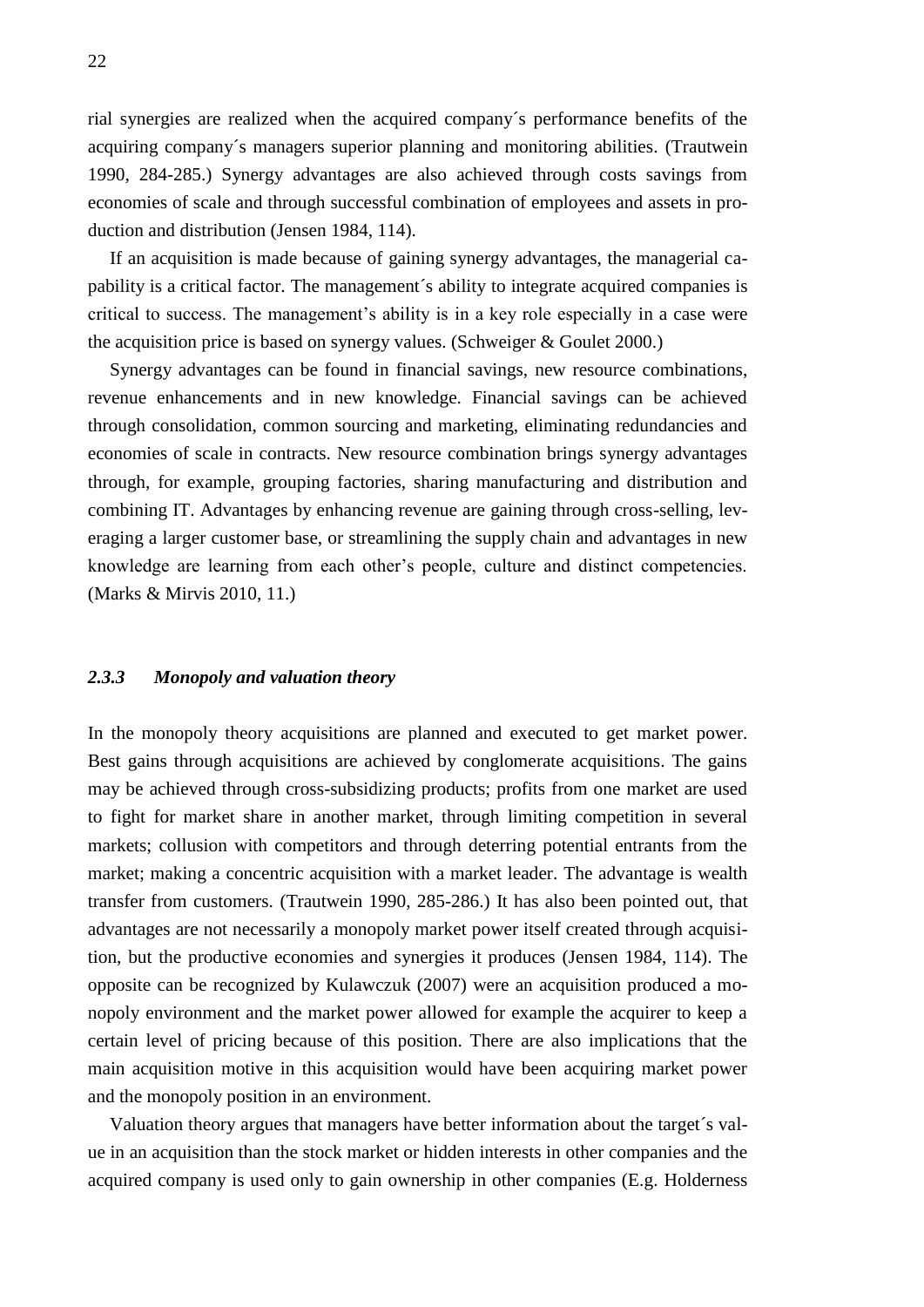& Sheehan 1985, 576). The theory claims that managers have unique information about the advantages of a possible acquisition or that managers have detected an undervalued company. The ambiguity of the private information makes it hard to value the advantages it entails. Through private information net gains can be achieved in an acquisition. (Trautwein 1990, 286- 287.) These net gains can be achieved, when inside information gives a company more value than the market has valued it to have. Even efficient markets cannot draw a picture of a company´s true value if one buyer possesses inside information. (Jensen 1984, 113.)

<span id="page-22-0"></span>Even though the theories presented above may be justified, they are not without critique. As many theories they can be criticized with counter evidence.

#### *2.3.4 Theory critique*

All of the theories have been criticized. Below there are the three theories used in this thesis. For clarification they are separated from the original figure. On the right side of the figure there are the theories and on the left side motives behind these theories.

| Net gains through synergies           | Efficiency theory |
|---------------------------------------|-------------------|
| Wealth transfer from customers        | Monopoly theory   |
| Net gains through private information | Valuation theory  |

<span id="page-22-1"></span>Table 2 Three acquisition motives (Trautwein 1990, 184)

The efficiency theory has been criticized because it is argued that financial synergies cannot be achieved in an efficient capital market and nether can the systematic risk be lowered (Montgomery & Singh 1984, 189). The study made by Montgomery and Singh 1984, was conducted with a small sample of unrelated companies and the results can therefore vaguely be generalized, as they themselves recognize. The monopoly theory has received even more critique because acquisition announcements in a monopoly situation do not give clear messages in the stock market (Jensen 1984, 114). Private information is the main motive in the valuation theory and the theory is criticized because private information is seen to be ambiguous and not one- dimensional. The reaction to private information should also cause a different reaction in the stock market. (Wensley 1982, 148.)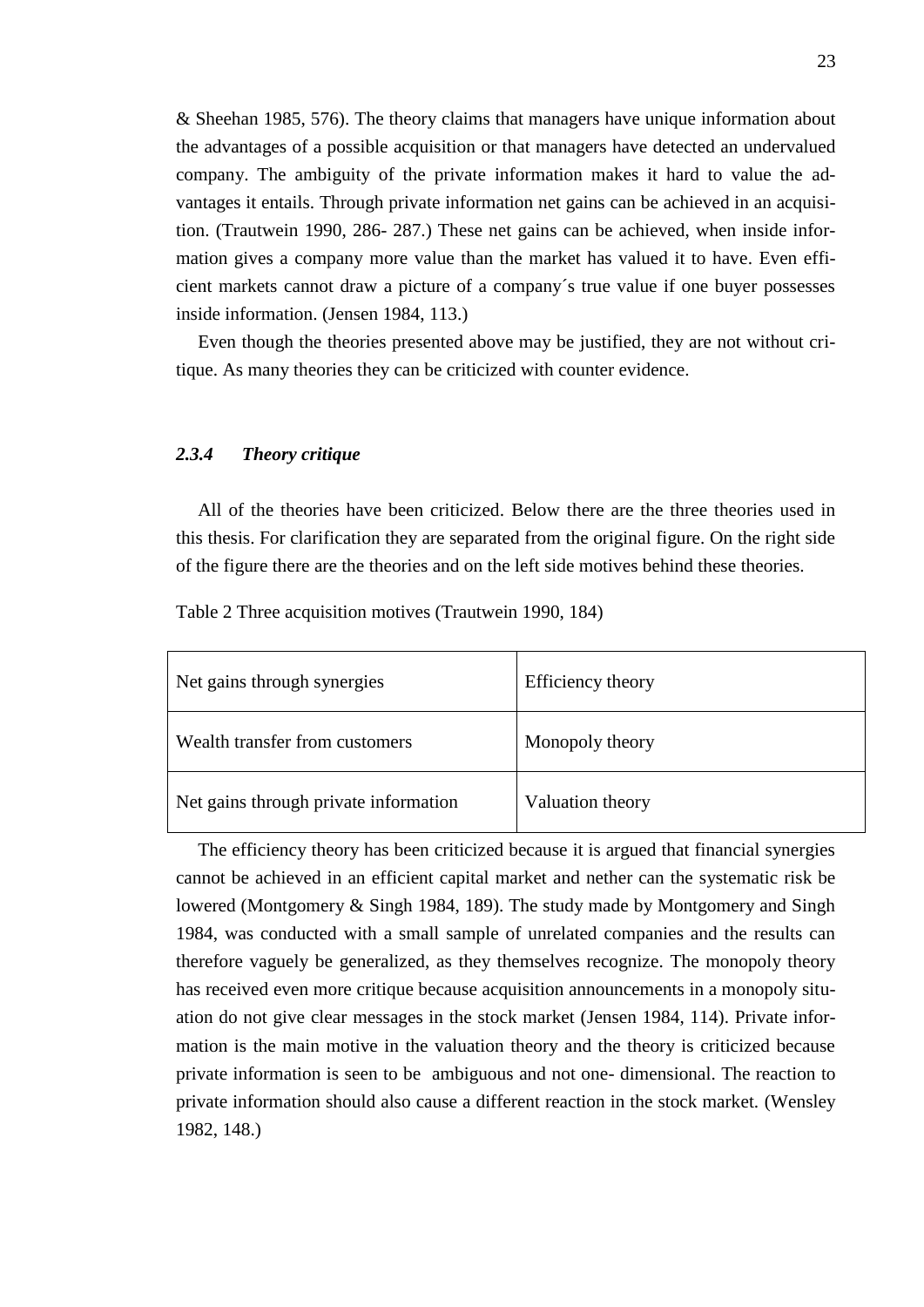When studying acquisitions, they have to be seen as a part of the company and its operations. Therefore it is justified to study the linkage between acquisitions and company strategy.

### <span id="page-23-0"></span>**2.4 Company and acquisition strategy**

#### <span id="page-23-1"></span>*2.4.1 Competitive strategy*

There are two levels of strategy in a company: the competitive strategy and the corporate strategy. The competitive strategy focuses on creating competitive advantage in all the businesses a company competes in. (Porter 1987, 43.) Competition is also a factor that determines the success or failure of a company. The core of competitive strategy is finding the favorable competitive position in the industry. Through this position a company can defend itself against industry competition. The choice of the competitive strategy depends on the attractiveness of the industry regarding long term profitability and the relative competitive position inside the industry. There are other factors too that determine the competitive strategy of a company and both the attractiveness of an industry and the competitive position within the same industry are factors that change over time. In an industry, a company may affect the attractiveness and the competitive position by its own choice of competitive strategy. (Porter 1985, 1-2.)

A company has to choose from two competitive strategy approaches according to the position in the industry and its competitors. To have an effective strategy it has to choose from an offensive or defensive strategy. These strategies crate a defendable position against the competitive forces of an industry. (Porter 1980, 29.) The competitive forces are: threat of new entrants, rivalry among existing companies, threat of substitute products or services, bargaining power of suppliers and bargaining power of buyers (Porter 1980, 4).

There are differences in the competitive strategies of acquirers, the effectiveness of their operations and how they perform in their acquisitions. Acquirers that effectively carry out their operations gain greater performance improvements in acquisitions they make. The acquisition performance is also higher with companies that have a broad competitive strategy. In contrast mixed competitive strategies affect negatively the acquisition performance. A mixed competitive strategy would be a strategy combining cost leadership and differentiation. (Mudde & Brush 2004, 75.)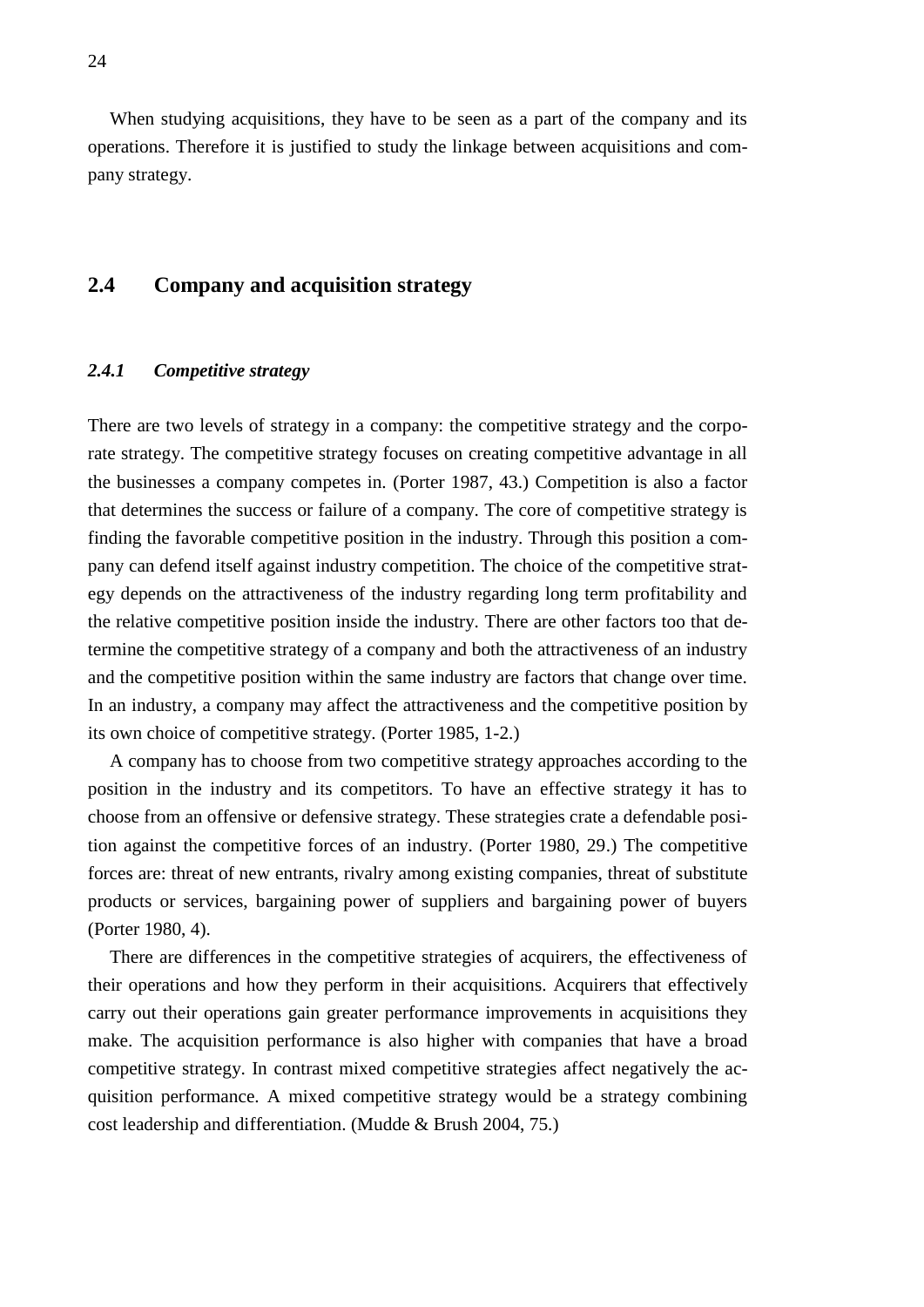#### <span id="page-24-0"></span>*2.4.2 Corporate strategy*

The corporate strategy focuses on the questions concerning the type of business a company should be involved in and how the corporate office should manage the array of business units. Corporate strategy is the element of a company that brings added value that is more than only the business units it has. A good corporate strategy adds value to the company. (Porter 1987, 43-46.) Acquisitions can also be seen as a popular corporate strategy (Harrison, O´Neill & Hoskisson 2000, 158).

Corporate strategy has had different aims. It was previously seen as a tool to achieve synergy advantages and decentralize the business units. Now portfolio management is seen to be the main task of corporate strategy. (Porter 1985, 318.) The corporate strategy of a company should not be a choice that is done only ones, but it should evolve according to the vision a company has.

Corporate strategy is also used to create shareholder value. This value is achieved when the corporate strategy shifts from portfolio management towards sharing activities. The corporate strategies that bring shareholder value can also be more closely be recognized in four ways: defining the company´s role and objectives, having the right skills to fulfill the concept´s conditions, organize the company to manage the diversity of the company in a way that is compatible with the strategy and be in the right capital market environment. (Porter 1987, 57.)

The corporate strategy a company has chosen is partly a legacy of its past. This can well be recognized in the corporate strategy and more closely in the acquisition strategy of the case company of this study. A company´s corporate strategy is also successful only if the company´s role and objectives are clear, the company has the right skills to manage the strategy, the ability to organize itself and the company is in a right capital market environment. Because of these reasons, the portfolio management approach to corporate strategy is valid only in certain circumstances. (Porter 1987, 57.)

#### <span id="page-24-1"></span>*2.4.3 Acquisition strategy*

Acquisitions can be for a company a strategy to grow. The growth can be natural or it can be forced. There are situations where a company is forced to make acquisitions to survive and at the same time it grows through these same acquisitions. These forced acquisitions are made in a situation where a company has to "eat or be eaten". These kinds of situations are also called as the "Pac-Man defense" where the principle is: "My company will eat yours before yours eats mine". In this kind of situation the focus is not on the question whether one of the companies will be acquired, but on the outcome and which manager will be the one in control after the acquisition. (Jensen 1984, 110).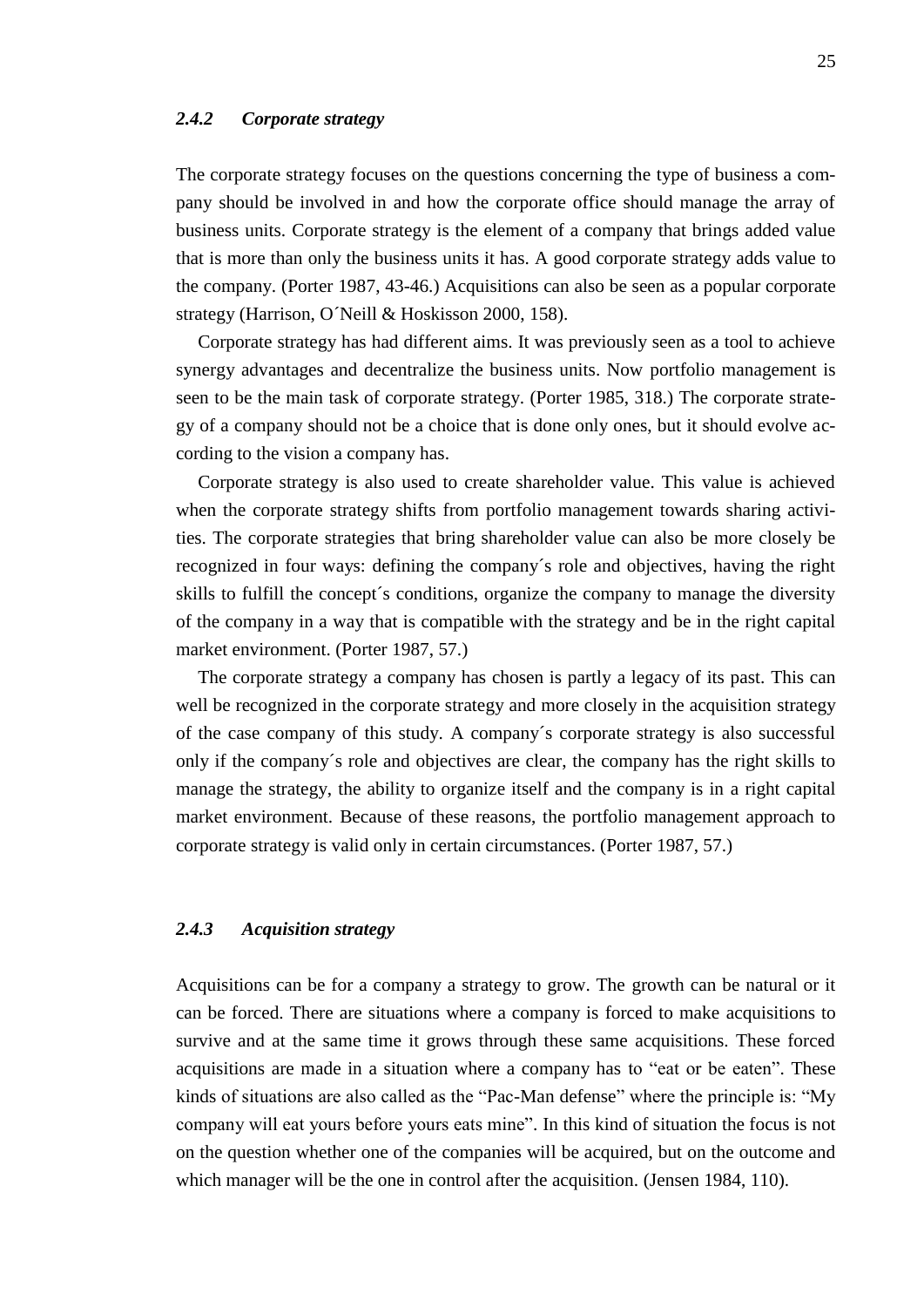For some companies it is also challenging to grow organically. Acquisitions are a way to build scale and add new competencies. Investor expectations are hard to meet and therefore acquisitions, if done correctly, are a way to meet their targets. (Cullinan, Rovit & Tymms 2003, 182.)

The acquisition strategy can be divided according to the characteristic of the companies that are acquired. Strategies can involve acquiring related or unrelated companies. In related acquisitions the acquiring firm does not have to change much of its processes. The advantages of related acquisitions are managerial skill transfer, ability to use common marketing channels, research methods, advertising media and suppliers. In an unrelated acquisition the acquiring firm is not expected to understand the business of the acquired company, because the acquirer does not have a thorough understanding of the business the acquired company operates in. Target resistance is also an issue that arises often in unrelated acquisitions. (Harrison, O`Neill & Hoskisson 2000, 167.)

The figure below demonstrates one possibility of an acquisition strategy. The figure is modified from a US acquisition strategy presented in the IMC Research Study (1990). The corporate mission statement has to be approved by the board of directors. After this the strategy statement is prepared by the CEO and senior management. The statement is based on global situation analysis, analysis of the company´s strengths and weaknesses and the analysis of the company´s competitors. (IMC Research Report 1990, 18).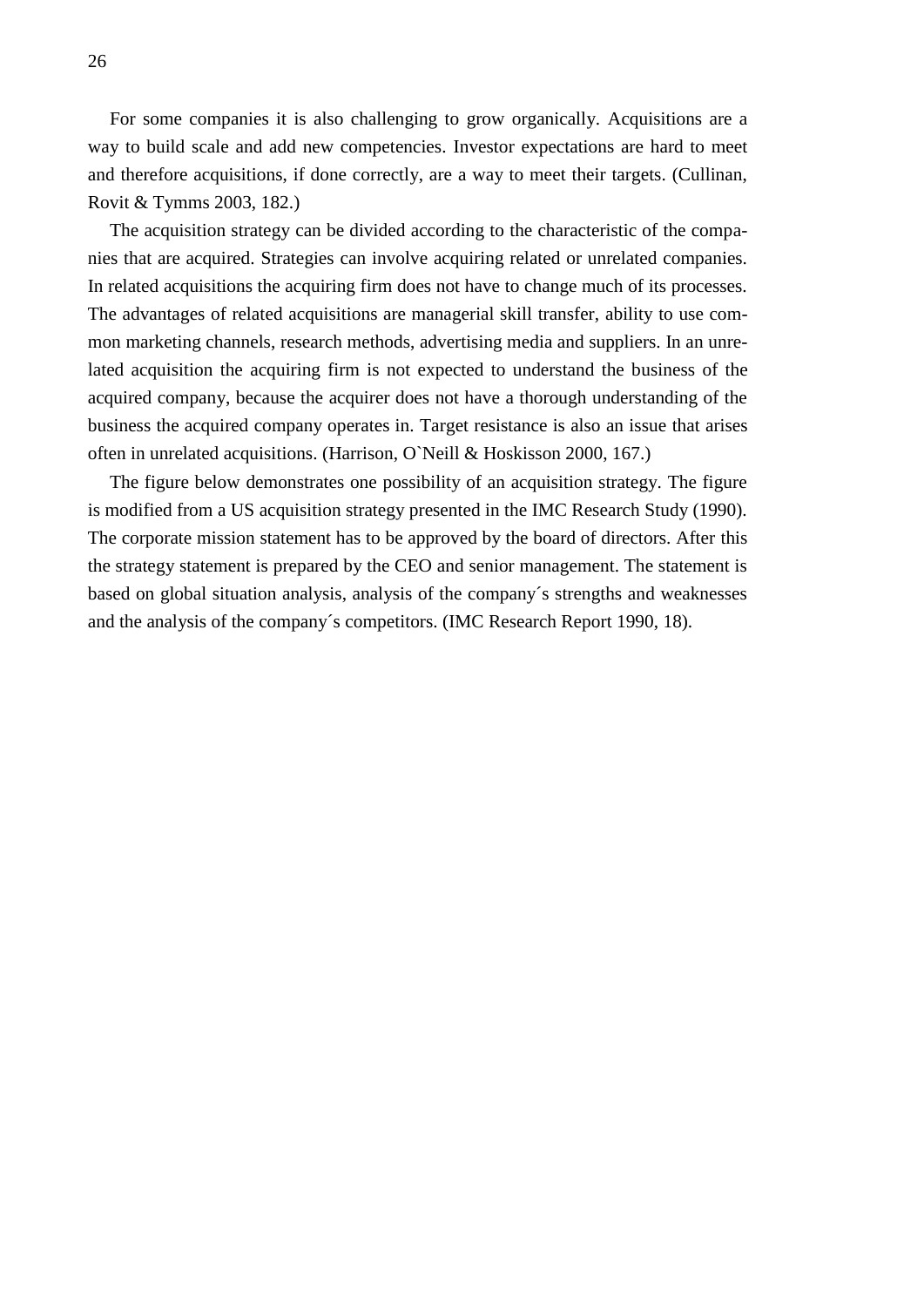

<span id="page-26-0"></span>Figure 4 Acquisition Strategy (modified from IMC research study 1990, 19)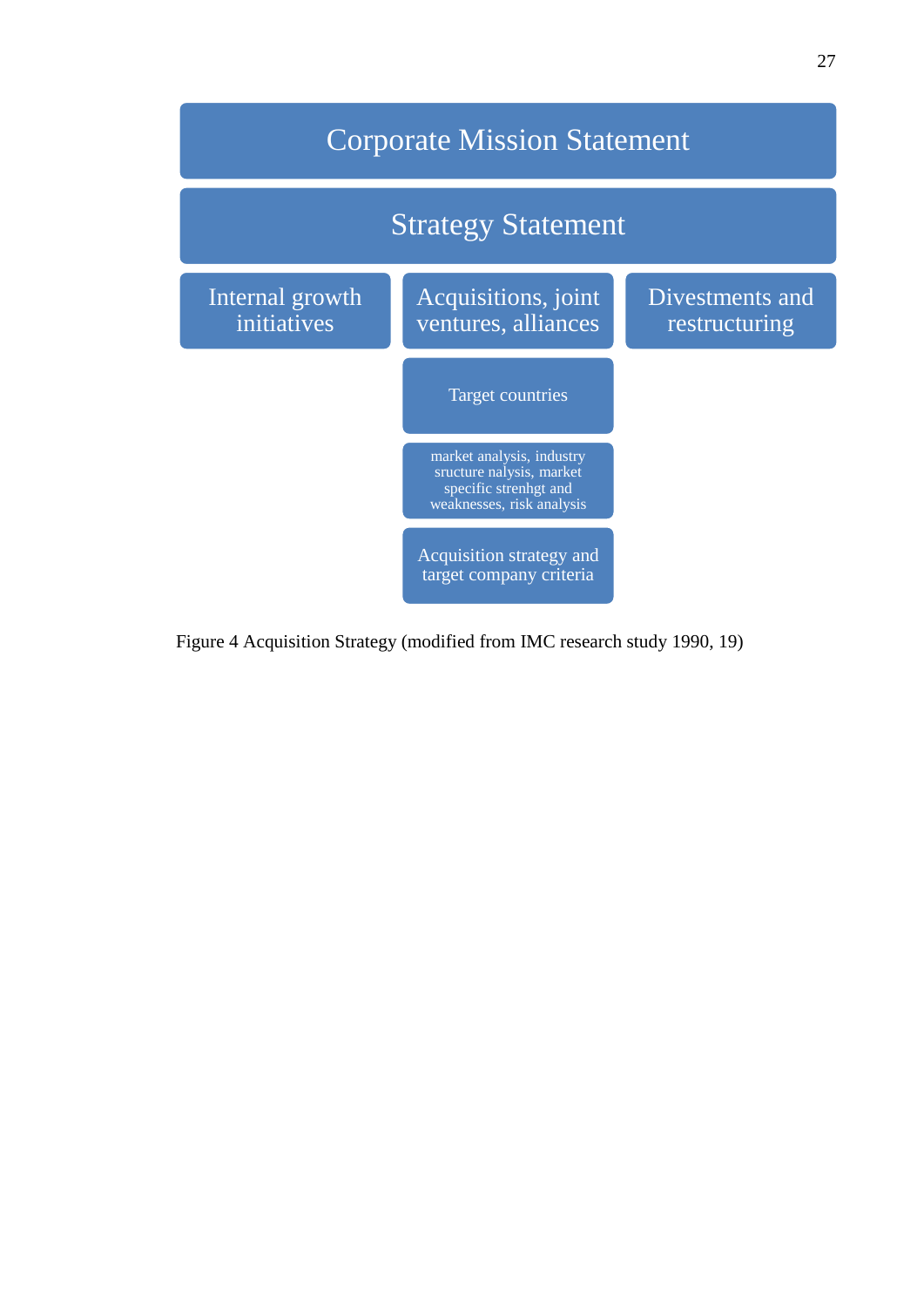The strategy of the company is divided into three parts: the initiatives for internal growth in the company, acquisitions, joint ventures and alliances and divestments and the restructuring of the company. Acquisitions, joint ventures and alliances are then divided according to the country they are made in. They can be made both in the domestic market and foreign countries. Before the acquisition strategy is complete, the target market, the industry structure, the strengths and weaknesses of the market and the risk have to be analyzed. After this a company has an acquisition strategy and the criteria for the target company it desires to acquire. The development of the strategy requires investigating industry surveys, situation audits, analyses about strengths and weaknesses in the specific market area. These all involve strategic, managerial and financial input by the CEO and his team. (IMC Research Study 1990, 18-19.)

In the contrary to the findings of the study presented above (IMC Research Study 1990), Vuori (2012) points out that the setting where the acquisition is made and the characteristics of the acquisition is not the only determining factor of the acquisition strategy. In her study different companies acquiring in the same setting used different strategies. The differences in their strategies were based on the cultural differences between the acquiring company´s home country and the country of the target company and information asymmetry. The different strategies, or approaches, that acquiring companies used in the same settings, meaning in the same industry and the same country, were different in the sizes the companies acquired in the target company (i.e. varying from partial to full acquisition), had different policy to replace top management (i.e. keeping the managers of the acquired company or replacing them with managers from the acquiring company), had different partners (i.e. some had large local companies as partners, when others cooperated with local authority) and the pace and rhythm of the acquisitions were different. (Vuori 2012, 88-89.)

### <span id="page-27-0"></span>**2.5 Acquisition synthesis**

The acquisitions and the acquisition target selection are divided in this thesis in three aspects: the acquisition process, the acquisition motives and the linkage between company strategy and acquisition strategy. Below is a figure that summarizes the three aspects and the theories.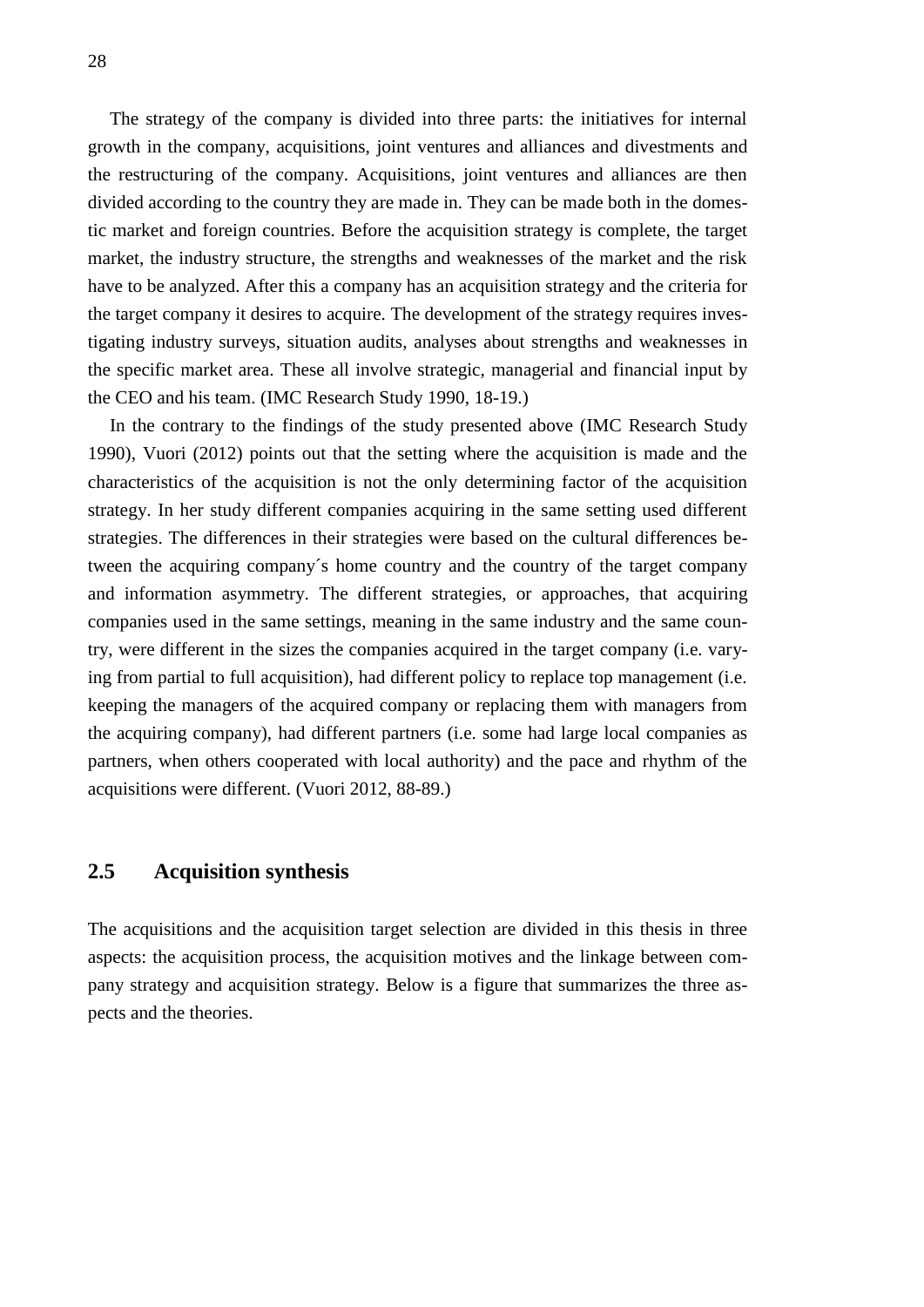|              | <b>Process</b> | Pre acquisition, making the<br>deal, post acquisition                 |
|--------------|----------------|-----------------------------------------------------------------------|
| Acquisitions | <b>Motives</b> | Efficiency theory, Valua-<br>tion theory, Monopoly<br>theory          |
|              | Strategy       | Linkage between company<br>acquisition<br>and<br>strategy<br>strategy |

#### <span id="page-28-0"></span>Figure 5 Acquisition synthesis

Acquisitions are in this thesis divided into the acquisition process, the motives behind making acquisitions and the linkage between company strategy and acquisitions strategy. The acquisition process may be divided into the pre acquisition phase, the deal making phase and the post acquisition phase. This thesis focuses mainly on the pre acquisition phase. The pre acquisition phase is used as a synonym for the pre combination phase and it involves strategizing the acquisition, scouting for suitable candidates, assessing and selecting a company to acquire, making the deal and preparation of eventual combinations (Marks & Mirvis 2010, 53).

The acquisition motives are studied with the help of Trautwein´s (1990) acquisition motive theories and more closely with the help of the efficiency theory, the valuation theory and the monopoly theory. In to the efficiency theory, acquisitions aim to achieve synergies by planning and executing acquisitions. Synergies can be categorized in financial synergies, operational synergies and managerial synergies. In the monopoly theory acquisitions are planned and executed to get market power and the valuation theory argues that managers have better information about the target´s value in an acquisition than the stock market.

The acquisition strategy is compared against Porter´s (1985) competitive strategy and corporate strategy. The acquisition strategy can be divided according to the characteristic of the companies that are acquired. Strategies can involve acquiring related or unrelated companies. (Harrison, O`Neill & Hoskisson 2000, 167).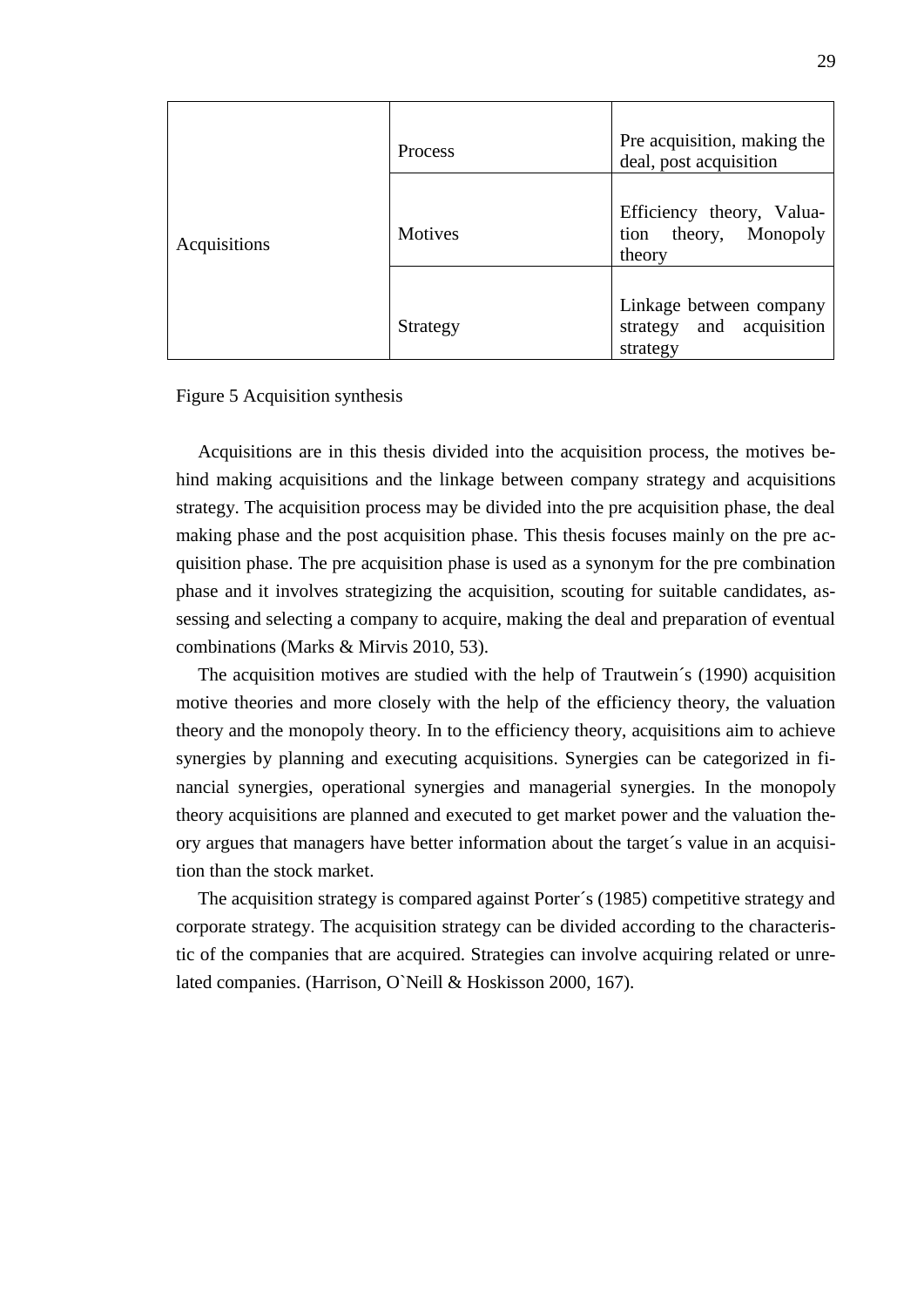### <span id="page-29-0"></span>**3 RESEARCH DESIGN**

This chapter presents the validity, reliability and trustworthiness of this study. It also describes the reasons behind the selection of the case company and how the data gathered for this study is analyzed. Also the framework is represented.

### <span id="page-29-1"></span>**3.1 Research Approach**

This study is executed by using a qualitative research approach. The research objective determines the research method. (Kvale 1996, 68; Ghauri, Gronhaug & Kristianslund 1995, 83.) The main reason for choosing a qualitative research approach for this study is the objective of the research. Hence the research problem is best solved through qualitative research methods. Because the objective of the study is to find out how serial acquirers select the companies they aim to buy and when the aim is to undercover and understand a phenomenon about which little is known qualitative research methods give sufficient answers (Ghauri et al. 2005, 110-111).

A case study is suitable, when studying issues in a single organization or smaller units within an organization. In a comparative case study the same issues can be studied in several organizations and then the findings may be compared with one another. This study focuses on an in depth study of one organization rather than on an comparative case study. (Jankowicz 1995, 179.) The time limited for this study was also a constraint towards choosing a comparative case study. Because this study is a single case study, its purpose is not to be representative of other cases. The first obligation of a single case study is to understand the study at hand (Stake 1995, 4). A case study method is used in a research, when studying a single organization and the aim is to identify, in a thorough way, factors inside the organization (Jancowitcz 1995, 179). A case study approach is the best suitable method for the thesis, if the form of the research question is how and why, if the thesis does not require control of behavioral events and the thesis focuses on contemporary events (Yin 2009, 7). In this study a single case design is selected. There are five criteria for choosing a single case approach instead of a multiple- case design. Firstly, a single case approach is justified if one selected case meets all of the conditions for testing the theory. Secondly, one case is sufficient for a study, if it represents an extreme case or a unique case. Thirdly, one case can also be a typical case and therefore representative enough. Fourthly, there can also be a situation where the phenomenon has not been studied before and therefore one case is a revelatory case. Finally, a single case study is justified, if it is a longitudinal case study. In a longitudinal study the same case is studied at two or more different points in time. (Yin 2009, 39- 42.) This study is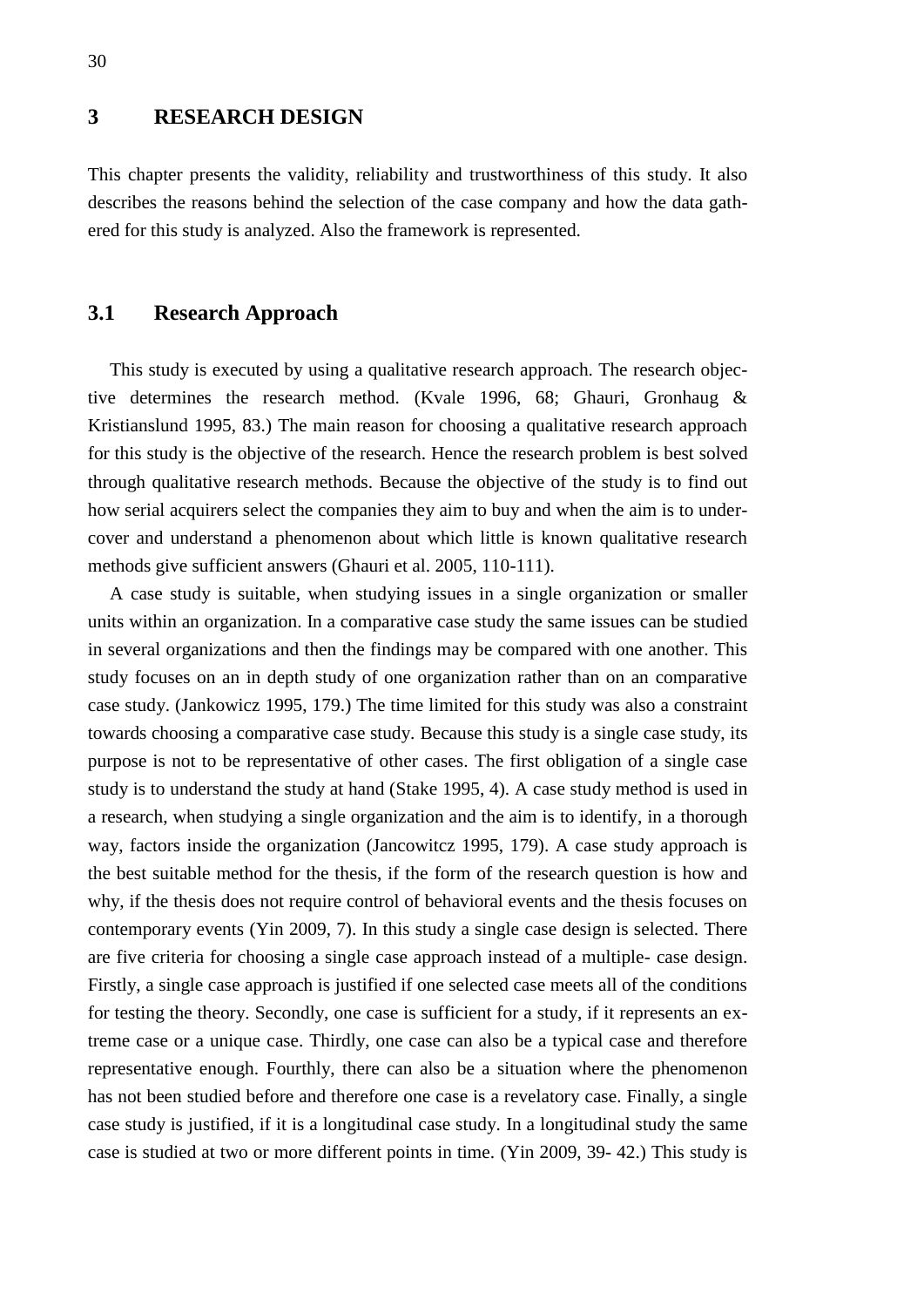made using just one case and it is justified, because it is a unique case and therefore sufficient enough.

A researcher that makes a case study needs clear research questions, a thorough understanding of the existing literature, a well- formulated research design and excellent language skills. Making a case study requires abilities to synthesize large amounts of diverse data and ability to communicate with both the subjects of the research and the readers that will eventually read the study. (Scapens 2004, 107.)

A case study is not a methodological choice, but the object to be studied is the factor that determines if case study is the right way to go. A case study is useful when the area of research is not well known. (Ghauri 2004, 109) When choosing a case or an object for a case study, the criterion is that the choices are consistent with the research problem. The case should also correspond to the theoretical framework that is being used. Other important issues are time available, financial resources and personal contacts. (Ghauri 2004, 112-113)

#### <span id="page-30-0"></span>**3.2 Case Selection**

The primary objective of case study is not to understand other cases. The aim is to understand the case that is being studied. Selected cases can be typical cases or unusual cases. A typical case is usually representative, but unusual cases may illustrate matters that may not be noticed in typical cases. (Stake 1995, 4.) This case is a unique case.

The selection of the case company was relatively easy, because of the nature of the study. In Finland there are just a few companies that can be categorized as serial acquirers. The reasons for selecting KONE, was firstly the lack of other similar companies, but also because KONE has a history of making several acquisitions each year (Talouselama.fi/yrityskaupat).

Another selection criterion was the access to the company. The willingness of companies to sacrifice time and give information to a study should not be taken for granted. More frequently the execution of a thesis has not been possible because of the unwillingness of companies to co-operate. The accessibility to the case company is vital and the time and access for fieldwork is also almost always limited. An important criterion in the case selection is to maximize what one can learn from the case selected. (Stake 1995, 4.) Lack of data access can often cause problems and in worse cases delay the research or totally enable the execution of the research. (Jankowicz 1995, 32-33). When a company is willing to participate in a research, it gives up expensive management time and therefore access may not be granted lightly (Macdonald & Hellgren 2004, 267). Already having access to the case company, because of the previous cooperation between the university and the case company, was one of the criterions why this com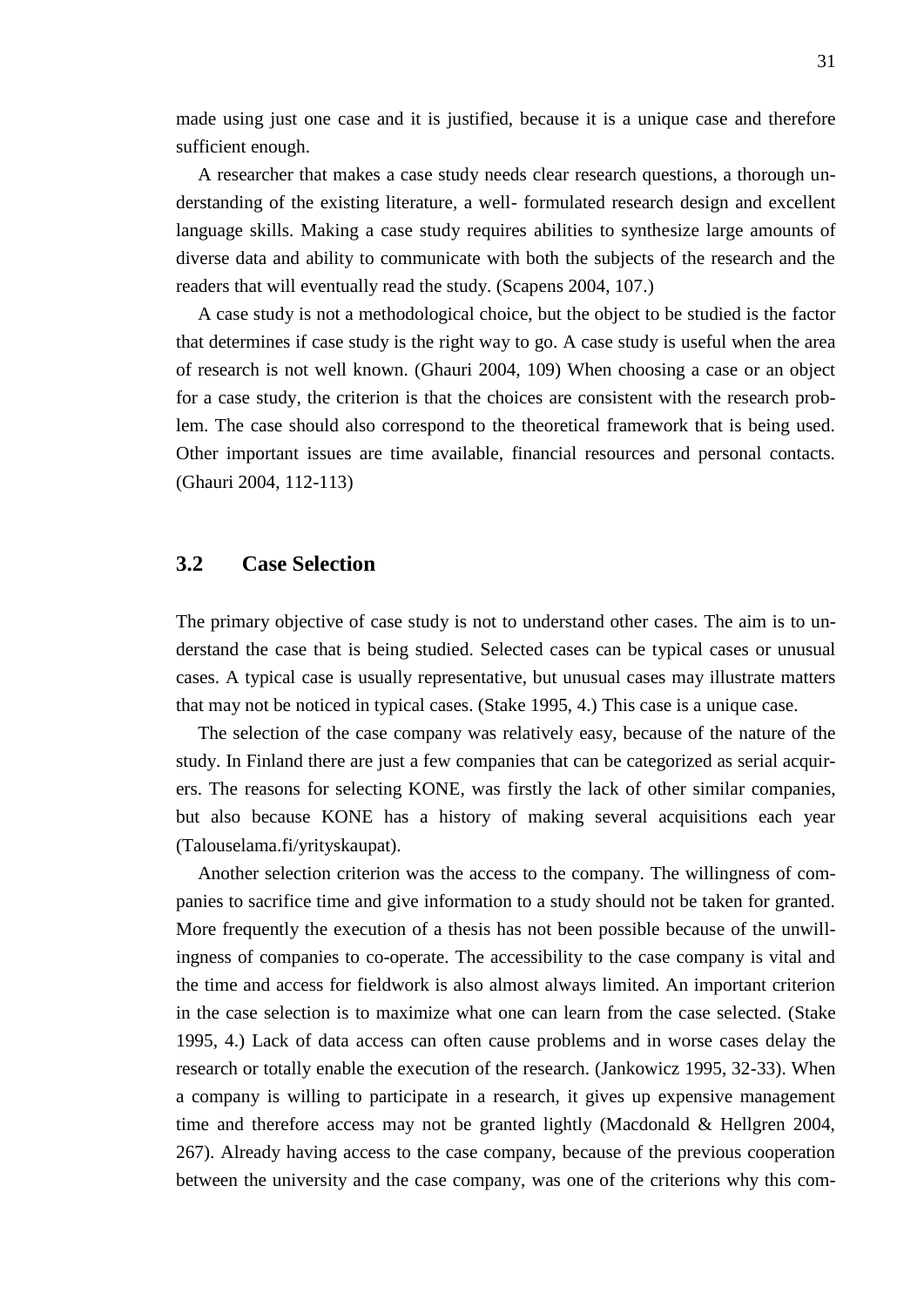<span id="page-31-0"></span>pany was selected. The execution of the study was more certain when the access was already ensured (Fletcher & Plakoyiannaki 2011, 184-187).

### **3.3 Data Collection**

The data for this study was collected from previous literature, company documents and an interview made with the vice president of KONE, Pekka Wikström. When using more than one method or technique in the same study, the approach is known as triangulation (Collis & Hussey 2003, 78; Jancowicz 1995, 175). There are four ways of using triangulation in a study: theoretical triangulation, data triangulation, investigator triangulation and methodological triangulation (Easterby-Smith, Thorpe & Lowe 1991, 133-134). In this study triangulation occurs by using data triangulation, which refers to data that is collected over different time frames or from different sources (Easterby-Smith, Thorpe & Lowe 1991, 134). In this case data is collected from different sources.

Interviews as a base for a study is well suited for three reasons: Firstly if the study is exploratory and theory building. In these cases the researcher may find new relationships or situations which may lead to new theories. Secondly if there is a small population of possible respondents and thirdly if the researcher wants to develop a deeper rapport with informants. This is not possible through written questionnaires. (Daniels & Cannice 2004, 186-187.)

In a case study, the most important source of information is an interview. The other sources are documentation, archival records, direct observations, participant observation and physical artifacts. (Yin 2009, 106.) Information gathered in an interview or other information gathered in the field should be guided by the research questions (Stake 1995, 50). The interview should be by all means well planned in advance (Stake 1995, 64). The interview made for this study is structured according to the research questions. The questions are divided using the sub questions as criterion.

The interview with Pekka Wikström, Vice president of KONE was made in Helsinki, at the KONE headquarters. At the interview were present the interviewer and the interviewee Pekka Wikström. The interview was made 25.11.2011. The location was a conference room without any disturbance. The interviewee was very relaxed and was willing to answer all the questions asked. The advantage of a face-to-face interview is that the interviewer is present and can amplify the meaning of the questions and the intentions behind the questions (Jancowicz 1995, 249).

When choosing the interviewee for a study, first the company has to be decided then the right person within the company has to be chosen (Daniels & Cannice 2004, 193). The interviewee was selected because of his knowledge and experience of the subject, so the selection of the interviewee was a deliberate and discretionary sampling (Puusa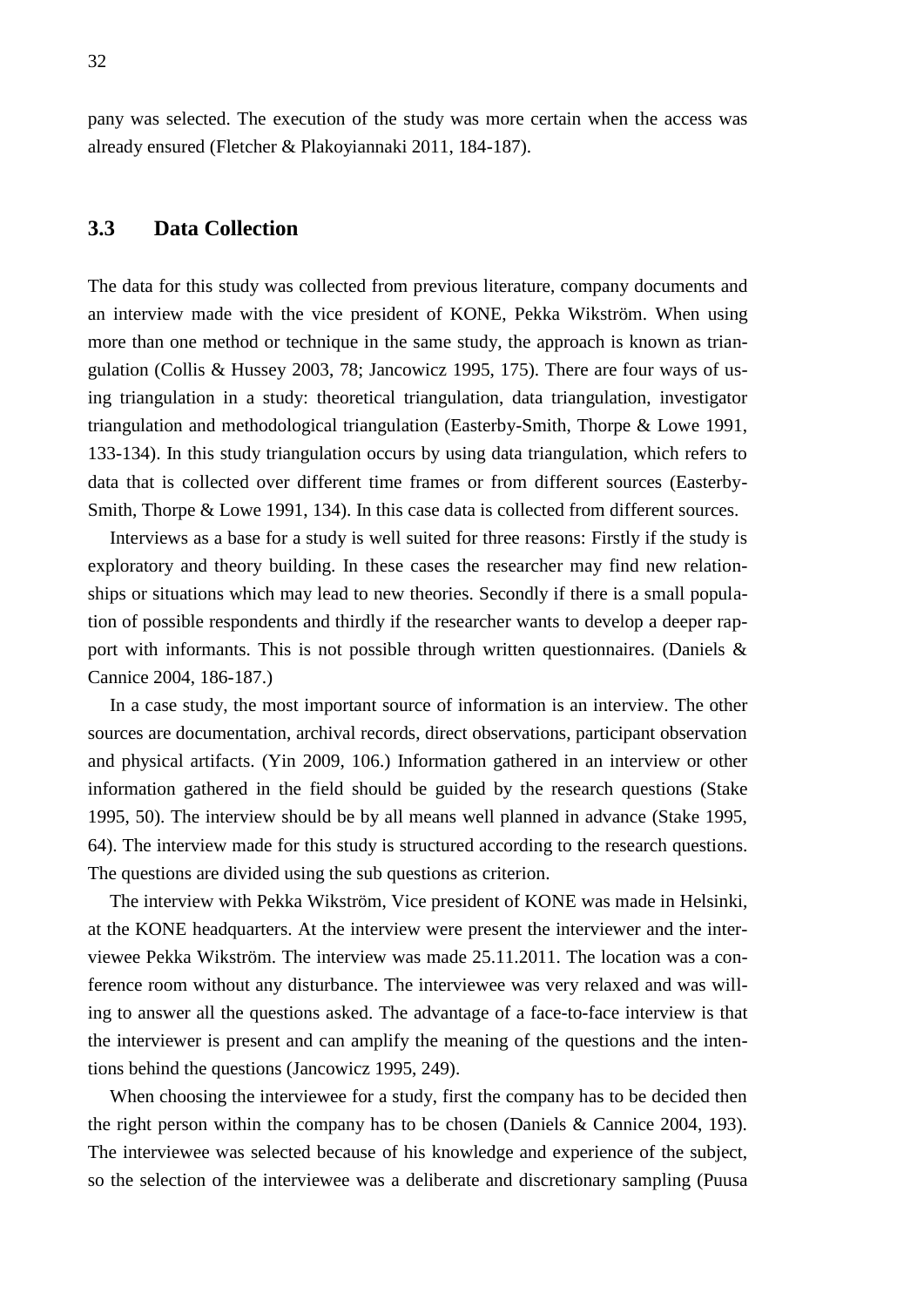2011, 76). A good interviewee is someone who is trustful, consistent, gives concise and precise answers provides coherent accounts, does not continually contradict themselves and holds themselves to the interview topic (Kvale 1996, 146). The interviewee in this study fulfills all the qualities and therefore is a trustworthy source of information.

Choosing the interviewee on the basis of the information given above is also called a key informant interview. This form of interview differs from other form of interviews, because the respondent is chosen on the basis of their specialized knowledge instead of being randomly chosen. The criterion for a key informant are their role, job title, position in the organization, their knowledge of the issue, their willingness to help and their perspective on the issue. (Jancowicz 1995, 212.)

The interview itself was a semi structured interview with structured questions, but the possibility for altering the order of questions and additional questions was left. This interview started with the interviewee freely describing the company and its operations. This gave some answers to the interview questions and also gave more data than only the interview questions would have given. A semi-structured interview differs from a structured and an unstructured interview in the sense that the topics and the people who are going to be interviewed are determined beforehand. A semi structured interview also minimizes bias in the results because of the way it is formed. The difference between a structured and a semi-structured interview is that in a semi structured interview the interviewed may answer with his/her own words. The selection of the form of interview should be based on the research problem. (Eskola & Suoranta 1998, 87-89.) A semi structured interview requires more skills from the interviewer than a fully structured interview, because it demands more flexibility and adaptability because the interview situation is not structured in advance (Jankowicz 1995, 201-203). A semi structured interview is effective when asking about feelings and attitudes, but especially when the range of possible answers is uncertain (Jankowicz 1995, 205).

The interview for this study was recorded with a tape recorder. Recording the interview helps the interviewer to concentrate on the topic and the dynamics of the interview. Other methods of recording an interview are videotape recording, note taking and remembering. (Kvale 1996, 160.) In the interview for this study options of methods were note taking or tape recording. The advantage of note taking during the interview would have been the immediate screening and summarizing of the information, which means that the analyzing of the data would have been immediate. The negative aspect of this would have been that the information could have been distorted and bias and errors could have occurred. (Collis & Hussey 2003, 193.) Therefore tape recording the interview was a more solid option.

A short interview, meaning an interview that lasts under 20 minutes, can be adequately covered by writing notes during the interview. Any interview that is longer than half an hour should be recorded. Because the interview with Pekka Wikström took ap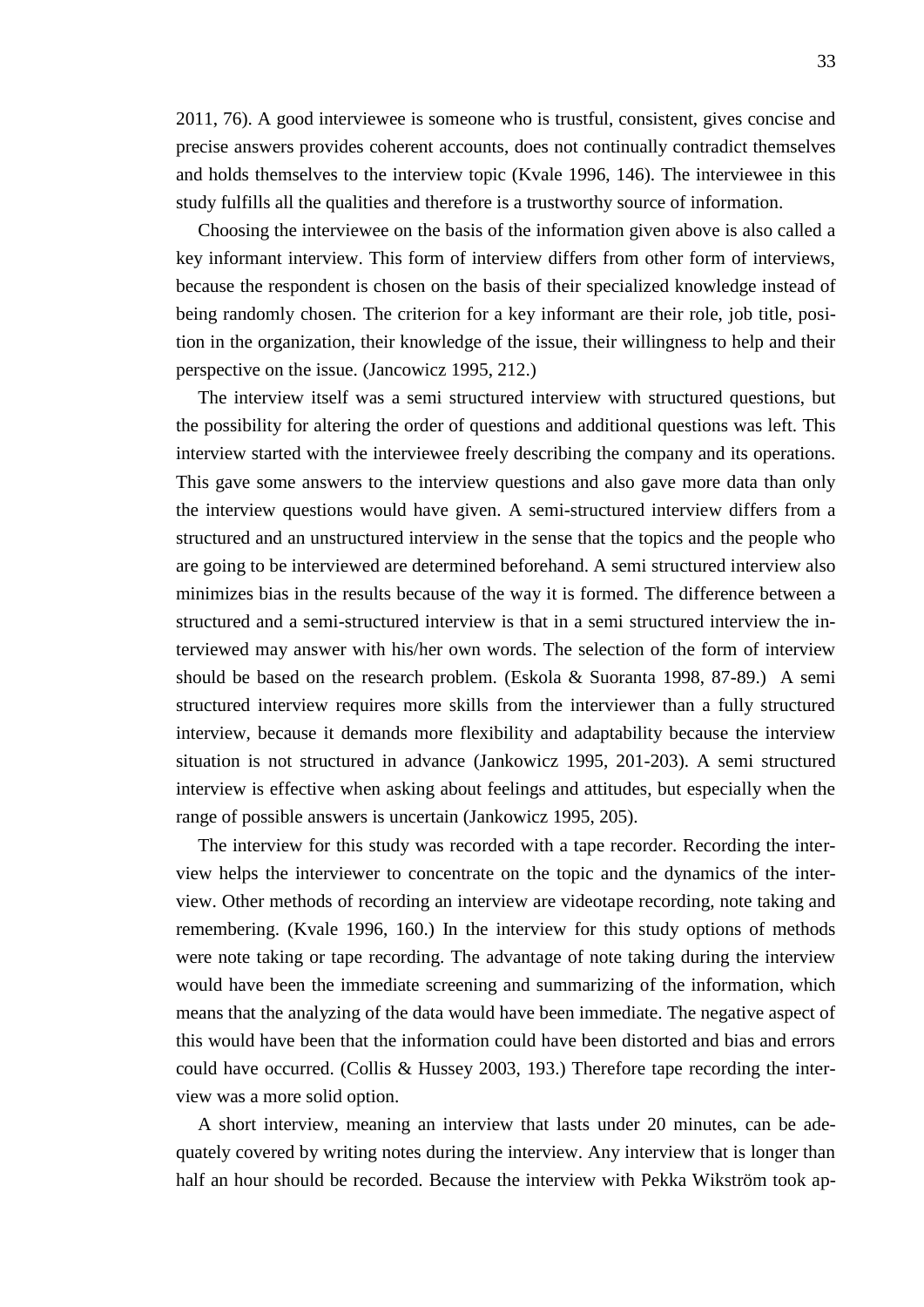proximately one hour and entailed a lot of of information, it was justified to record the interview in its whole. Another issue that justified the use of a tape recorder was the interest of using word-for-word quotations that suited well for this study. This would have been impossible without a precise recording of the interview. (Jankowicz 1995, 206.)

The figure below clarifies the research problems for this study. The approach begins with the main research question *"What issues impact the selection of acquired companies from the point of view of a serial acquirer?"* and this main research question is answered by the help of three sub questions: *"What is a buying process for a serial acquirer like?"*, *"What are the motives for a serial acquirer to buy companies?"* and *"What is the connection between company strategy and serial acquisitions?"*.

| Researh question                                  | Subquestions                                                                     | Interview questions |
|---------------------------------------------------|----------------------------------------------------------------------------------|---------------------|
| tion of acquired companies serial acquirer like?  | What issues impact the selec- What is a buying process for a Questions 1-9       |                     |
| from the point of view of a seri-<br>al acquirer? | What are the motives for a serial<br>acquirer to buy companies?                  | Questions 10-15     |
|                                                   | What is the connection between<br>company strategy and serial ac-<br>quisitions? | Questions 16-24     |

<span id="page-33-0"></span>Table 3 Operationalization of the research

The questions on the right hand side in the figure above are shown in the appendix 1. The questions are divided according to the sub questions. To further open the framework of this study, the sub questions can also be presented in another way. The table below shows the way these sub questions are approached and studied in this thesis. The sub questions are on the left hand side and on the right hand side the sources of information used to answer these questions. The acquisition process is describes by the help of literature, the RAID principles and the key person interview. The acquisition motives are distinguished through literature, Trautwein´s acquisition motives theories and the key person interview and the acquisition strategy is studied through literature and the key person interview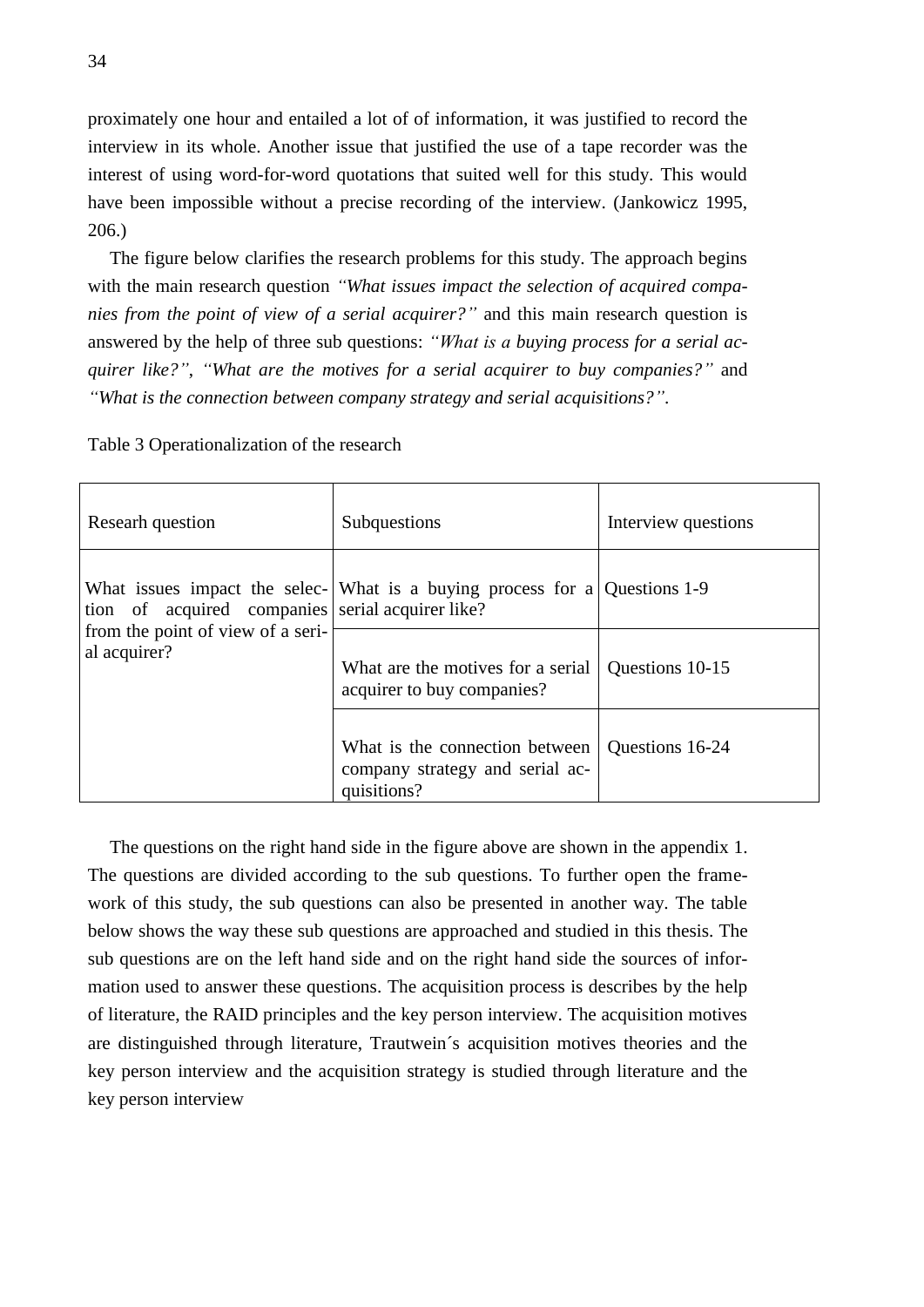<span id="page-34-1"></span>Table 4 Sub questions

| Acquisition process (sub question 1)  | Literature, RAID and interview                                             |
|---------------------------------------|----------------------------------------------------------------------------|
| Acquisition motives (sub question 2)  | Literature, Trautwein's acquisition<br>mo-<br>tives theories and interview |
| Acquisition strategy (sub question 3) | Literature, interview                                                      |

The acquisition process is studied with the help of previous literature, the RAID model that is presented by Cullinan, Rovit & Tymms 2003 and the interview made with Pekka Wikström, Vice President and Head of Acquisitions and Alliance at KONE. The acquisition process of KONE is then compared with the acquisition process of a successful acquirer or RAID. This way it can be recognized whether the acquisition process of KONE is compatible with an acquisition process of a successful acquirer. The acquisition motives are compared with three of the acquisition motive theories by Trautwein and the connection between the serial acquisition strategy and other company strategies is studied through existing literature and the interview with Pekka Wikström.

### <span id="page-34-0"></span>**3.4 Data Analysis**

When analyzing a qualitative data, the purpose is to clarify the collected data and through this produce new information. The aim is to compress the data to something clear and meaningful to enhance the information value of it without losing the information it contains. (Eskola & Suoranta 1998, 138.) In qualitative research the data is collected discretionarily and this is a characteristic that describes qualitative research. Because of this, a qualitative research is usually based on a relatively small amount of cases. In general in qualitative research the size of the data does not affect the success of a study. (Eskola & Suoranta 1998, 61-62.)

Field notes, such as direct tape recordings, must be first converted into write- ups that are intelligible products that may be understood also by someone else than just the researcher (Miles & Huberman 1994, 50-51). In this study the tape recording is transcribed into text, but any pauses or facial impressions are not written up, because they are not seen as an important source of additional information for this study.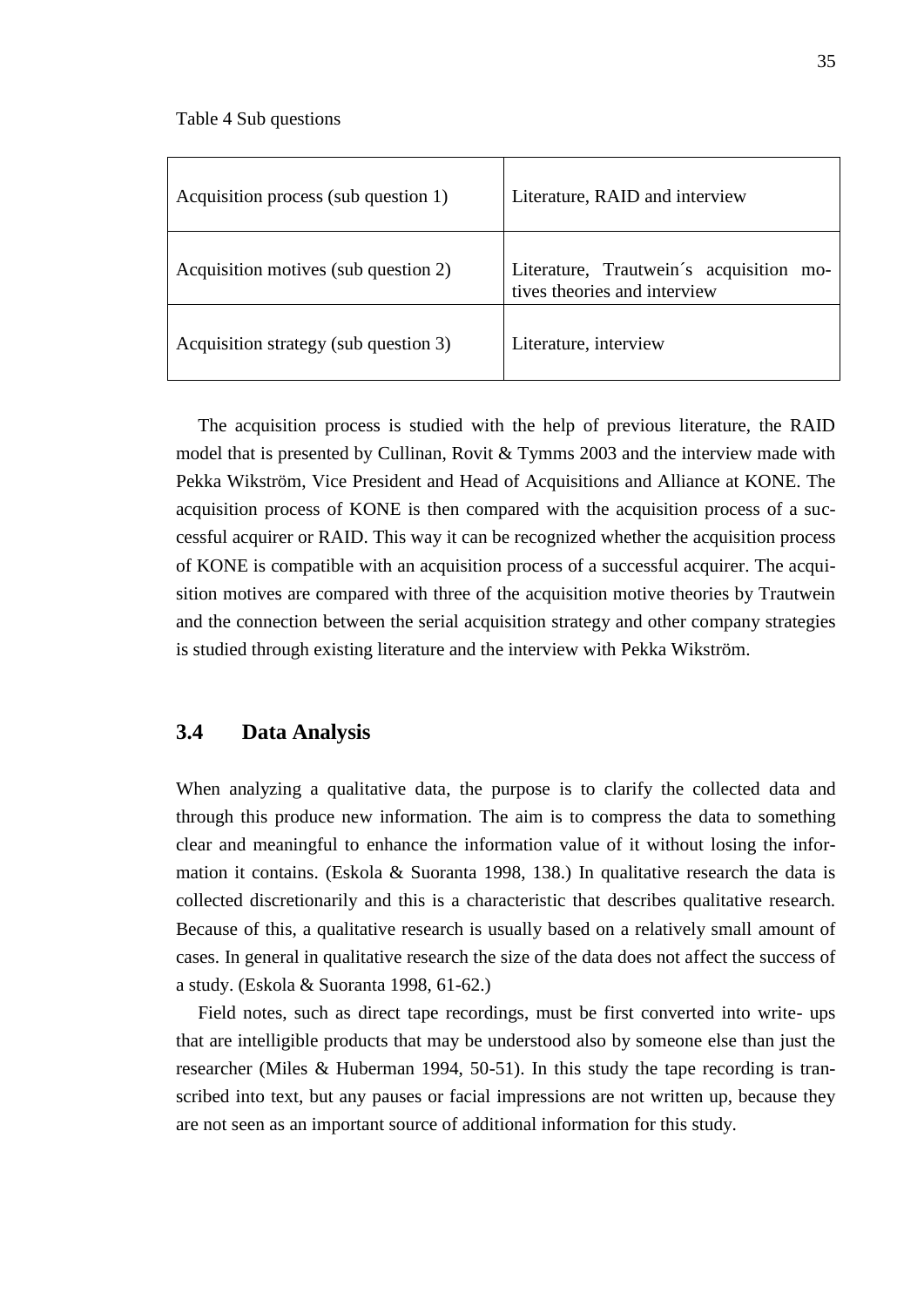The interview was made in Finnish, but key words that were used in the interview were translated into English, because of this there were no misunderstandings or use of wrong words when translating the interview into English.

The interview questions were divided according to themes. They were divided into questions about the acquisition process, the acquisition motives and the acquisition strategy.

#### <span id="page-35-0"></span>**3.5 Trustworthiness of the study**

A study has a good reliability, if the same study can be done over again and in the later study the same results would occur. Good documentation of the study also strengthens the reliability of a study. (Yin 2009, 45; Collis & Hussey 2003, 58.) In this study reliability is high, because if the same questions were asked from the interviewee, most likely the same answers would occur. The questions cannot be interpreted in a different way by another interviewer. The only difference would arise, if the same questions about the future of the company would be asked in a later study. But hence this study aims to describe the current situation of the company and its acquisition motives; this does not affect the reliability of the study.

In an interview, validity is an important issue, when deciding if the interview is suitable for the study or not. A valid argument is sound, well grounded, justifiable, strong and convincing. Validity can also be measured by asking a question: "Are you measuring what you think you are measuring?" (Kvale 1996, 236-238). Validity can be undermined because of research errors; faulty research procedures, poor samples and inaccurate or misleading measurement (Collis & Hussey 2003, 59). The interview made in this study can be considered valid, because of the background of the interviewee and because of the way questions are based on the theory used as a basis for this study.

Trustworthiness of a study can also be measured by the objectivity of a study. In this study objectivity should be viewed in the case of objectivity of the interview made in this study. Objectivity has three concepts: freedom from bias, intersubjective knowledge and being adequate to the object. The first refers to reliable knowledge that is undistorted by personal bias. The second is about scientific data being intersubjectively testable and reproducable. The last concept is about letting the object speak. (Kvale 1996, 64- 65). The interview made in this study fulfills all three concepts: there was no personal bias by the interviewer in the interview, because the interviewer has no personal interest to the outcome of the study or no previous connections to the case company. Secondly the interview can be reproduced by interviewing the subject again and asking the same questions. The answers given in the interview were not connected to the time the inter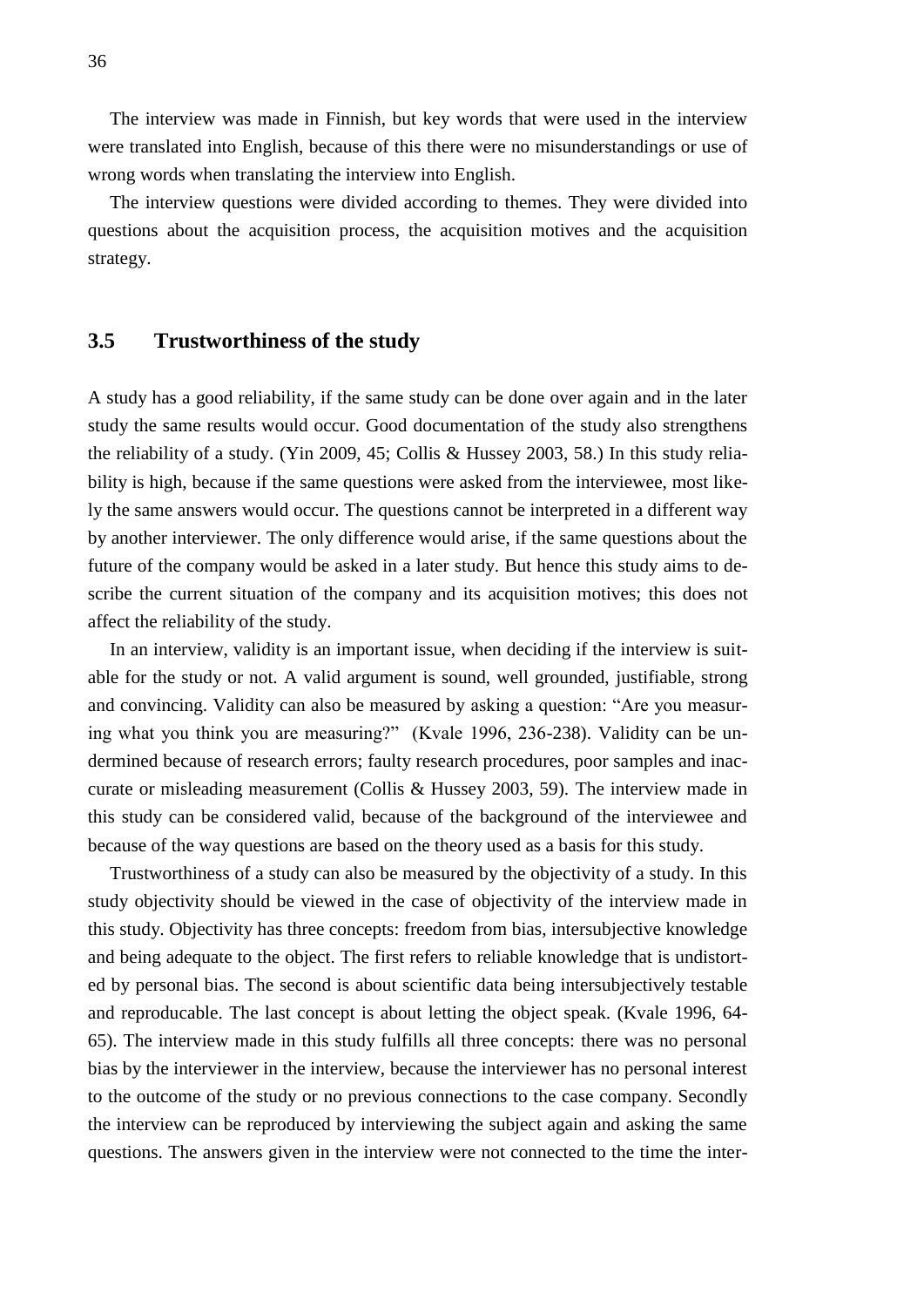view was made. In the interview the interviewee could also speak freely without interruption or by leading the interview.

The trustworthiness of the interview can be studied from different perspectives. Firstly an interview is always interactive and the parties participating in the interview always affect each other, therefore because the interview is started by the interviewer, he or she leads the conversation to some extent. This affects the trustworthiness of an interview. Secondly an interview is always a subject's interpretation about issues, events and phenomenon. These issues affect the trustworthiness of an interview, because this makes a study a social construction. (Puusa 2011, 73.)

Leading questions may also affect the trustworthiness of a study. This is a widely recognized problem. (Kvale 1996, 157.) In this study the wording of the questions used in the interview is neutral and no leading questions were asked.

Recording an interview can sometimes affect the trustworthiness of a study. The recorder can affect the interviewee and provoke anxiety and nervousness. The problem does though not occur when dealing with top executives, because they are used to speaking publicly. (Hart 1991, 196.) Because in this study the interview was made with a top executive, any nervousness or anxiety could not be detected. Therefore the trustworthiness of this interview, in regard of the recording device, cannot be questioned.

This study is mainly based on one interview. The reason for selecting only one interview is focusing more on quality than quantity. This is also in line with the present approach that emphasizes the quality rather than the quantity of the interviews (Kvale 1996, 103). The interview is made with an expert of the subject. To determine if the data size is adequate it can be tested by seeing if the data is saturated. The data is saturated if new cases or interviews do not produce any more information that would be relevant for the research question (Eskola & Suoranta 1998, 62). In this case there would not have been any other persons in the company that could have been interviewed and that would have had more information about the subject than the expert interviewed for this study. Considering this, the data is saturated with one extensive interview with a key person.

The main limitation of this thesis is the use a single case approach and therefore the narrow ability to widely generalize the study to apply to other similar cases. Because the study is a one case study, it is also bound to the industry the case company operates in. The industry restrains the generalization of the results to other industries. Even if the study has its limitations, the aim is however not to generalize the findings. These limitations may though further more comprehensive studies about the subject.

The use of only three of seven of the acquisition motives gathered by Trautwein may also be seen as a limitation. For a more comprehensive study all of the theories could be studied in one case company or in multiple companies. In this way a wider perspective of the theories could be produced. The problem with some of the theories left outside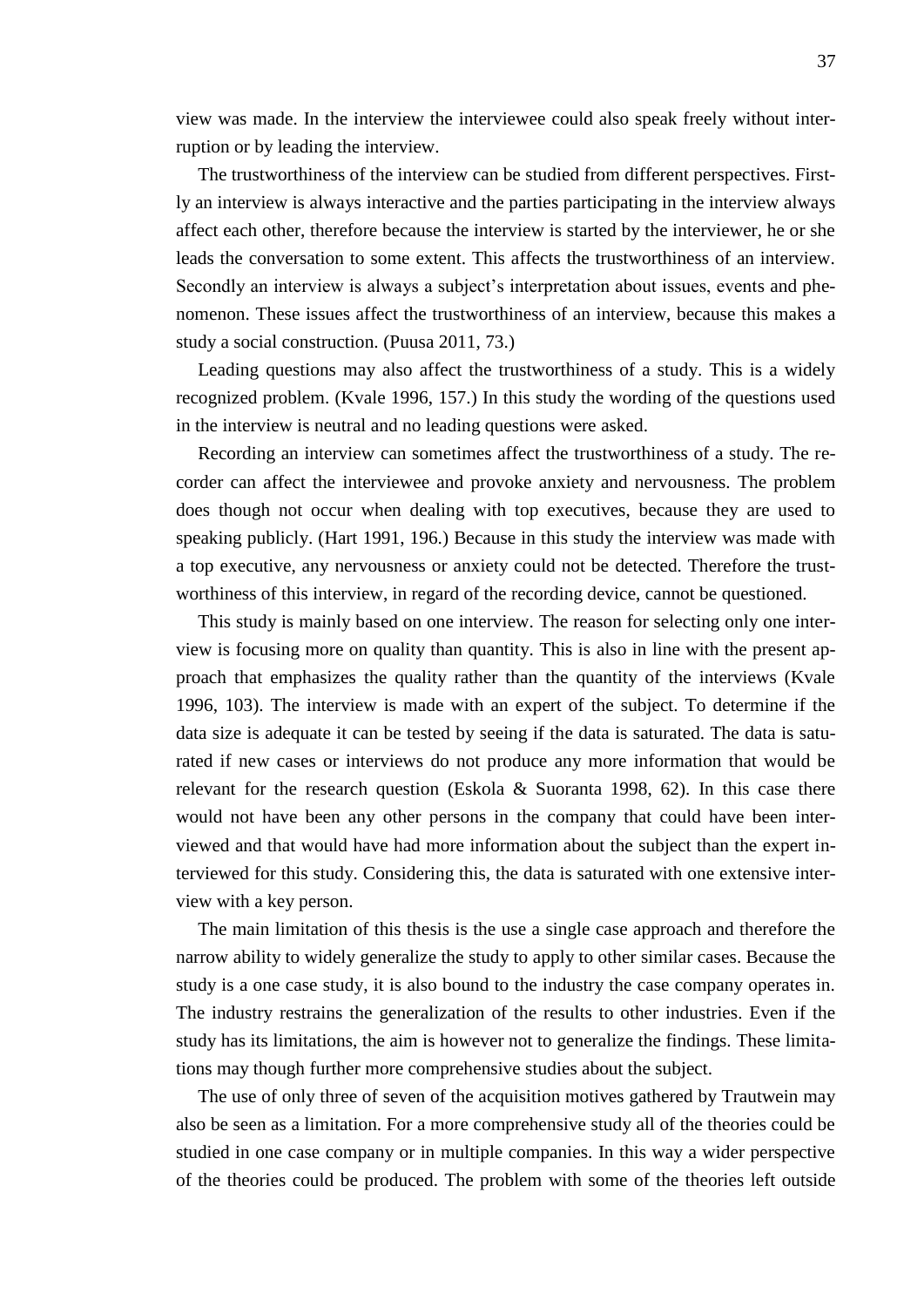this thesis is that they are very difficult to study. This is the reason why these theories were left outside this thesis.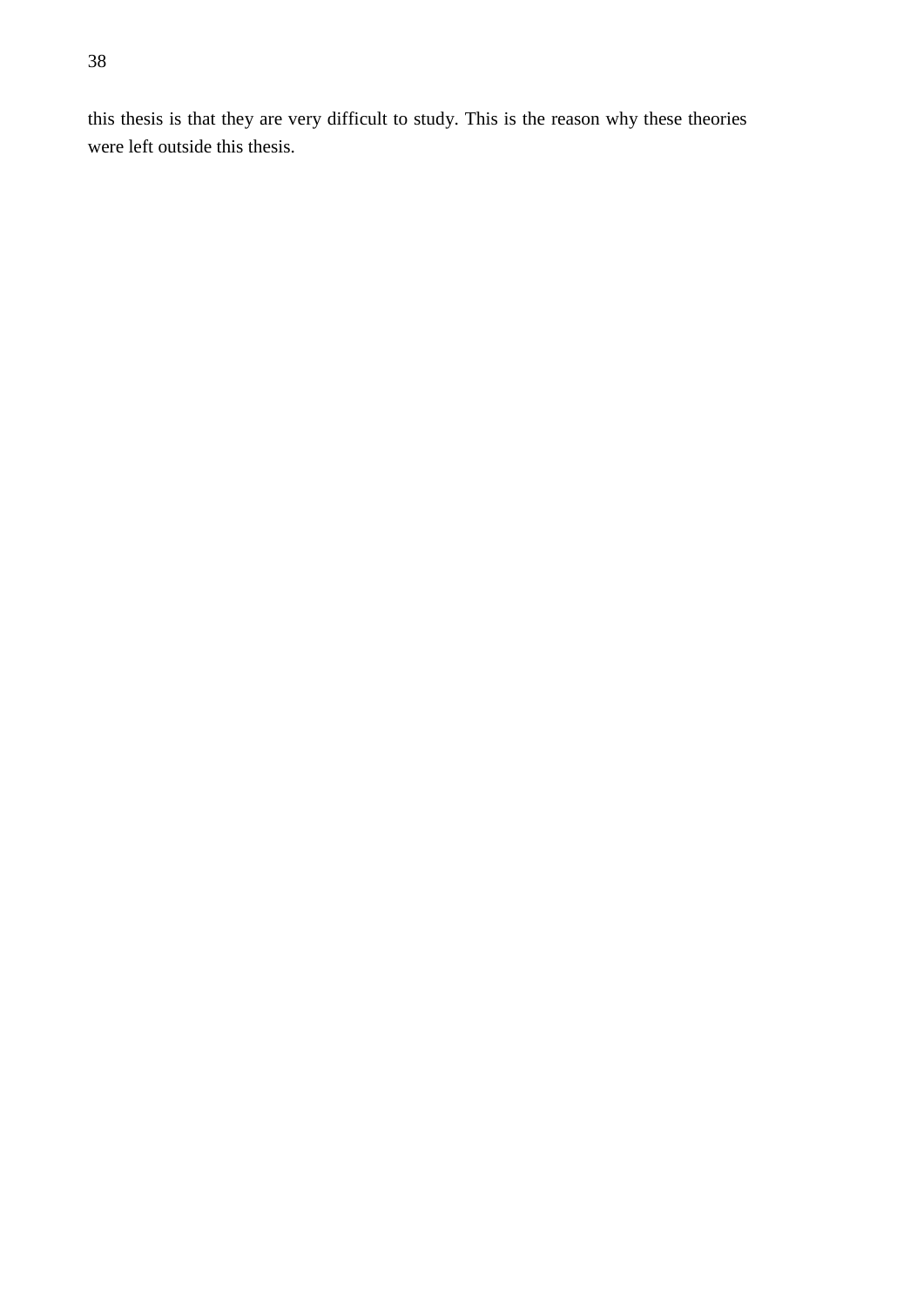### <span id="page-38-0"></span>**4 ACQUISITION TARGET SELECTION BY KONE**

The case company is studied from three points of views: its buying process, its motives to acquire companies and the connection between acquisition strategy and other strategies of the company. The case study is based on a key person interview.

### <span id="page-38-1"></span>**4.1 Case company: KONE Oyj**

 $\overline{a}$ 

KONE is a Finnish company that produces and maintains elevators and escalators. It is one of the global leaders in the industry. The company was founded in 1910. In 2011 the company had on average 35 000 employees. The company has 1000 offices around the world, eight global production units located in their main markets, seven global research and development centers and authorized distributors in over 60 countries. (Kone.fi: KONE in brief.) Because the company's businesses affect the whole world, it can be categorized as a global company (Oxford dictionary 2005, 659).

KONE´s turnover in 2011 was 5 225.2 million euro and in the time period January-June 2012 it was 2 785 million euro. The turnover of KONE consists of maintenance, modernization and manufacturing of elevators. (KONE interim report<sup>3</sup> 2012.) Other businesses KONE is involved in are escalators, auto walks, automatic doors, and monitoring and access control systems. (Kone.fi: KONE in brief)

In 2011 capital expenditure in acquisitions was 185.3 million euro (KONE interim report 2012.). Acquisition of Canadian CNIM Canada Inc. and the increase of shareholding in GiantKONE increased the presence of KONE in both Canada and China. (Kone.fi, KONE in Brief).

KONE is a serial acquirer and the company has made a vast amount of acquisitions since it was founded. After 1968 and the acquisition of Asea-Graham elevators the internationalization process of KONE started. First the leadership in Scandinavian markets was reached and after this in 1975, through the acquisition of Westinghaus, the volume of business doubled and the expansion continued to Europe. International market leadership in escalators was reached in 1996 through the acquisition of the rest of the shares in O & K Rolltreppen. Global elevator and escalator business alliance was established with Toshiba. (Kone.fi, Internationalization.)

KONE makes 20-30 acquisitions a year and publishes all acquisitions, that are valued over five million euro. The amount that exceeds the five million euro limit is usually

<sup>3</sup> Financial statements issued for a period less than a financial year. (A Dictionary of Finance and Banking, Oxford)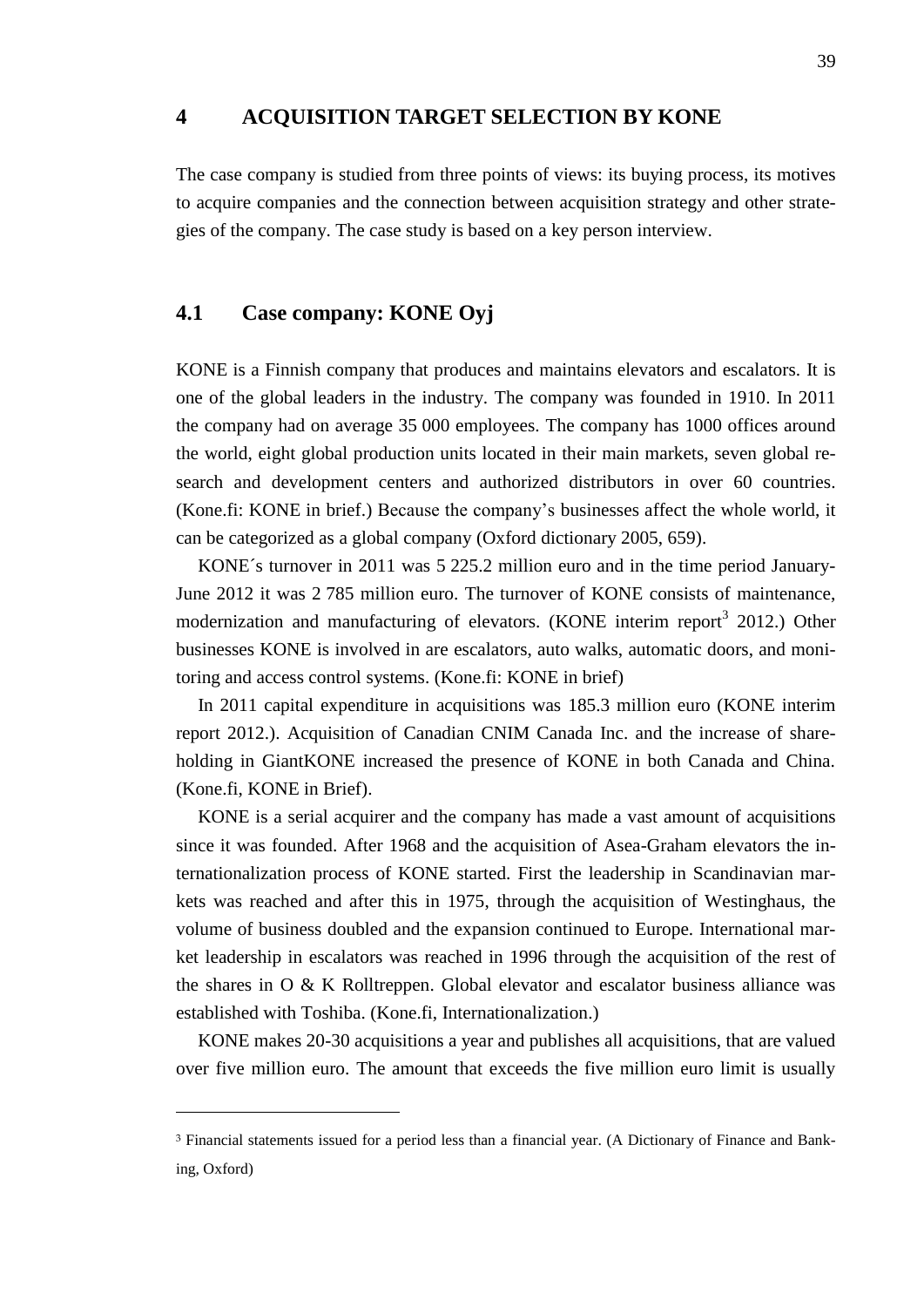about 6-8 acquisitions a year. The average acquisition is valued between 3-5 million euro and the turnover of the traditional acquisitions made in one year is about 100 million euro. These figures are average figures and may vary depending on the year. The company makes mainly small acquisitions and only a few larger a year. Because of these characteristics KONE can be categorized as a serial acquirer.

For this research one key person, Pekka Wikström, Vice President of KONE, was interviewed. He is positioned at KONE headquarters in Helsinki, Finland and is head of Alliances and Acquisitions. He has been working for KONE since 2006; first as Assistant Vice President and since 2009 as Vice President. After graduating from Helsinki School of Economics, he has worked as a consultant at McKinsey & Company Inc. and in the banking industry.

<span id="page-39-0"></span>The information presented in this chapter is based on the interview made with Pekka Wikström 25.11.2011.

### **4.2 The buying process of KONE**

The buying process of KONE, which is a serial acquirer with several acquisitions a year, is described below. Firstly the sources of finding suitable companies to be acquired are described. Secondly the duration of a buying process and thirdly the decision making process that involves the decisions from the selection of suitable companies to the decisions that are required for making the deal.

The figure below shows how the acquisition process of KONE goes in a cycle. This can be assumed because of the amount of acquisitions made. Because of this the routines are strong and the learning is an ongoing process. In practice KONE may have overlapping acquisitions and so the processes are also overlapping.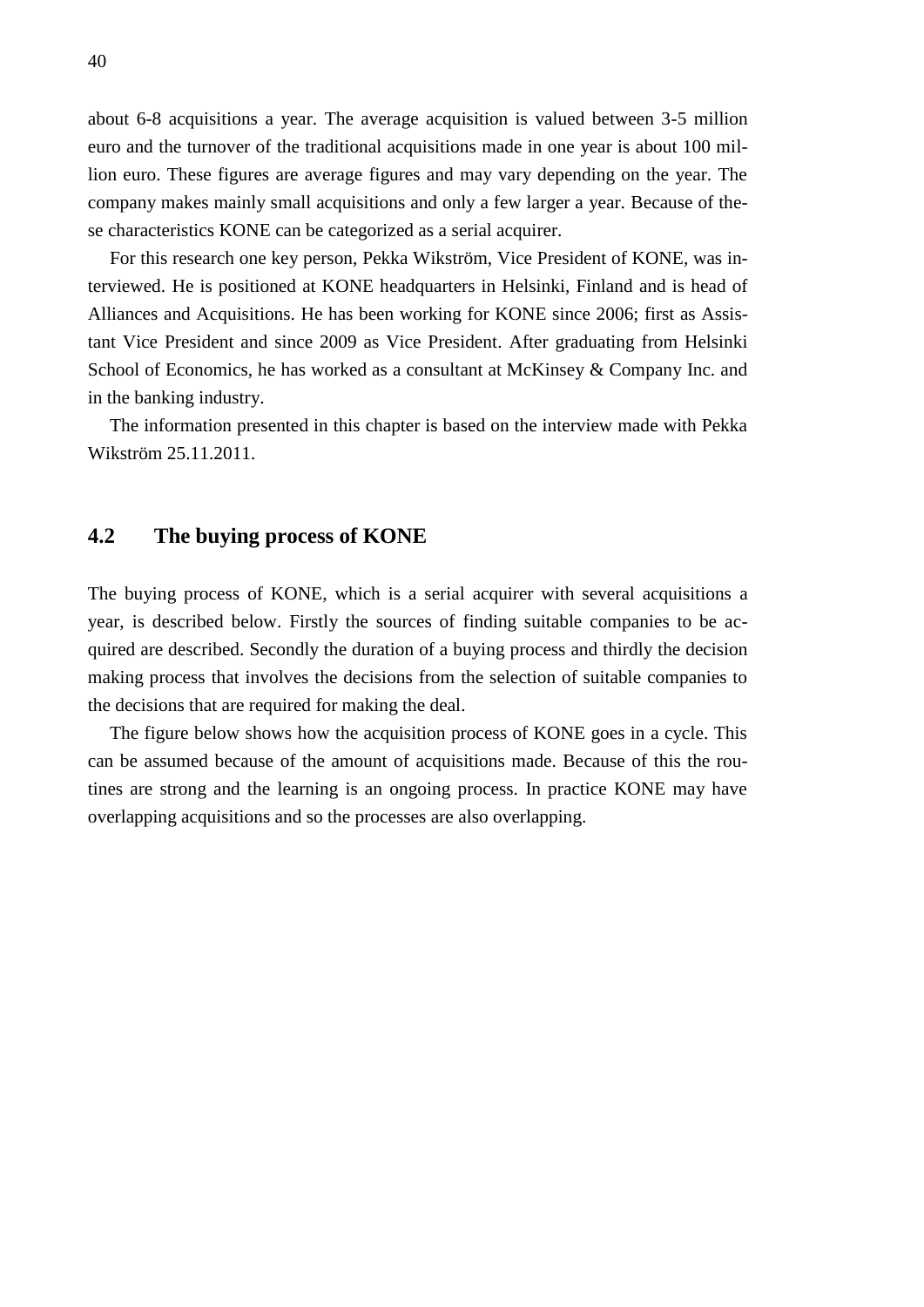

<span id="page-40-1"></span>Figure 6 Acquisition process of KONE

The decision process starts with the narrowing of possible candidates for acquisitions, usually through a market research, to a list of suitable targets. After this the selection of the target is made. If the acquisition is made in another country, both the headquarters and the offices in the country were the acquisition is made have to agree on the acquisition. Commitment to the acquisition of the offices in the target country is crucial for the success of the acquisition. When the target company is selected, KONE uses standardized tools to measure and analyze the profitability and possible synergy advantages of the acquisition. If the acquisition still appears lucrative and sensible the decision is made to proceed with the acquisition. The decision making process is divided according to the size of the acquisition. The larger the size of the acquisition, the higher the decision making level. After the approval of the acquisition, the acquisition is made. The duration of the acquisition may vary and the definition of the acquisition, where it begins and ends, is also debatable. The pre acquisition phase may take many years, but the process is not necessarily active through the entire period. The importance of acquisition follow up is recognized at KONE. After every acquisition data is collected and analyzed, to some extent, and this information may be used to improve the efficiency of future acquisitions.

#### <span id="page-40-0"></span>*4.2.1 Finding the companies*

In most cases KONE is the initiative party in an acquisition, meaning that KONE is the one that approaches the company it wants to acquire. Usually the process starts from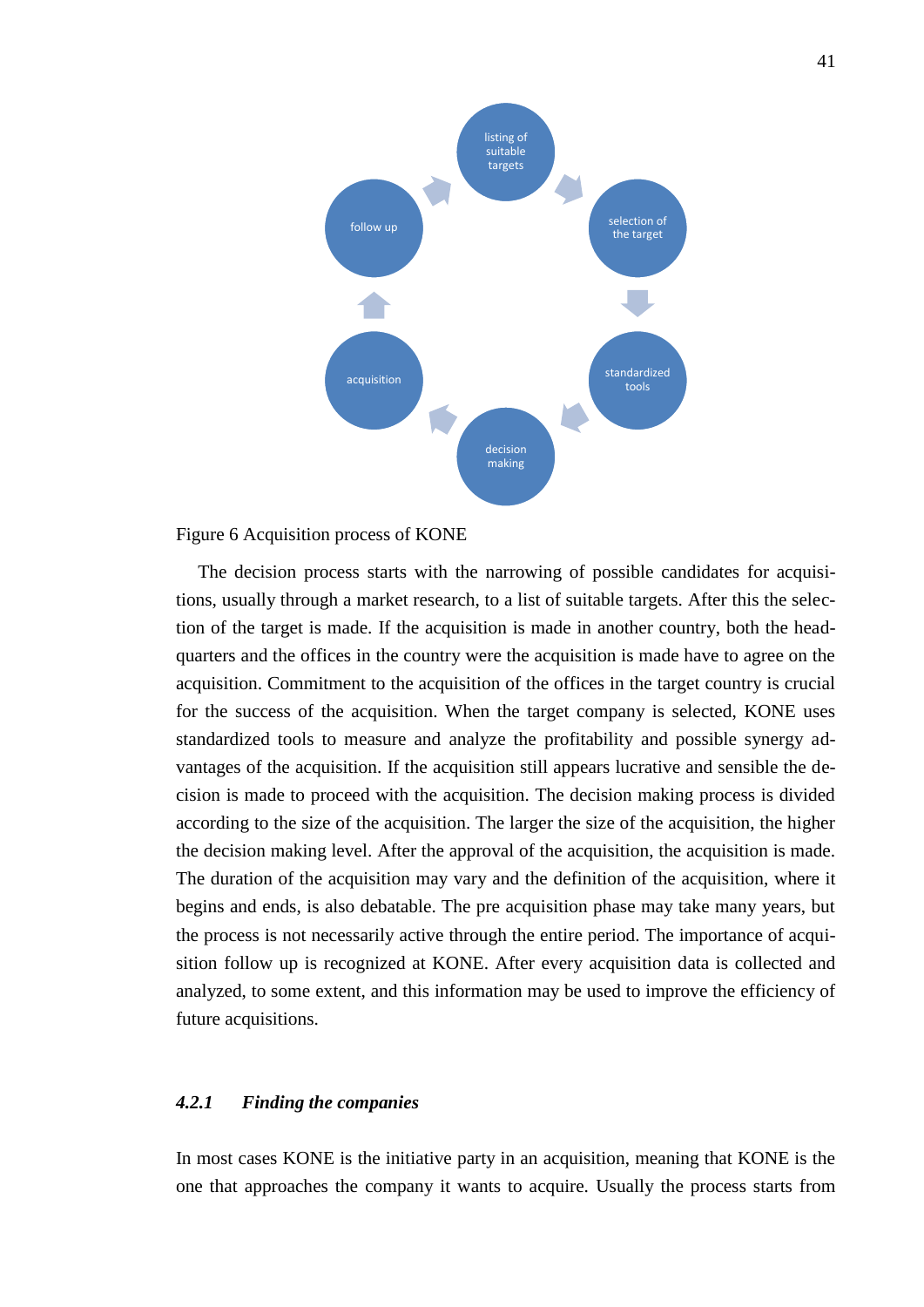selecting suitable candidates for an acquisition from a list of 30- 40 companies. The first contact can be made in various ways: sending a letter from KONE, making a call, inviting the other party for lunch and discussing the proposal or using a third party, for example requesting a law firm to send a letter in the name of an undisclosed principal<sup>4</sup>. All of these ways produce the first contact. There is a cultural difference in the way the first contact is achieved. For example in the United States it is not unusual for the target company to use an advisor and then contact the local representative of KONE. There the seller is more the initiative party.

> *Maybe five cases (in Finland) have been such, where the sellers (target company) have taken themselves advisors and then called us* (Wikström, interview 25.11.2011).

After the first contact the majority of companies accept the proposal for further negotiations. After this it is crucial to be in a face-to-face contact with the target company.

> *--sending emails is not a possibility. Then later on we can exchange information via email, but the negotiations have to be done always face-toface.* (Wikström, interview 25.11.2011.)

Sometimes the companies that are contacted are not willing to sell. After the first contact the relationship to the target company is still being sustained.

> *We are trying to sustain the relationship in some way. For example we contact them again after a year, go for lunch and ask them again if they are willing to sell. If they still are unwilling to sell, we meet them again after a year and ask them the same question. Roughly speaking.*  (Wikström, interview 25.11.2011.)

Very often the situation where a company is acquired is an irregularity in the business of the acquired company. Irregularities can be situations where the owner wants to retire and his or her children are not willing to continue the family business, the company is in an economic crisis, the company has grown too much and the owners are overwhelmed or the company has invested too much and is unable to finance the new investments.

<u>.</u>

<sup>4</sup> A person who buys or sells through an agent or broker and remains anonymous. (A Dictionary of Finance and Banking, Oxford)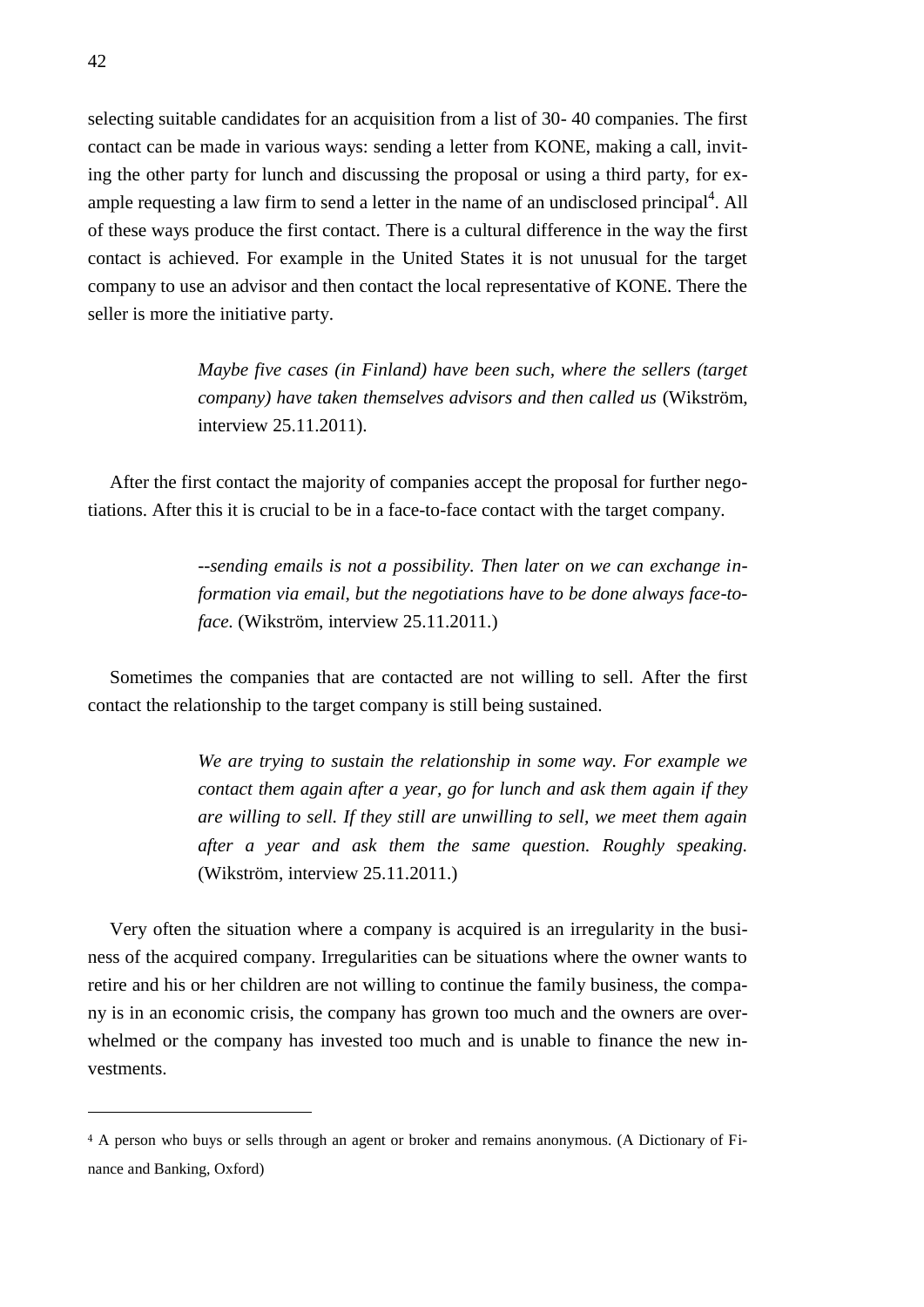*Or, sometimes the sellers just want money* (Wikström, interview 25.11.2011).

Sometimes reasons behind selling a company can be as simple as the owner wanting to leave the stress of being an entrepreneur.

> *Being an entrepreneur has its own risks and troubles. They want to sell their company and instead just work for KONE. They get money for selling their company, but they can still continue being in the business without worrying about it and having the risk of being an entrepreneur.*  (Wikström, interview 25.11.2011.)

Usually at the time, when companies suited for acquisition are selected, KONE and all of it rivals have the same information about the companies. In some rare cases KONE may have more information about the company it is considering acquiring. This may happen for example in a situation where a former employee of the acquired company has come to work for KONE and has some inside information about the company. Usually KONE does not have more information about the acquired companies than any of its rivals have.

> *Before the first date we have the same amount of information about the target company as our rivals. But at some point of the process substantially more than the market.* (Wikström, interview 25.11.2011.)

It is understandable that the acquirer has more information about the acquired company at some point of the acquisition process, because they obviously need to have access to the information about the acquired company to be able to decide whether to acquire or not.

#### <span id="page-42-0"></span>*4.2.2 Duration of an acquisition*

There are two factors that affect the duration of the buying process of KONE. Firstly the process is much faster, if the acquired company has sold something before and is familiar with the acquisition process. Usually companies that sell for the first time do not know how to find the data needed and do not use advisors. Secondly KONE makes simultaneously many acquisitions and because of the overlap resources are limited. A buying process for a serial acquirer takes on average 5-6 months. The acquisition pro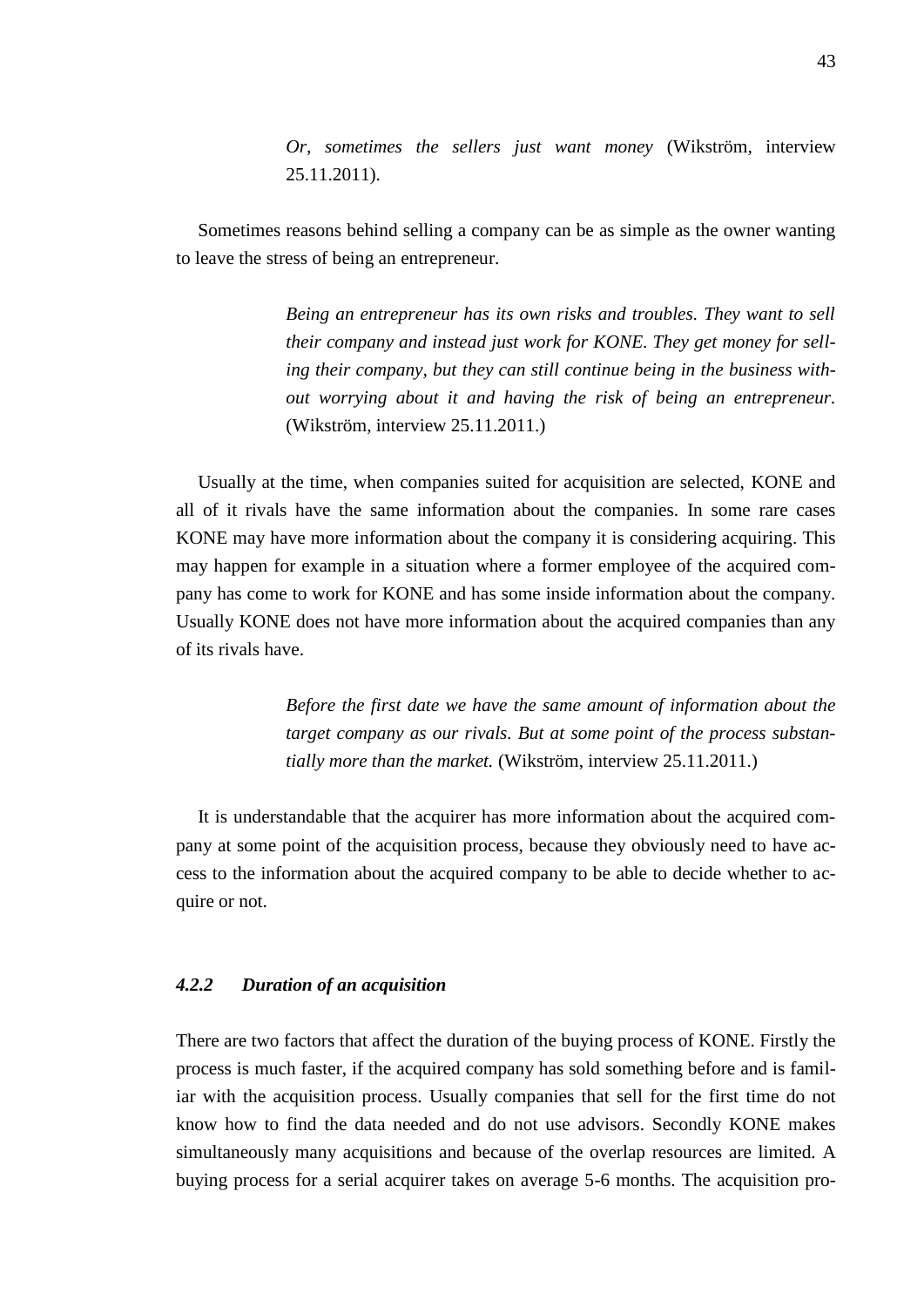cess may also take only 2-3 months, but this is unusual. In situations where the acquisition process is this short, the owners of the acquired company are private equity owners and have been preparing the company for an acquisition. They have done their due diligence, are in a hurry to sell and often have an advisor.

> *For an acquirer this is an easy acquisition* (Wikström, interview 25.11.2010).

Sometimes acquisitions can take much longer. One of the longest acquisitions has taken three years. But the interpretation about the duration of an acquisition process may vary, because sometimes the process may start with a discussion about the acquisition, but the actual acquisition may take place ten years later. So the process is not active all the time. Sometimes there may be a brake for months before the next contact.

### *It´s not like we call each other every day* (Wikström, interview 25.11.2010).

The typical target for an acquisition is a company that is involved in the core business of the buying company. In the case of KONE this is elevator maintenance. Core businesses for a company are those which are in a lucrative industry, can achieve potential competitive advantages, are importantly connected with other business units and provide skills or activities that can be diversified (Porter 1987, 58). Due to the core business and continuous buying processes the acquisitions rarely fail and are relatively fast. For KONE the main reason for the company's high success rate is that they make, in their opinion, easy acquisitions. KONE describes an easy acquisition to be an acquisition, where a company buys another company that is involved in their core business and is much smaller than the buying company. The acquisition is hence very simple and can be managed as previous acquisitions made by the company. Here the routine of making serial acquisitions plays a significant role. The acquisition processes of KONE are tasks that are done with routines that have formed over time. These routines reduce the time needed for the acquisition process and raise the likelihood for acquisition success. This advantage is also recognized in literature by Laamanen and Keil (2008). They argue that routines and capabilities over time help a company to digest large numbers of acquisitions (Laamanen & Keil 2008, 665).

Overlapping acquisitions may delay the acquisition process of all the ongoing acquisitions. In a situation where there is a shortage of resources, KONE delays the other acquisition to avoid overlap.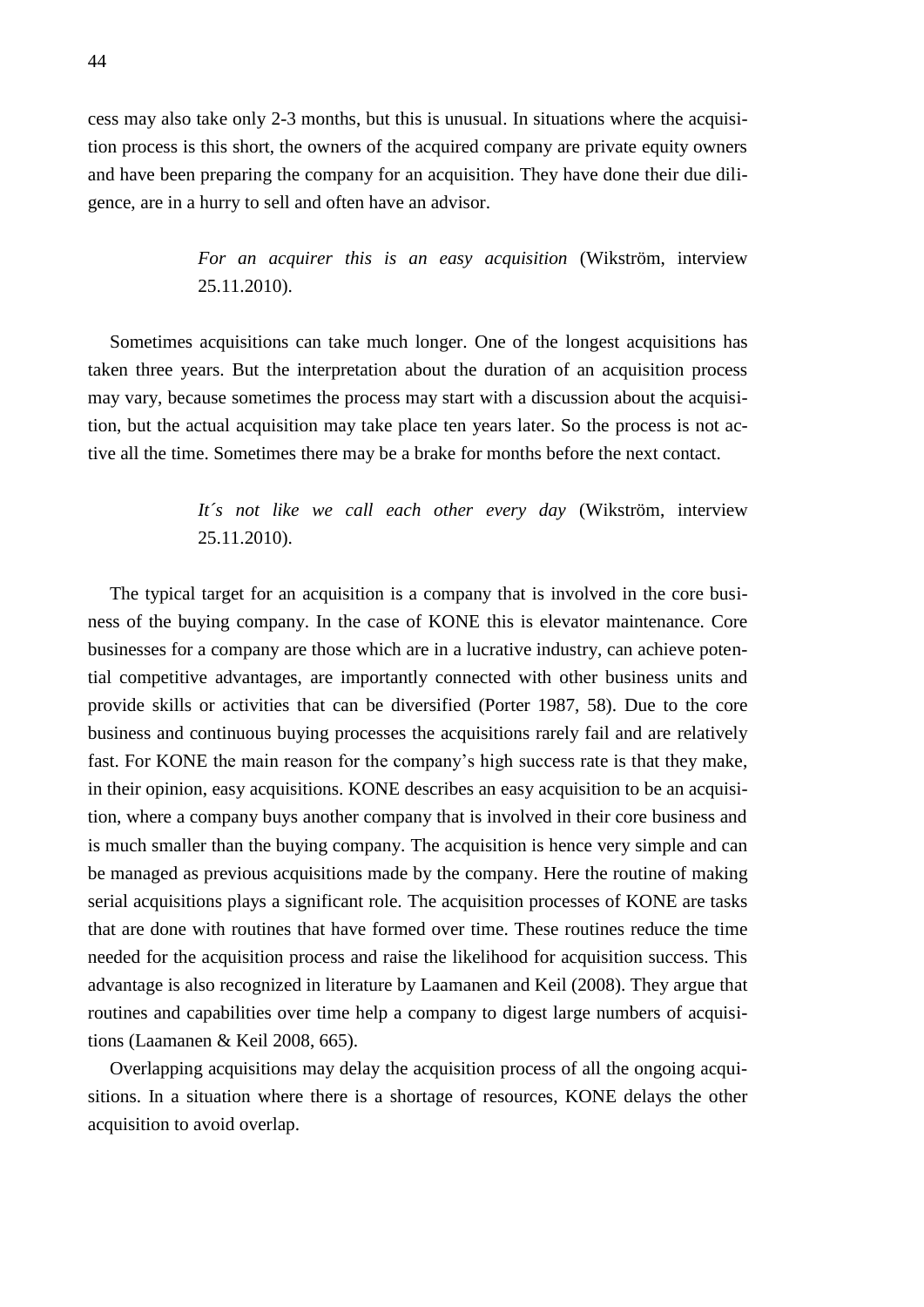*The first 50- 100 days is the time when the acquisitions need most of our resources. – The process has its own challenges when there are overlapping acquisitions at this time.* (Wikström, interview 25.11.2011.)

KONE has dedicated resources only in the United States, Spain and Italy that inclusively focus their operations in making acquisitions. Sometimes overlapping acquisitions in other countries are delayed because of lack of resources in the head office.

> *It's usually okay for the sellers. They neither are in a hurry.* (Wikström, interview 25.11.2011.)

Acquisitions, where nether the acquirer or the acquired has a need to quickly make the acquisition, there is no pressure to speed the acquisition. In these cases it is more justified to complete the acquisitions that are urgent and proceed with the waiting acquisitions with more time.

#### <span id="page-44-0"></span>*4.2.3 Decision making process*

The decisions making process of acquisitions in KONE is structured and follows more or less the same steps in every acquisition. The company uses standardized tools to help the decision making. One is a financial model that locks all other cells, but the input cells that have to be filled with the information of every new acquisition. It is a standardized program, which has a standalone model that shows how the acquired company would develop, if it was not bought. This is a process that has to be done for every acquisition and it also shows the synergy advantages the company will gain with the acquisition. The other standardized tool the company uses is a standardized template, a word template, which contains all the quantitative information about the company. This mitigates the decision making process, because all parties involved in the process receive the information in the same format. If the company would not use a standardized template, every proposal would be different. The use of a standardized template is a matter that KONE sees as a field where they have succeeded well.

KONE has many offices located all around the world. In the case of an acquisition, the offices located in the target area have the responsibility of finding and approaching the target company and make the decisions in the early stages of the acquisition. The offices have the information needed about the acquired company, because usually the companies acquired are competitors of KONE in the area. Sometimes if the acquisition process has been challenging, KONE has ordered an independent company to do a market research to assist the decision making process. The research is made by an inde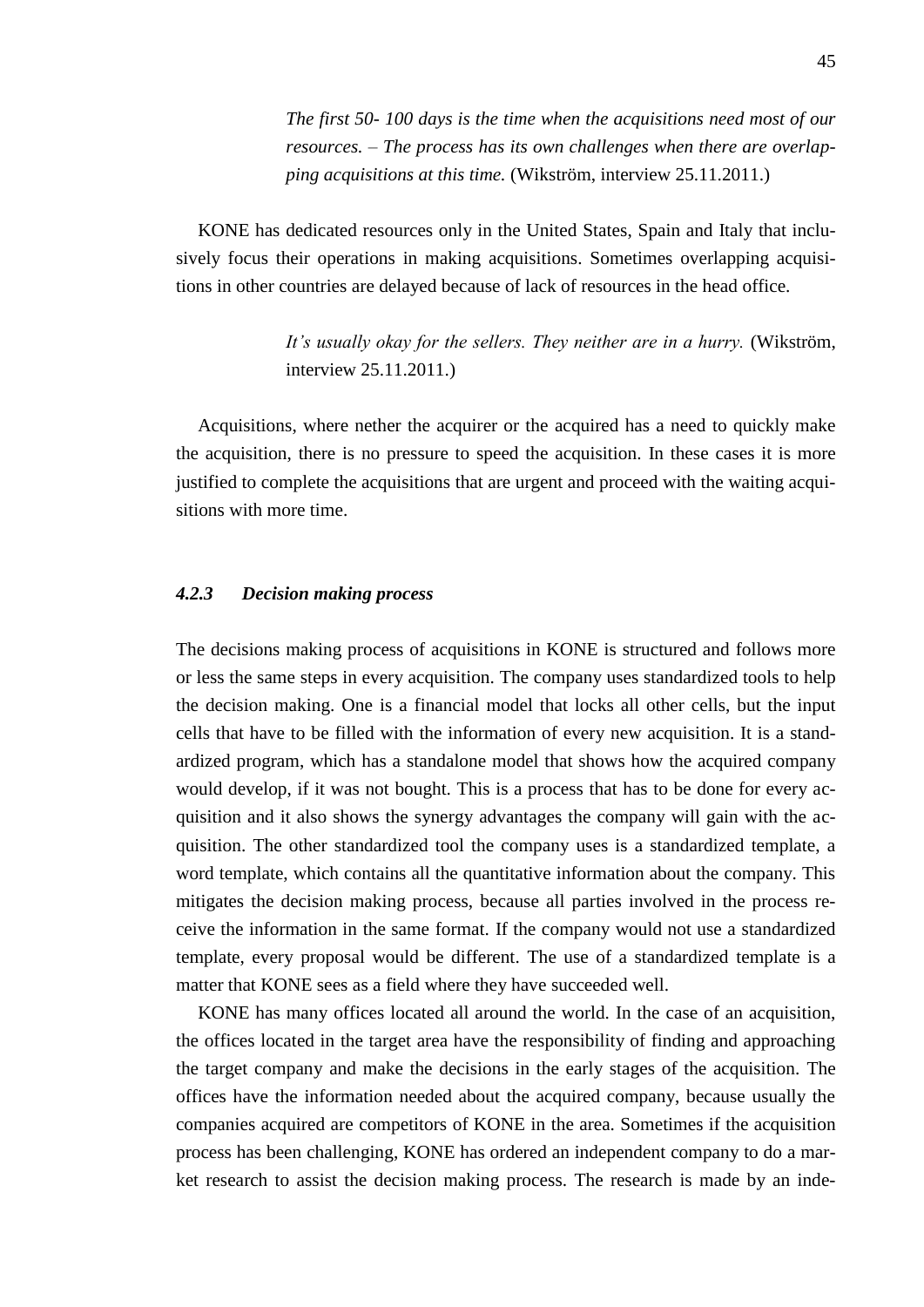pendent consultancy company which identifies the targets in the area. After this the coordination of the acquisition is made in cooperation with KONE and its subsidiaries. The acquisition process continues when KONE produces a list of companies to acquire. After this the office in the target area prioritizes the companies and chooses the ones they start to approach. Once a year KONE gathers a target list from each subsidiary, where all the potential companies for acquisition are listed. Then KONE analyses the data and encourages the offices to choose the targets and to put them into the next year's budget.

> *The main reason for making these lists is to find the companies that are in the market area that is not dominated by any big players<sup>5</sup>* (Wikström, interview 25.11.2010).

When the acquisition reaches the point where decisions about the acquisition price, profitability etc. has to be made, the approval involves many parties. First of all, the Areal Director in the target country has to be in favor of the acquisition. Otherwise the acquisition will not be made. There has to be a commitment of the office to the acquisition. Otherwise there may appear uncertainty and blaming towards the headquarters in a case of acquisition failure. The next level of decision making is made by the Managing Director of the area where the acquisition is made. KONE has divided their global business in five areas. These areas are Africa, Americas, Asia/Oceania, Europe and the Middle East. Each area has a Managing Director. For an acquisition to be approved, both of these directors, the Areal Director and the Managing director, have to be in favor of the acquisition. Usually if the Areal Director approves the acquisition, the Managing Director is in agreement. In the figure below there is a chart of KONE´s organization. The two uppermost, Service Business and New Equipment Business are the two business lines in the KONE organization. Below these are the five geographical areas that the organization is divided in.

<u>.</u>

<sup>5</sup> Schindler, Otis, Thüssen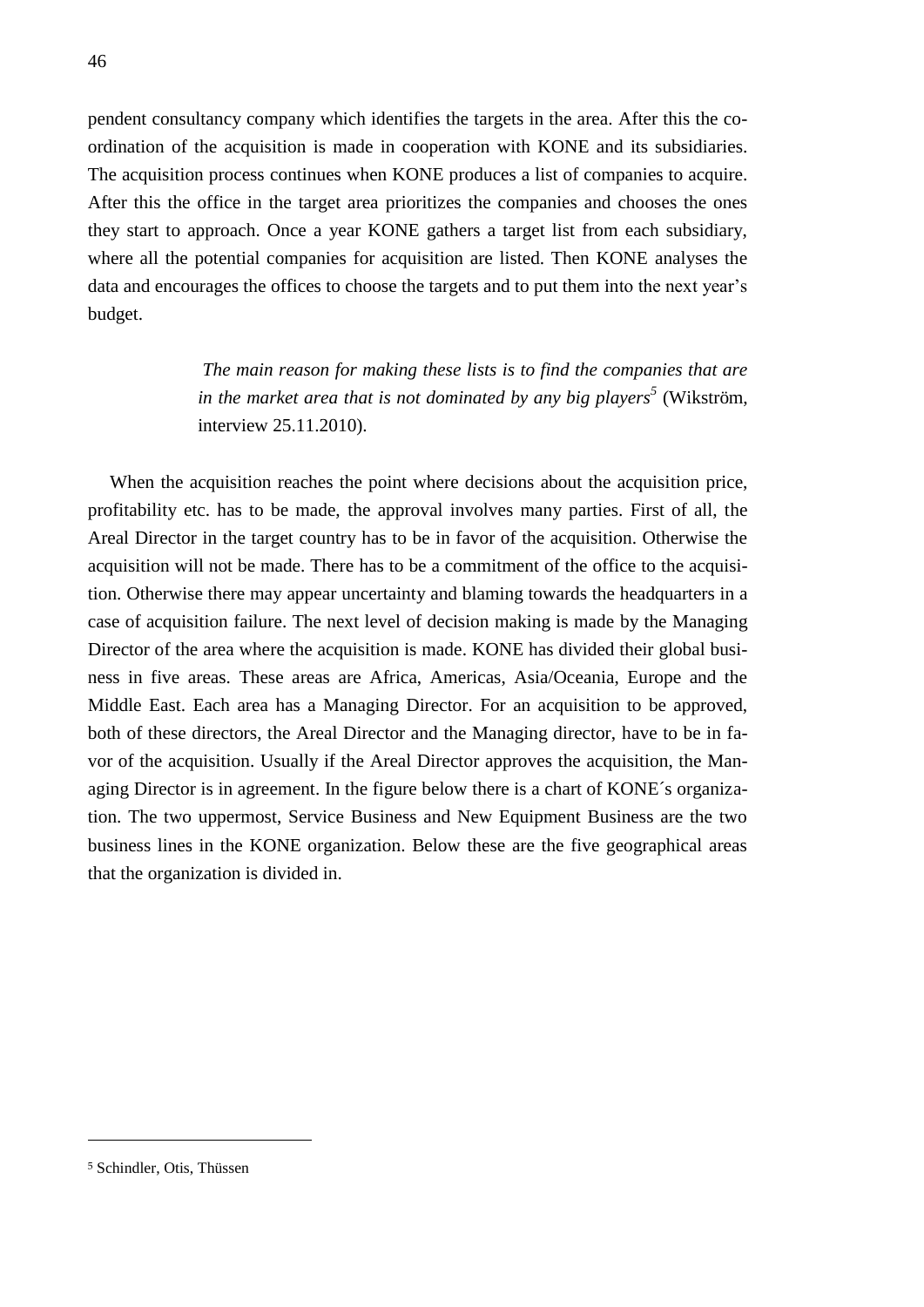

<span id="page-46-0"></span>Figure 7 KONE´s organization (Kone.fi; Organization)

Furthermore the organization is divided in Marketing and Communications, Human Resources, Customer Experience, Finance, Merger and Acquisitions, Strategic Alliances, Legal Affairs and at the bottom of the chart are the President and Chief Executive Officer. Mergers and Acquisitions, Strategic Alliances, Legal Affairs, Finance, the President and the CEO are involved at some point in the decision making process of an acquisition depending on its size and significance. The decision making process has size limits that decides the level of approval.

| <b>Acquisition size (million)</b> | Level of approval             |
|-----------------------------------|-------------------------------|
| $\leq 5$                          | Managing Director of the area |
| >5                                | <b>Executive Board</b>        |
|                                   |                               |
| $>50-70$                          | <b>Board of Directors</b>     |

<span id="page-46-1"></span>Table 5 Acquisition approval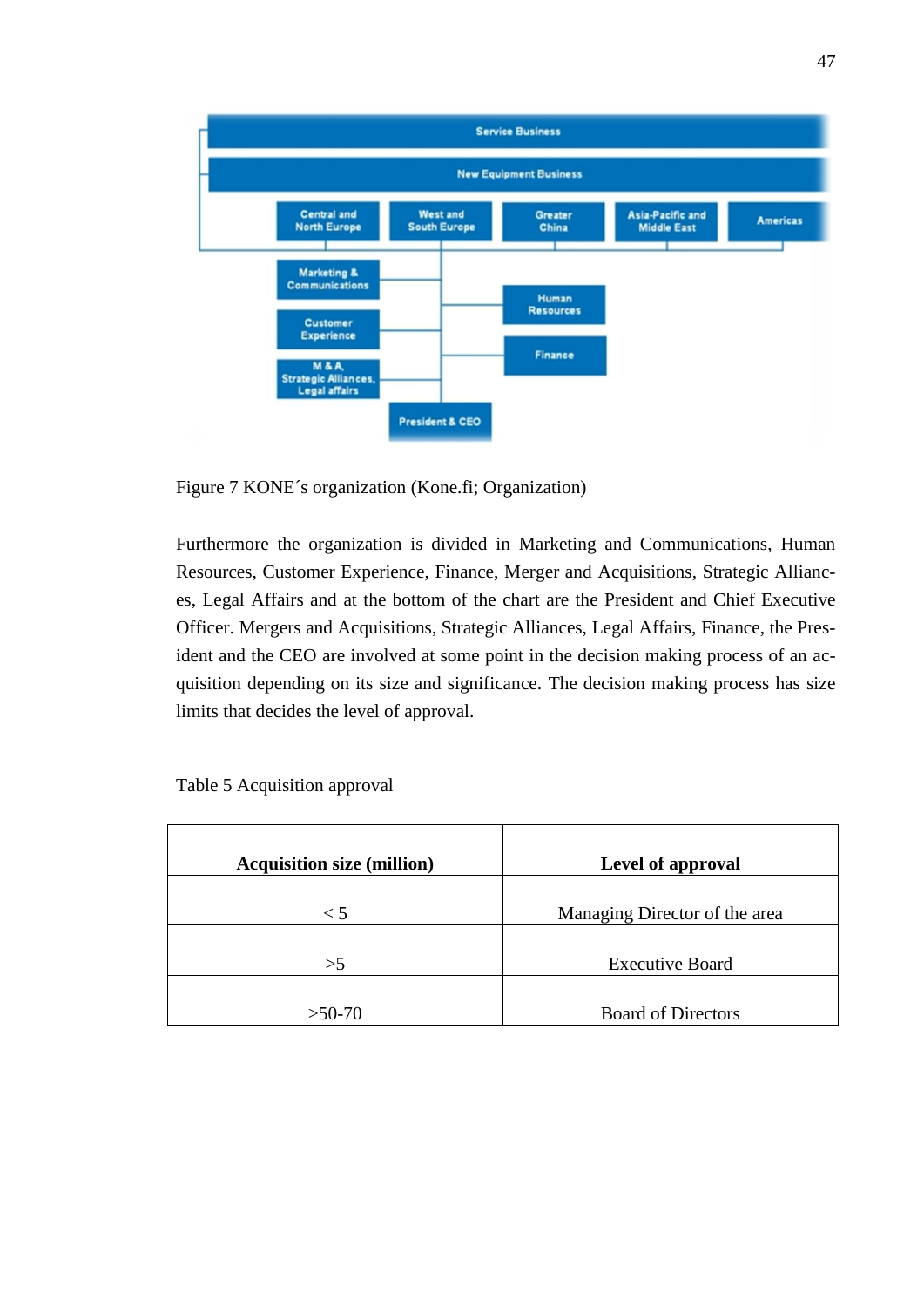If the acquisition value is less than five million euro, the Managing Director of the area, where the acquisition is made, approves the acquisition. When the acquisition value exceeds five million euro, the decision is made by the Executive Board. The third limit in the approval process is 50-70 million euro. When the acquisition value exceeds this limit, the decision has to be approved also by the Board of Directors.

All the proposals for acquisitions are checked by one person in the company, the Head of Acquisitions and Alliances, before they are further passed on to the department or person that makes the decision needed at different stages of the acquisition. Many times the Head of Acquisitions and Alliances is also involved in making the acquisitions, so the involvement is more long term.

### <span id="page-47-0"></span>**4.3 KONE´s motives to buy companies**

A serial acquirer has three motives to make acquisitions: strengthen their core business, expand to new geographic areas and to buy out competition. In the case of KONE and the elevator business they are in, the competition has been bought out many years ago. There are four global players left in the industry: KONE, Schindler, Otis and Thüssen and therefore strengthening their core business and expanding to new geographic areas are seen as the main motives to make acquisitions. Hence the acquisitions made by KONE can be categorized in two different ways: KONE buys maintenance companies, which constitutes 95 percent of all acquisitions, and companies in the same business to expand to new geographical areas, which are more occasional. Below is a figure to clarify the motives KONE has at the moment to make acquisitions.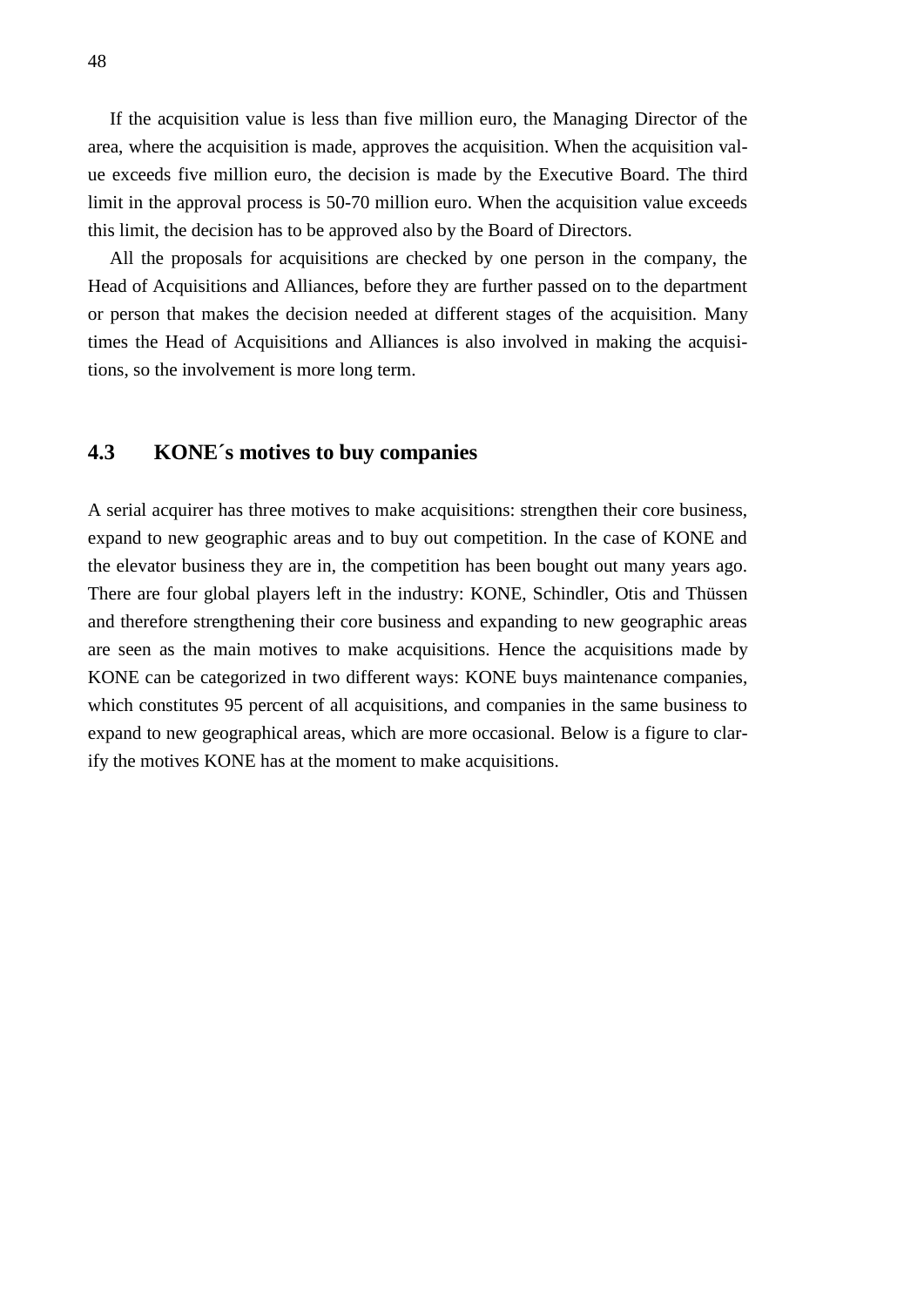

#### <span id="page-48-1"></span>Figure 8 Acquisition motives of KONE

The advantages KONE achieves of strengthening their core business through acquisitions are synergy advantages and the ability to strengthen their maintenance base. Strengthening the maintenance base means that the base is more comprehensive after an acquisition, because of the acquired maintenance routes.

### <span id="page-48-0"></span>*4.3.1 Strengthening the maintenance base*

The motivation behind buying maintenance companies has two reasons. Firstly the company wants to expand its maintenance base by buying new companies. It does it by organizing and combining old and new maintenance routes. A company is often bought because of its maintenance, but the companies that are acquired usually have own business in elevator modernization and selling. KONE is mainly interested in the maintenance and modernization of the new company and sees the manufacturing part as a compulsory thing that has to be bought. Usually this part is calculated to be lost in the transaction. Secondly synergy advantages are substantial when buying new companies.

An acquisition can be very beneficial for the acquirer and one of these benefits are synergy advantages. When a company is acquired, it has its own administrative resources; offices, accounting systems and insurances, which are then joined with KONE´s own pool. The majority of these acquired administrative resources are unnecessary and therefore the synergy advantages are sometimes substantial. Therefore the post-acquisition synergy advantages are bigger than the pre-acquisition synergy advantages a company has, before it is acquired. Other advantages are hard to measure,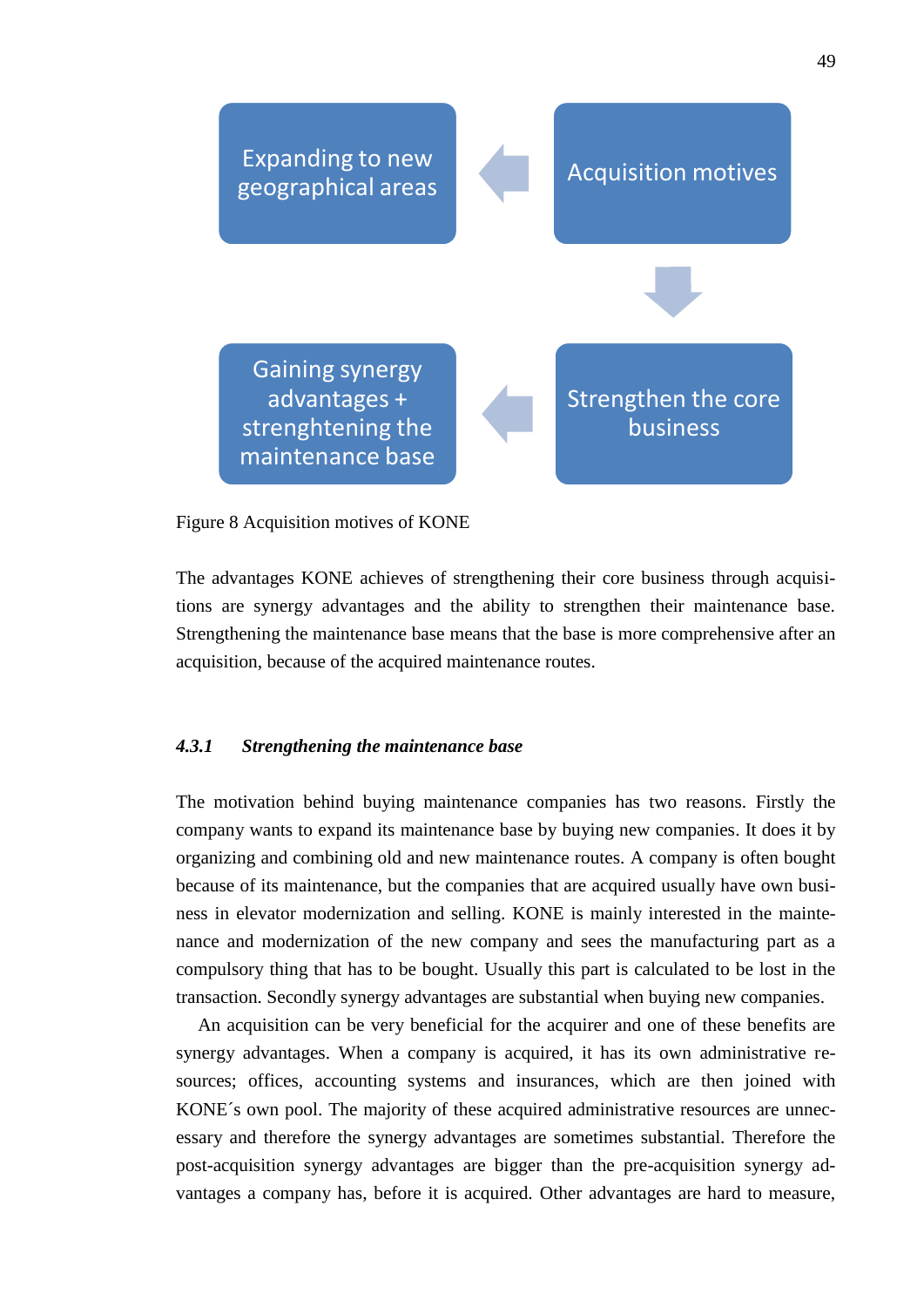because the acquired company does not exist after the acquisition and therefore there is no data that the advantages can be compared with.

After a successful acquisition the office in the area where the acquisition is made should be relatively more profitable and in the contrary when an acquisition is unsuccessful, the office should relatively perform less profitably. The problem in measuring the profitability of a single acquisition is problematic, because the size of KONE offices compared to the size of the acquired companies is substantially larger. The impact on profitability of a single acquisition made by one of KONE`s offices is around 0.1- 0.2 percentage.

> *The acquisition sort of disappears in the numbers after the acquisition. We have thought about how we could follow up the profitability of a single acquisition, but it is quite impossible. To follow up the integration itself is something we have not seen to be very beneficial.* (Wikström, interview 25.11.2011.)

There is a question about the benefits of following all the acquisitions and the costs of following them. KONE sees that the costs exceed the benefits and therefore closely following up all acquisitions is not considered beneficial.

#### <span id="page-49-0"></span>*4.3.2 Expanding to new geographical areas*

KONE makes approximately one acquisition a year, where it expands to a new geographical area. The area can be a new country or an area inside a country, where KONE is not yet present. These areas can be found for example in the United States or in Spain and they are called white spots.

When KONE expands to a new geographical area, making a greenfield investment<sup>6</sup>, the logic is slightly different. In a new geographical are, the business of new elevators is in a bigger role. Also when acquiring in a new area, the acquisition entails the entire elevator maintenance portfolio of the acquired company. A Green Field investment is usually challenging, because the use of the maintenance base can sometimes be ineffective.

<u>.</u>

<sup>6</sup> A project that starts from scratch, e.g. building a factory on a virgin site in the country. (A Dictionary of Finance and Banking, Oxford)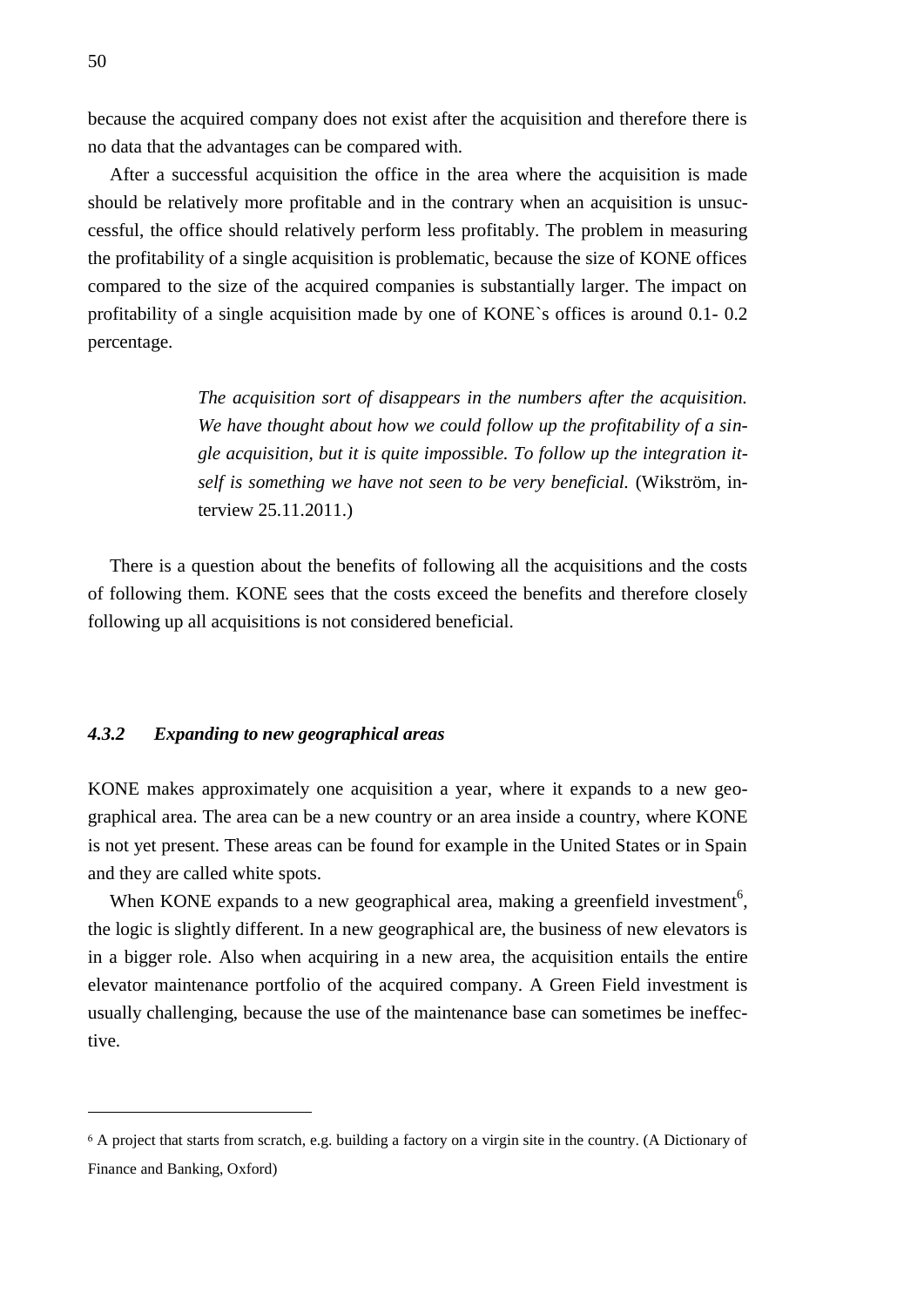KONE is already so global, that expanding to new geographical areas is very insignificant. The only areas internationally, where KONE is not yet present is South America and in some African countries. Expanding to new geographical areas is much easier than expanding to new business areas. There is a different logic in them.

> *It usually goes wrong if a company expands all the time in all directions*  (Wikström, interview 25.11.2011).

When making acquisitions to expand to new business areas is very challenging and usually these acquisitions are very vulnerable for failure. Also making different kind of acquisitions, meaning both geographical and to new business areas is challenging and sensitive for failure.

### <span id="page-50-0"></span>**4.4 Company strategy and serial acquisitions**

The connection between company strategy and serial acquisitions is obvious. Making acquisitions for a serial acquirer is part of their company strategy and is a part of normal activities in the company. Making acquisitions is very structured and follows patterns that have developed over years. Acquisitions for KONE are part of their business, growth strategy and a way to develop their core business.

> *Our acquisitions are quite operative. It´s not like in some companies where making acquisitions is exiting and special. For us it´s part of our business. We make so many of them and it´s a way to grow.* (Wikström, interview 25.11.2010.)

<span id="page-50-1"></span>The mindset of making acquisitions is different at KONE than it is in other Finnish companies. Making them is nothing out of the ordinary.

#### *4.4.1 Acquisitions as a strategy*

Acquisition strategy depends on the business area. Serial acquisitions cannot be made in the same scale in all business areas. Because of large scale maintenance business in KONE and the business area they are in, they are able to make so many acquisitions.

> *I have an acquaintance working in an accounting company. This company has bought many smaller accounting companies and it seems that they*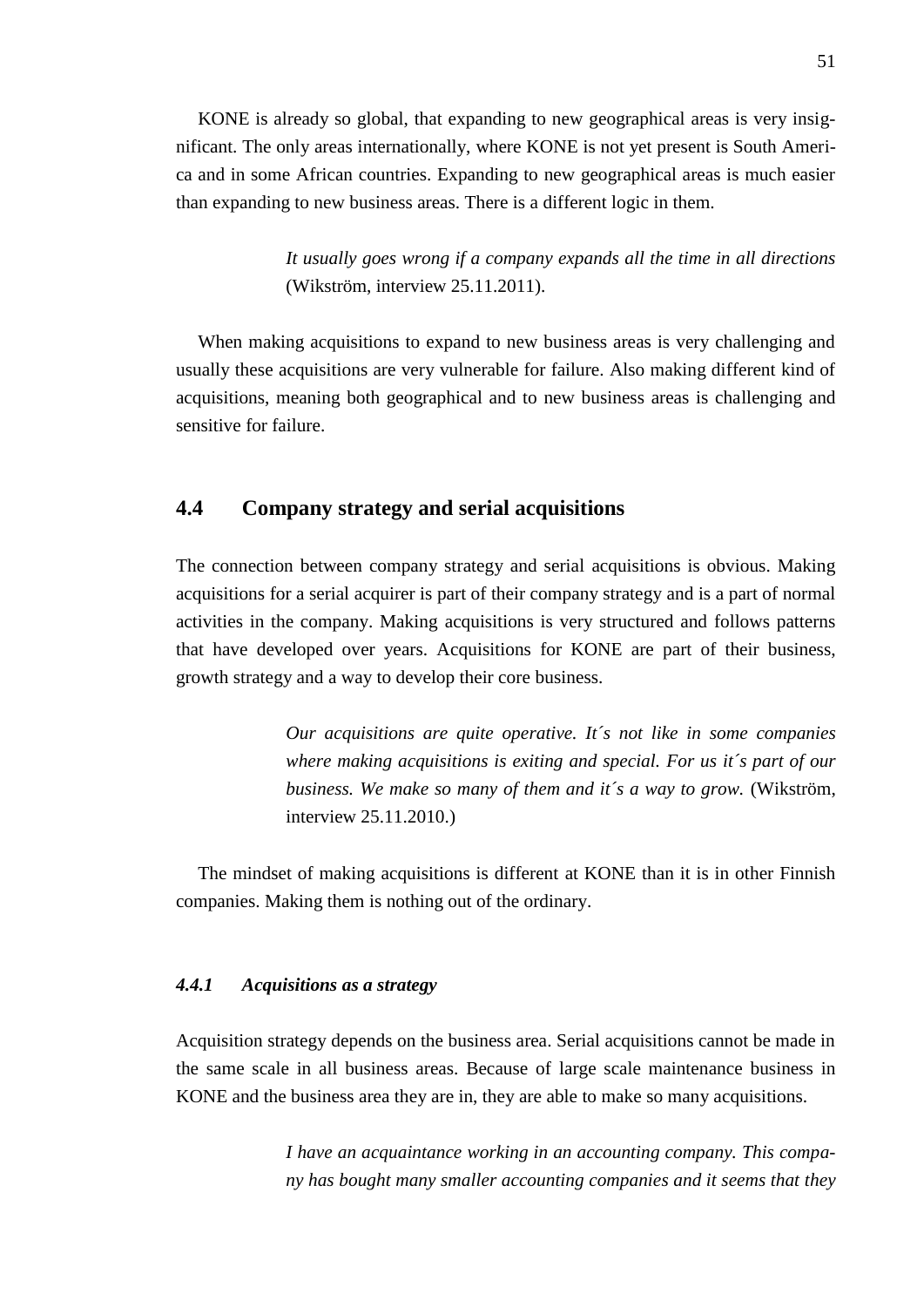*have the same logic as we do: trying to get a better geographical cover for the business.* (Wikström, interview 25.11.2011.)

There are not many other Finnish companies that can connect the same acquisition strategy to their business strategy as KONE can. Usually acquisitions made by other Finnish companies are investments for expanding their business and they are more occasional acquisitions instead of being part of their core business. Some Finnish companies usually make acquisitions in the early stages of their internationalization. The internationalization then occurs by expanding to new geographical areas through acquisitions.

> *In my opinion these are more challenging acquisitions. Both geographical acquisitions, as the expansion (through acquisitions) to another business area.* (Wikström, interview 25.11.2011.)

Acquiring companies is part of KONE´s business strategy. This is not an exception and can be recognized in other companies too. For example acquisitions are common in the banking industry and some banks acknowledge making acquisitions as a part of their business. (Streeter 2007, 38). For KONE making acquisitions is a normal activity. But it is not something they make just because they are used to making them. They also see that the prices they pay for acquisitions have potential to create more value.

> *I don´t think we pay too much for the acquisitions and in my opinion we get the benefits of them that we intend to get. Making acquisitions is normal for us, but we don´t do them just for the sense of making acquisitions. (Wikström, interview 25.11.2011.)*

KONE makes several acquisitions at the same time. Overlapping acquisitions are not a challenge if the acquisitions occur in different countries, because the integration of the acquisitions is entirely at the responsibility of the offices in the target area.

> *We have given the offices tools, like a checklist, that they can use. Then we require an integration plan when the deal is approved.* (Wikström, interview 25.11.2011.)

KONE head offices do not follow up the integration process of the acquisitions made by offices in other countries. They recognize that there might be some benefits of closely gathering and analyzing all the information about the integration processes in every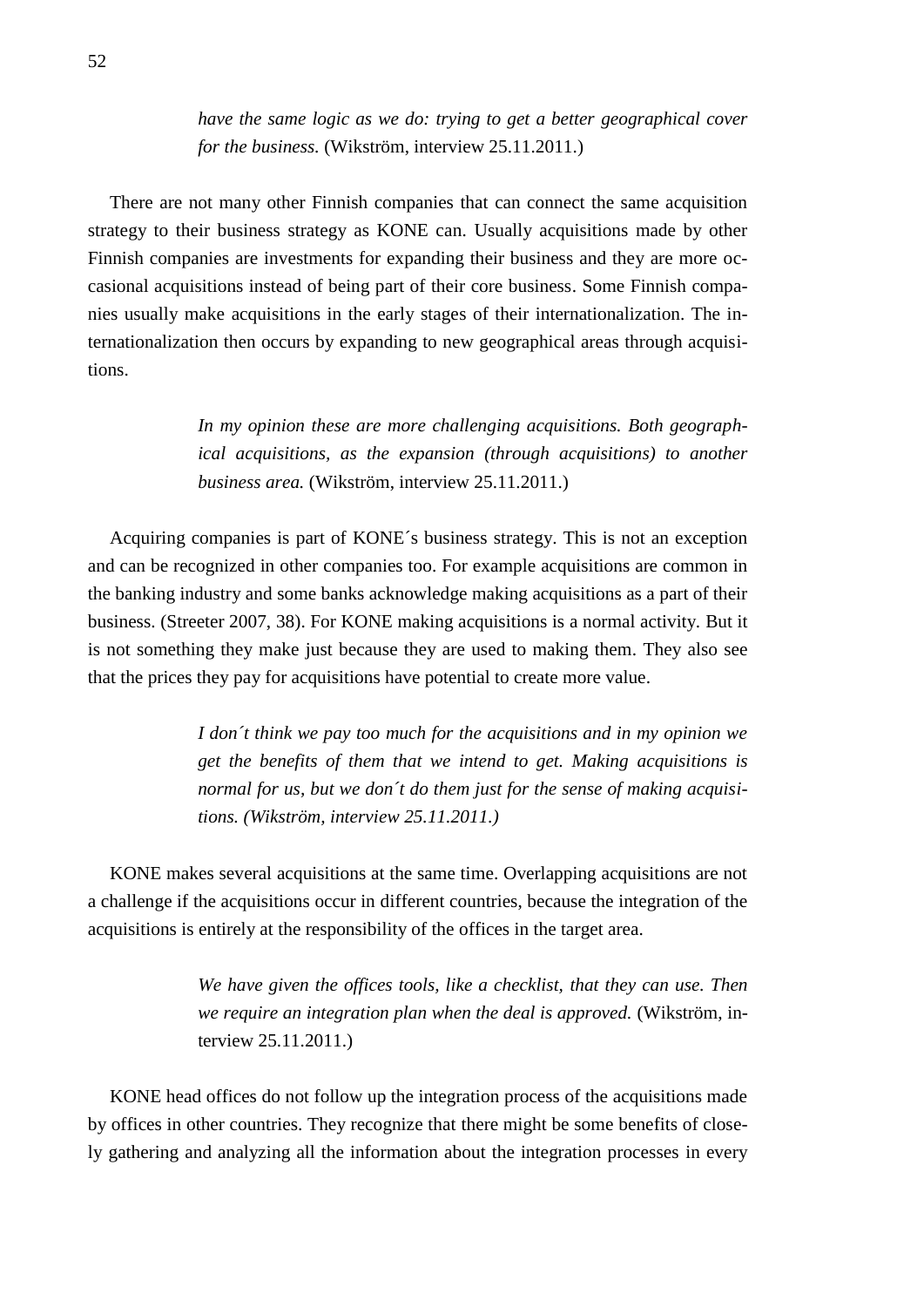acquisition. They have thought knowingly left this monitoring at the responsibility of the offices in the country where the acquisition is made.

> *We do not follow up the integration processes (at the head office) of all the acquisitions, like some Finnish companies do that have someone at the head office monitoring the progress of all the integrations. This would again require its own resources. We do not see that the benefits of all this reporting would validate the effort.* (Wikström, interview 25.11.2011.)

The integration process in acquisitions made by KONE is relatively simple because of the nature of most of their acquisitions. KONE acquires mainly maintenance companies and therefore the integration process consists more of administrative operations. The process of integrating smaller acquisitions, which usually are maintenance companies, is substantially easier than the integration process of a large acquisition.

The nature of acquisitions made by KONE also affects the success rate of their acquisitions. Because KONE makes so many easy acquisitions, their success rate is also very high. About 90 percent of their acquisitions are successful. In comparison to some research (e.g. Marks & Mirvis 2001, 80) on average over 75 percent of all acquisitions fail. This depends though on the way success and failure is measured in an acquisition. The main reasons for the high success rate of KONE acquisitions are that companies acquired are in the same business, they are substantially smaller companies and the process of making acquisitions is already very established. In this process includes for example the acquiring itself and the defining of the value of an acquisition.

> *We are actually quite careful with our acquisitions. We rather walk away than pay too much for an acquisition. If we expand to a new geographical area we pay extra attention to the acquisition.* (Wikström, interview 25.11.2011.)

For KONE an unsuccessful acquisition is for example an acquisition that is made to expand to a new geographical area and then some of the new market area has been lost or the expansion in the new market area has not been as successful as planned. An acquisition can also fail if there has been some information that has not been discovered during the due diligence or negotiations and that has had an impact financially.

> *If you never make unsuccessful acquisitions, you probably make too few of them* (Wikström, interview, 25.11.2011).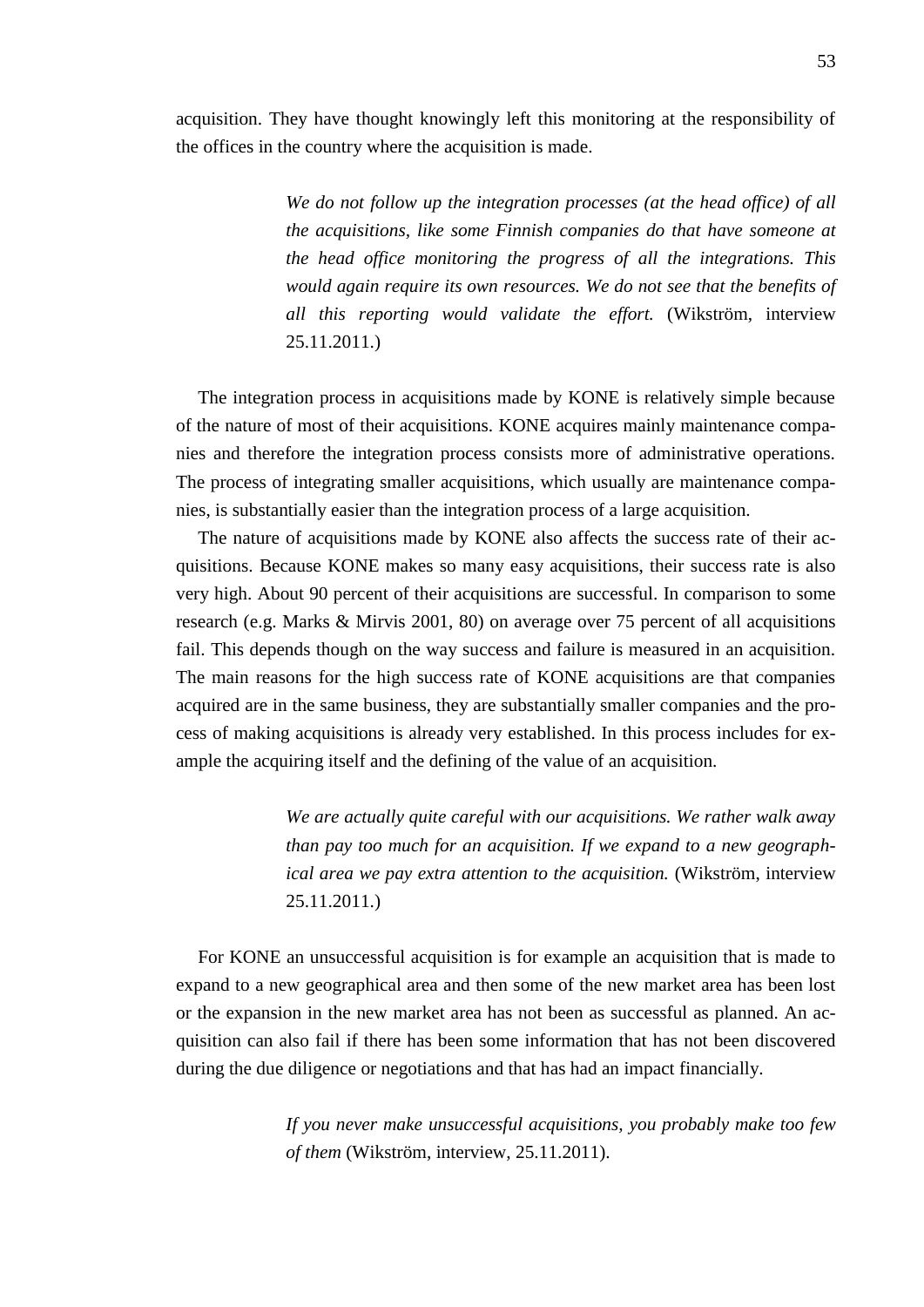In a sense it can be interpreted that some acquisitions fail regardless. There is also an atmosphere that it is allowed to fail in some acquisitions, because the average success rate of acquisitions is very low.

#### <span id="page-53-0"></span>*4.4.2 Changes in acquisition strategy*

In the beginning of KONE history, the strategic meaning of making acquisitions was very different from what it is today. But acquisitions have always been a part of KONE´s strategy and a way to expand. In the beginning of KONE´s history the situation in the industry was, that you had to acquire others or you were acquired yourself.

> *In the past, when KONE was expanding, the idea was that you had to eat or be eaten.* (Wikström, interview 25.11.2011)

First KONE expanded in Scandinavia by acquiring Asea-Graham elevators and after this the expansion to Europe started with the acquisition of Westinghaus. Then the expansion continued globally. KONE expanded mainly through acquisitions. Some green field investments were made.

> *The logic (of acquisitions) was totally different in those days. They just wanted to go out to the world. Now the logic is more in growing the density of the maintenance base and through this gain operative advantage.*  (Wikström, interview 25.11.2011.)

Today the industry does not change as drastically, because all the remaining global competitors (Schindler, Otis, Thüssen) in the industry are too large to be acquired. The only way the industry would change, if two of the global competitors would merge.

The acquisition strategy is not likely to change in the following five years, unless KONE would decide to expand outside the industry. If KONE would for example invest more in its small door business in addition to its elevator, escalator and auto walk business, the logic would change. There has been some discussion about the direction where KONE should go, if they should start to do something else, but at the moment the acquisition strategy is not likely to change because of the nature of the industry.

Acquisition strategy can also involve enhancing the image of a company by buying companies that improve the company image. Globally acquisitions made by KONE do not affect the company image, because of the size of the acquisitions. Even larger acquisitions have mainly a local impact on the company image. After an acquisition KONE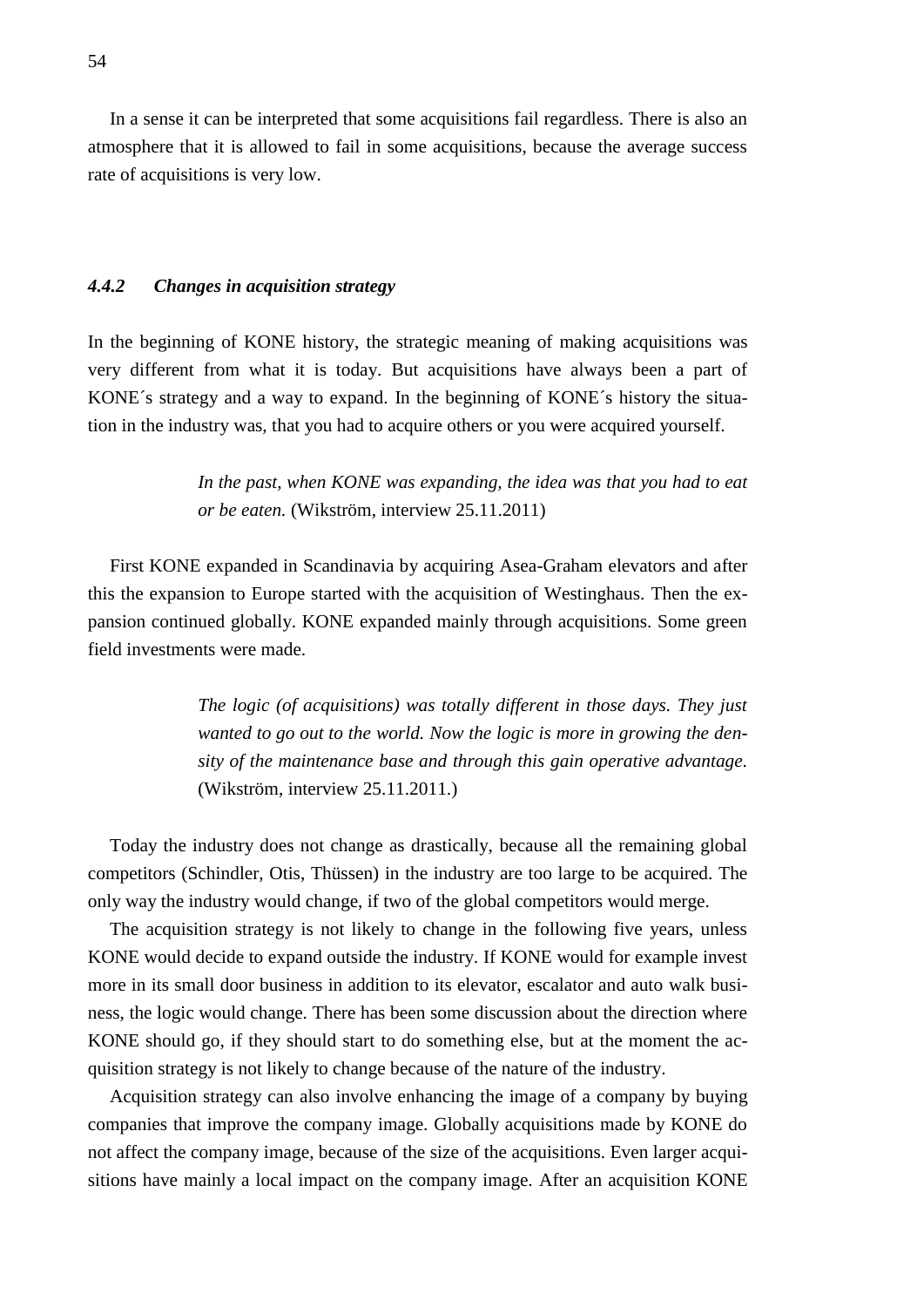keeps some of the acquired companies separate or in some cases keeps the brand of the acquired company alive. The main benefit, image ways, when acquiring a company may be that the company has good customer relations. This benefit may be gained through an acquisition. To acquire a company mainly because of enhancing KONE image is not needed.

> *KONE is a good brand. It is known everywhere.* (Wikström, interview 25.11.2011.)

The benefits of keeping the brand of an acquired company alive after the acquisition is not seen as an important issue, mainly because of KONE`s own brand. The brand of KONE is strong and known globally.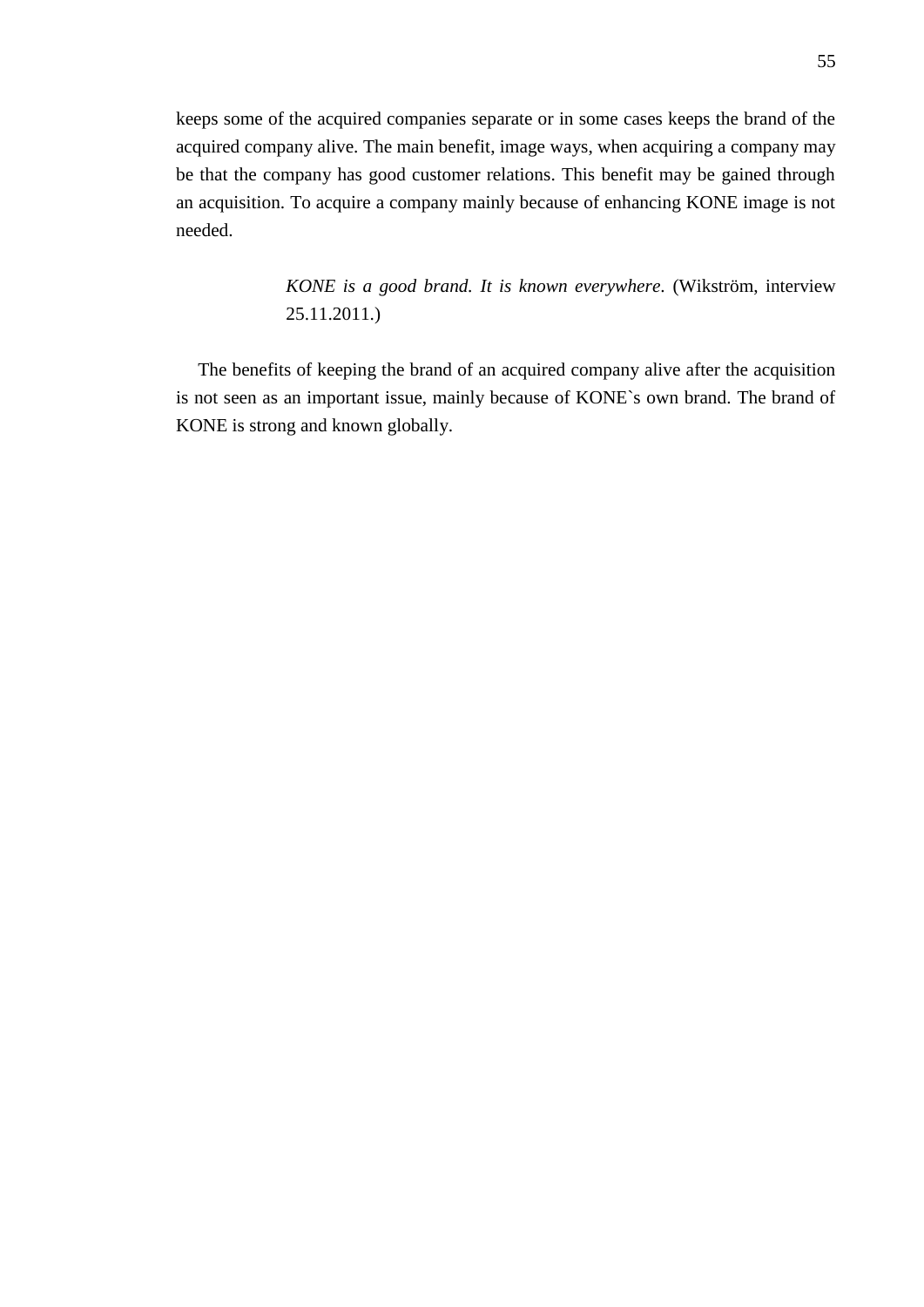### <span id="page-55-0"></span>**5 DISCUSSION AND CONCLUSIONS**

The aim of this study was to study the issues that impact the selection of acquired companies of the point of view of a serial acquirer. The main research question was further studied through sub questions about the acquisition process, acquisition motives and the linkages between acquisition strategy and other company strategies. This study concentrated on one case company KONE. The motives of making acquisitions were further reflected through the acquisition motive theories by Trautwein 1990. In this chapter the results and the theory are brought together and discussed.

The buying process of KONE is in this thesis studied from three perspectives: the finding of the target companies, the duration of the acquisition and the decision making process. *Serial acquirers like KONE make relatively easy acquisitions and this part affects the acquisition outcome*. This is one of the most important factors behind the success factor in acquisitions of a serial acquirer. A buying process for a serial acquirer is very standardized and follows mainly the same patterns as the previous acquisitions made by the company. These routines reduce time and raise the likelihood for acquisition success (Laamanen & Keil 2008). There is also a high degree of learning from previous acquisitions, mainly because of the reporting of the acquisition process. The reporting is though limited in the way that costs of reporting do not exceed the benefits (Wikström, interview 25.11.2011).

There can be recognized similarities in the acquisition process of KONE and the RAID principles (Cullinan, Rovit & Tymms 2003) of a successful serial acquirer. These two figures may in fact be combined, which on its behalf implies that the acquisition process of KONE is successful.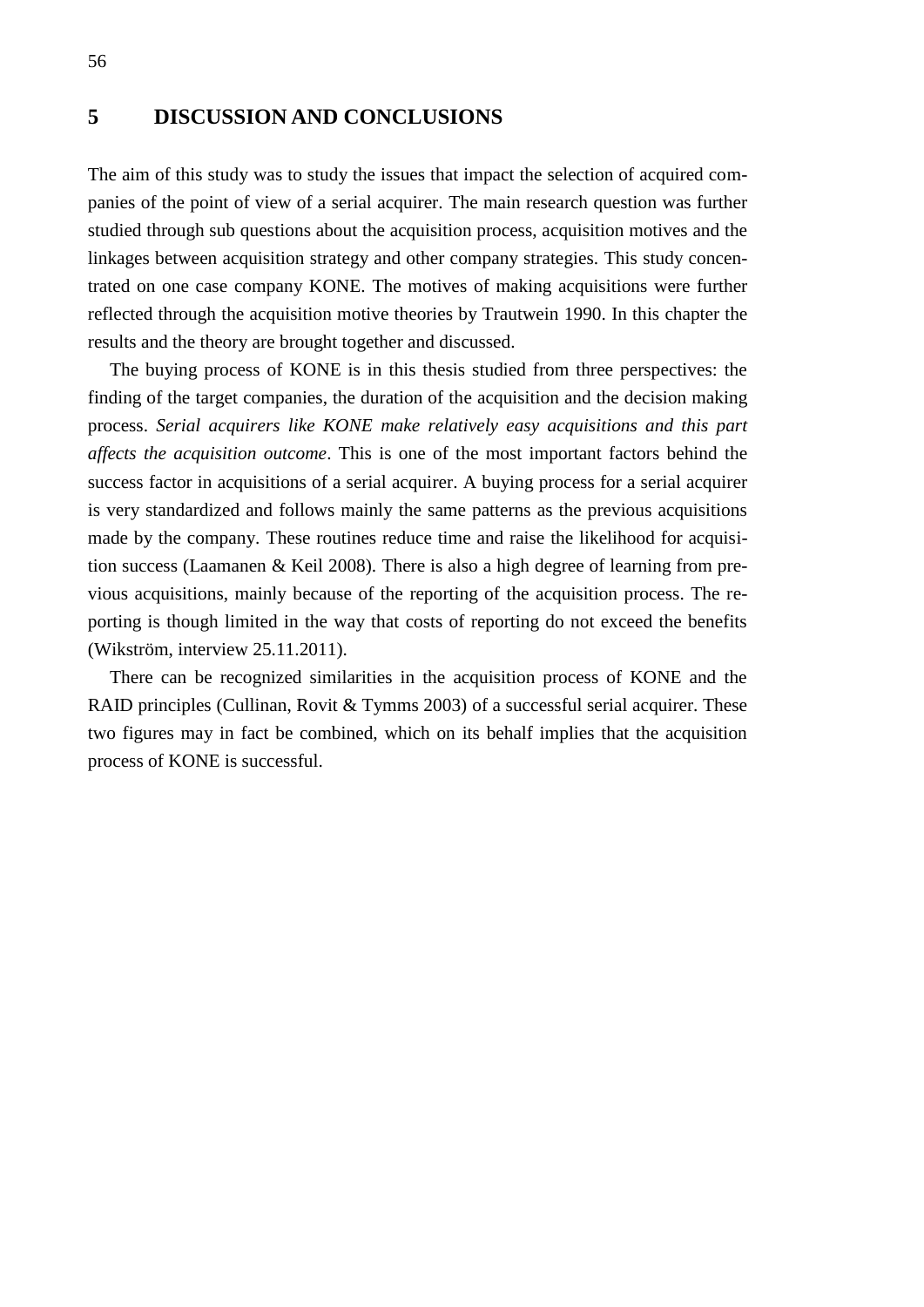

<span id="page-56-0"></span>Figure 9 A successful acquisition process

*The way the acquisition process is managed is also in some parts similar in RAID and at KONE*. In both cases there is one person, or a team, that is involved in the entire acquisition process of all the acquisitions. At KONE this person is the Head of Acquisitions and Alliances.

There is a wide range of acquisition motives that vary from desire to increase market power to diversifying the company (e.g. Lees 2003,3-4-; Anderson et al. 2001, 575). *The main motive for KONE to make acquisitions is to strengthen their core business instead of growing their business*. 95 percent of their acquisitions constitute of these acquisitions. *The other motive at the moment is to expand to new geographical areas*. The motives behind the majority of acquisitions, which are buying maintenance companies, are the strengthening of their core business, which is maintenance of elevators, and to gain synergy advantages when integrating the acquired companies to KONE. The acquisition motive of a serial acquirer differs over time, but in the case of KONE the motives to make acquisitions is unlikely to change in the next five years.

It seems that in the case of a serial acquirer that has made several acquisitions during a long period of time the acquisition motives have been narrowed down and settled in a segment of company operations were it is most productive. In the case of KONE the most efficient way to utilize acquisitions is to grow the maintenance base through them.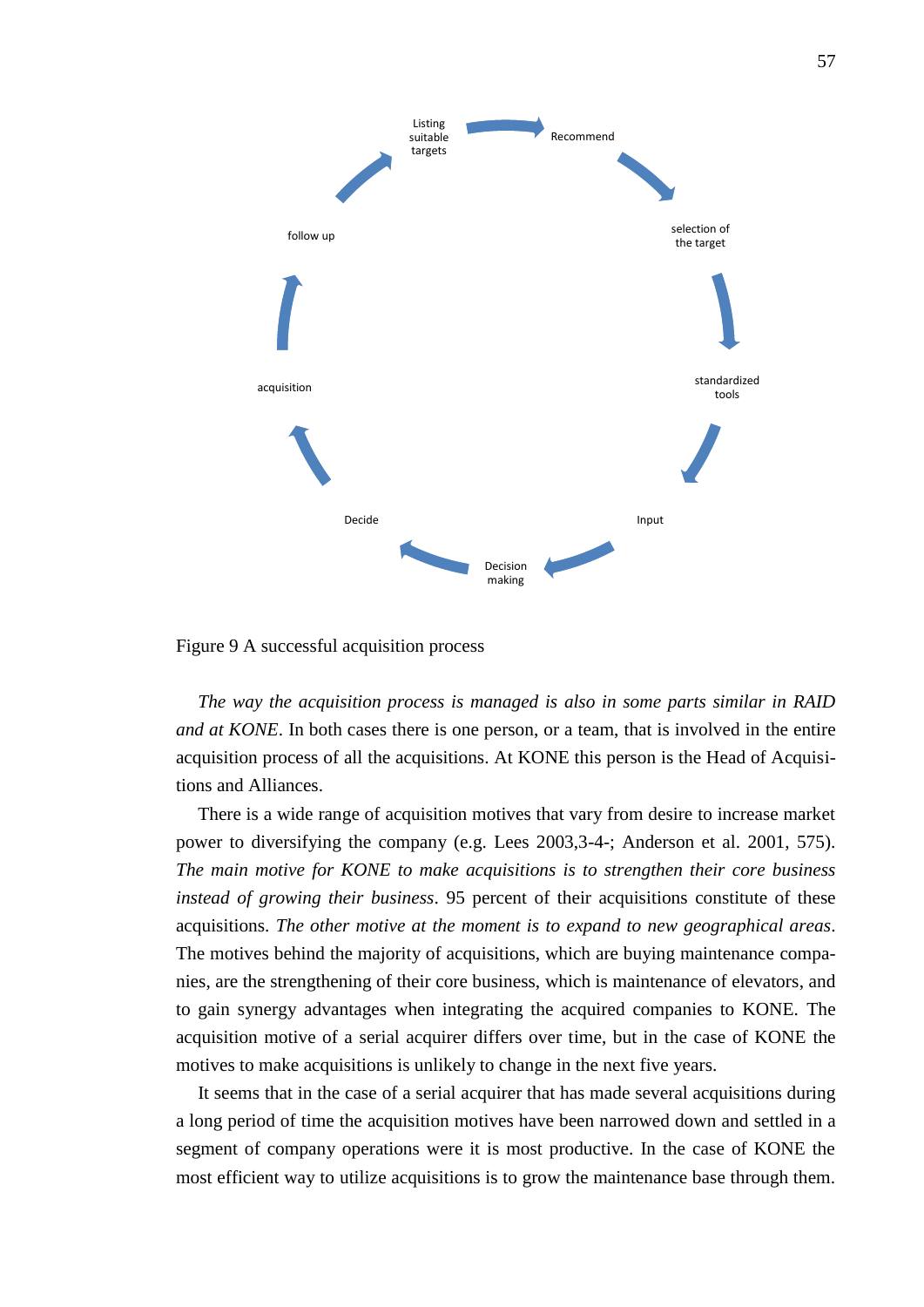The alternative way for growing the maintenance base would be to establish own maintenance routes and having to compete with other companies that are in the business of elevator maintenance in the same area. This would be a more costly alternative. Even though the majority of acquisitions made by KONE are small acquisitions, there are continuously acquisitions that are substantial and for their part still grow and establish the presence of KONE in the global markets (Kone.fi, Internationalization).

Trautwein´s efficiency theory states that acquisitions are made because of synergy advantages. These synergy advantages can be divided to financial synergies, operational synergies and managerial synergies. (Trautwein 1990, 284.) Efficiency is also seen as an important driving force behind acquisitions (Lees 2003, 33). *In the case of KONE operational synergy advantages are at the core of their motives behind acquisitions*. The synergy advantages KONE gains through acquisitions of maintenance companies are substantial. The synergies are gained through the organization of new maintenance routes and the limitation of overlapping processes. For example the administrative resources of an acquired company are not necessarily needed after the acquisition, because KONE may use its own existing resources. Operational synergies are achieved by combining operations or units that have previously been separate (Trautwein 1990, 284). By comparing the results of the case study of KONE and the efficiency theory, it can be concluded that in this case acquisitions can be motivated by operational synergy advantages.

According to the monopoly theory (Trautwein 1990, 285-286), building monopoly power in the market is the driving motive for acquisitions. This can to some extent be supported in this study, but also some results are controversial to the theory. *The main concern when comparing the statements of the theory and the findings of the case study is that in this particular industry acquiring market monopoly is not possible any more* (Wikström, interview 25.11.2011). Findings that would promote the theory would be that the case company would possibly acquire other companies in the industry to reach a monopoly position, if it was possible. But the size of other companies having a substantial foothold in the market is too substantial for an acquisition. On the other hand, the theory also implies that acquisitions are made to get market power, even if it would not lead to a position of monopoly in the industry. This can be achieved for example through collusions with competitors. This is something KONE has done and for this part the monopoly theory has its grounds.

The main observation that can be made concerning the monopoly theory is that it is unlikely that acquisitions are made purely because of desire to achieve a monopoly position in the market or even because of a single desire to achieve market power. There are most likely also other motivators behind acquisitions and building monopoly power as a single motive is too weak to make acquisitions.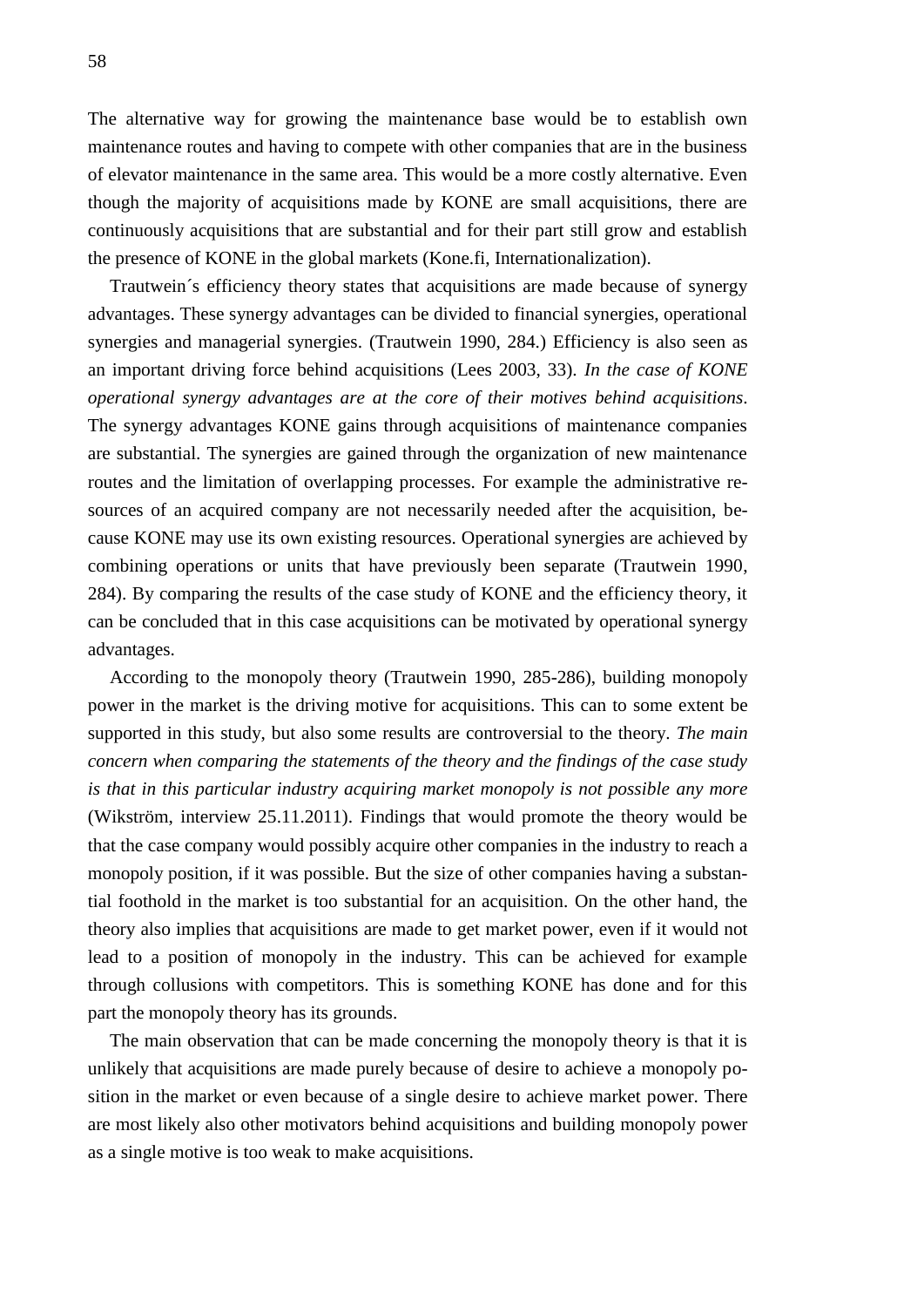Valuation theory argues that managers of the acquiring company have unique information about the value of the benefits an acquisition would produce or they have discovered an undervalued company (Trautwein 1990, 286-287). *In the case of KONE it is very unlikely that there has been any hidden information they have possessed in an acquisition*. Usually acquisitions are made with the same information the market has. Yet there have been some rare cases were private or better information about a company that is considered for acquisition has been possessed by KONE. This is a very vague argument for the valuation theory because in these rare cases the value of the hidden information has not been that high. A typical case has been a situation where an employee of KONE has previously worked at a company that is being acquired and therefore may have some information about the target company that the market does not have. Because of this, the valuation theory does not get sufficient support from this study.

In other studies (e.g. Wensley 1982) private information is also recognized to be ambiguous. This brings out an aspect that even if a company would possess private information or better information about a target company, the use of the information can vary. Sometimes the information may be useless for the company that possesses it, but have high value to another company. Private information was not regarded as a highly important issue in the case company KONE. Therefore in this case the presence of private information would not likely be a motive behind acquisitions.

The acquisitions made by a serial acquirer are usually linked to other strategies of the company and are part of normal activities. Acquisitions for a serial acquirer are equally important strategic issues as any other issues in the company. *In the case of a serial acquirer, acquisitions are part of their business, growth strategy and a way to develop their core business* (Wikström, interview 25.11.2011)

In the case of KONE its history of making acquisitions has on its behalf influenced the acquisitions strategy it has today. As literature points out, the corporate strategy of a company is partly a legacy of its past (Porter 1987, 57). The strategy of acquisitions has changed in KONE during its history. From the substantial growth through acquisitions in the past the acquisition strategy has changed to mainly strengthen the core business and the maintenance routes. The acquisitions are often very small, even though KONE also makes regularly some larger acquisitions, and the previous desire to expand and grow internationally of globally has changed more towards strengthening the business and growing market presence in some areas as for example in China. The growth is also limited now, in contrary to the past, by other competitors that have a substantial foothold in the markets, as was pointed out in the analysis of the monopoly theory.

The study opens some issues for further research. The monopoly theory got only vague support in this study, because of the industry the company operates in (Wikström, interview, 25.11.2011). The theory could further be studied in an industry that is not yet taken over by only a few companies. In a setting like this the motive to make acquisi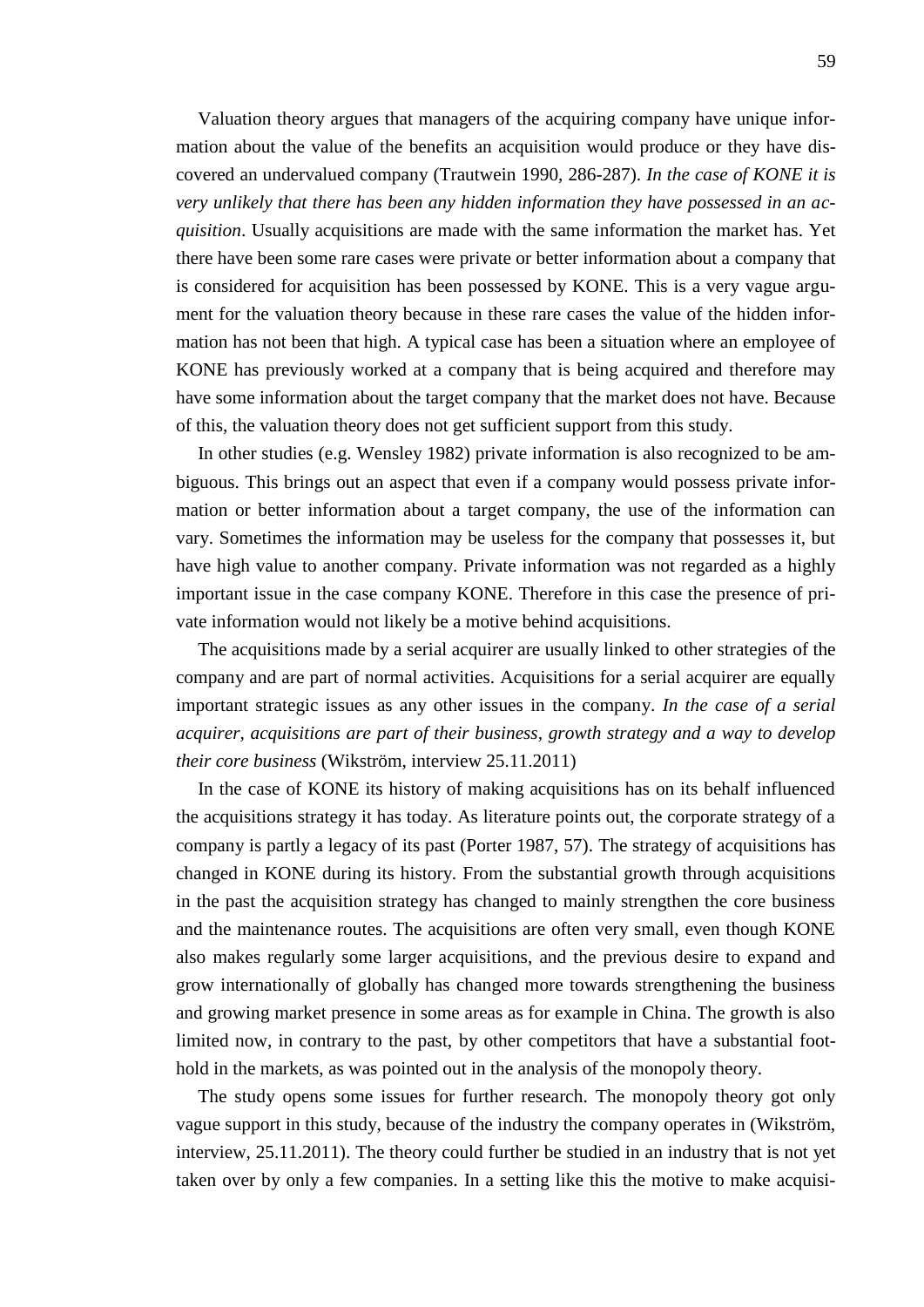tions to achieve monopoly power could be tested more efficiently. The efficiency theory could be confirmed in this study, but to further test the theory is should be analyzed in another industry to see if the operational advantages are as substantial. Further research would also concern the raider theory, empire- building theory, process theory and the disturbance theory. These were not studied in this thesis mainly because of the challenging characteristic of the theories and the difficulty to study them through a case company that would be willing to commit to a study about sensitive issues.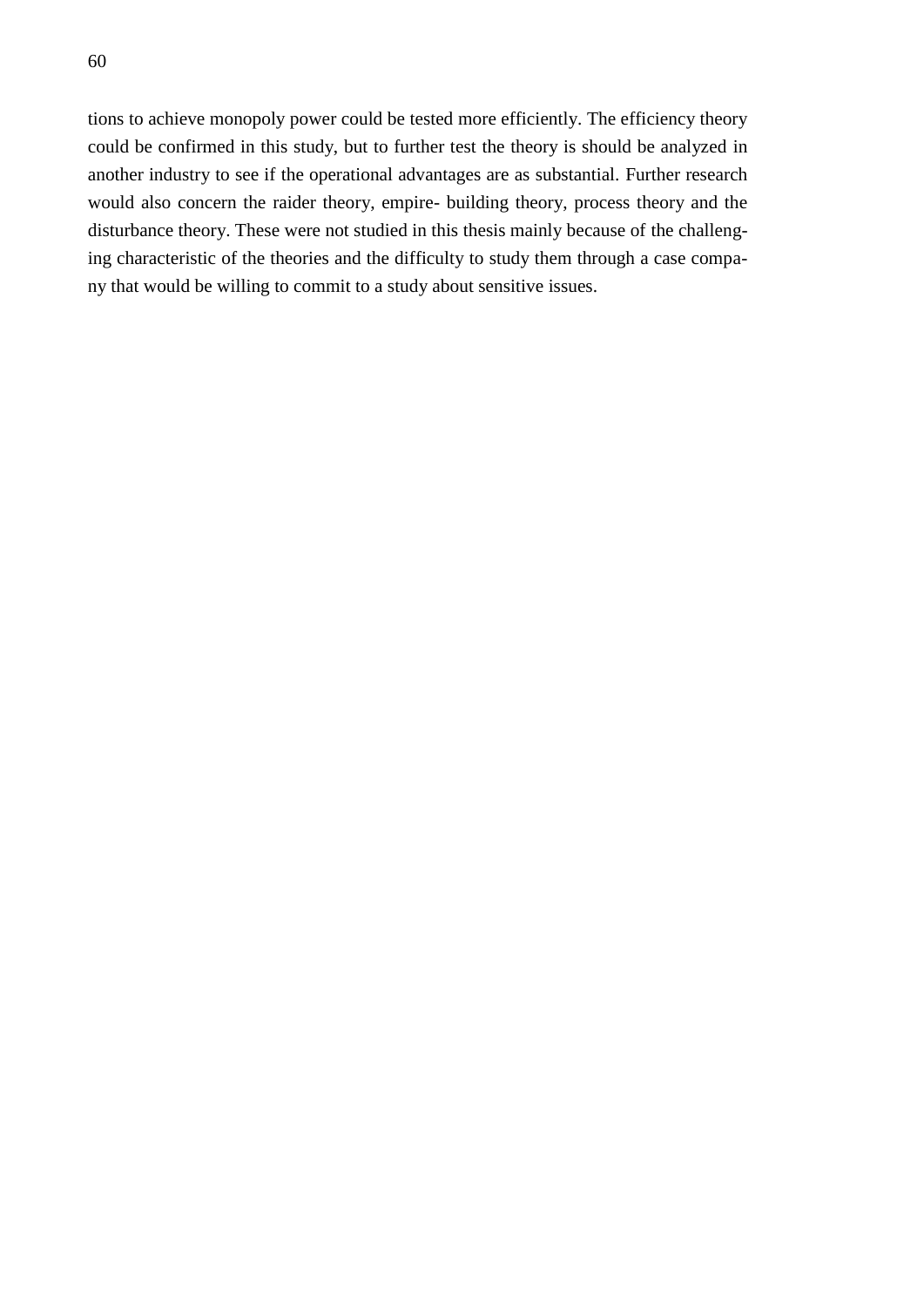### <span id="page-60-0"></span>**6 SUMMARY**

This study investigates the issues that impact the selection of companies a serial acquirer aims to buy. These issues are divided into the study of the acquisition process of a serial acquirer, the motives behind a serial acquirer's interest to acquire companies and the linkage between acquisition strategy and other strategies a company has. Therefore the main research question is: *"What issues impact the selection of acquired companies from the point of view of a serial acquirer?"* This main research question is answered with the help of three sub questions: *"What is a buying process of a serial acquirer like?", "What are the motives for a serial acquirer to buy companies?"* and *"What is the connection between company strategy and serial acquisitions?"*

This study has a qualitative approach to the subject and is conducted through a single case study. The reason why this study was approached through a qualitative perspective was the interest in getting specific and rich information about the subject. The information needed could not have been gathered through a quantitative approach. The use of a single case in this study was partly justified because of the rich information provided from the case and partly because of the lack of time available for conducting the study. The main data source for this study is an interview made with a key person in the case company. The interviewee was chosen because of his specific knowledge of the subject and experience in working with serial acquisitions. Other sources of data used for this study were existing literature and secondary sources for information as company websites and company documents.

The case company KONE selected for this study is a globally operating Finnish company that operates in manufacturing and maintaining elevators, escalators, automatic doors and auto walks. The main reason why this company was chosen for this study was the history it has in making acquisitions, the lack of other similar companies suited for this study and the existing access to the company. KONE has been founded in 1910 and has a long history of making acquisitions. For a long period of time making acquisitions was its main strategy to grow internationally and later globally. The acquisition of some specific companies under its history has boosted the company's internationalization process significantly. KONE as a case company was a clear choice also because of the lack of other similar companies. With similar companies is meant companies that operate globally and can be categorized as serial acquisitions. For the practical part of doing a study it was required that the case company be located in Finland. The last reason for choosing KONE was because of the existing access to the company because of cooperation between the company and the university.

The preliminary framework for this study was created based on the existing literature. Theories about acquisitions and the motives behind them modified the framework. The main research question is partly based on the theory used in the study and partly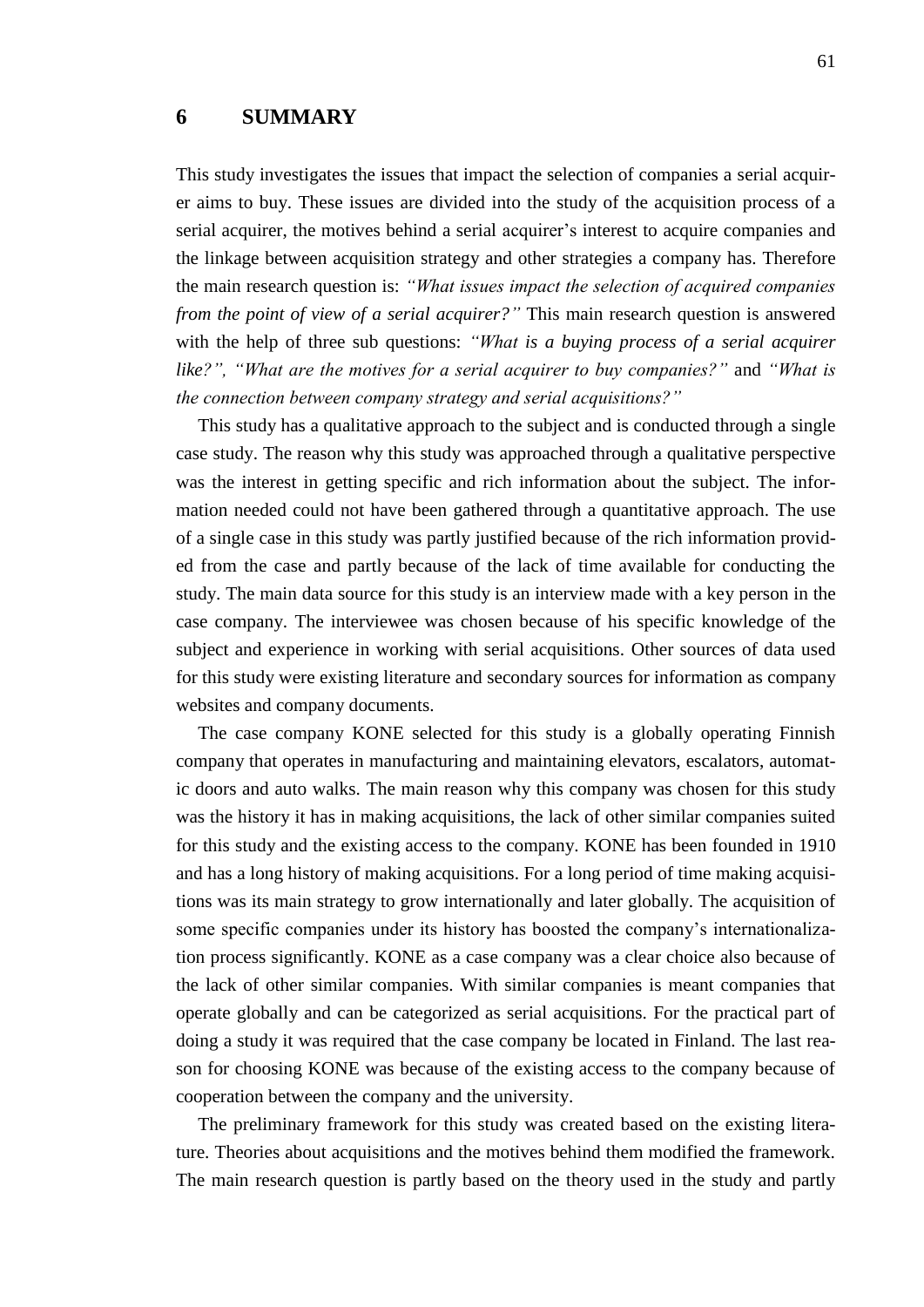based on other literature concerning the topic. The interview questions were based on the theory used in this study and previous literature. The questions are structured according to three of Trautwein´s acquisition motive theories and previous literature.

The results from the interview were compared with existing literature and the theories chosen for this study. This way the existing literature and the theories could be tested, confirmed or rejected, against a case company.

The main research findings pointed out that the acquisition process of KONE is compatible with the acquisition process of a successful acquirer recognized in literature. The acquisition process of KONE was compared with a process of a successful acquirer or RAID. The comparison between these revealed that the two processes were compatible. Therefore it can be stated in this study, that the acquisition process of KONE is successful.

The findings supported the efficiency theory in the way that the case company has motives to acquire companies for the benefit for operational synergies. Other synergy advantages, such as financial or managerial could not be discovered. For KONE gaining operational synergies in acquisitions is one of their main motives.

The monopoly theory cannot be supported as widely as the efficiency theory mainly because of the characteristics of the industry the case company operates in. Nevertheless the monopoly theory receives some support, because it may be suggested that making acquisitions due to motives to build monopoly power could be possible in another setting. The restrictions of the industry in this case does not give sufficient support to nether confirm or reject the monopoly theory.

The valuation theory may be rejected in this study. The theory does not get any support from the findings and there are no implications ether that the theory would be supported in another setting. The use of private information in the case of KONE was not recognized as a driving force behind making acquisitions. Nevertheless private information was available for the company occasionally, but it was not highly valued. The cases though were private information was possessed, the content of the information was not something that could have been highly valued in an acquisition.

The connection between serial acquisitions and other strategies a company has is obvious. The study suggests strongly that the acquisition strategies are part of company strategy and are also part of the organizational structure. The role of acquisitions can be clearly seen in the organizational structure of the company. The role is equal with other strategic departments. The main strategy for the case company to grow is growing through acquisitions. The other strategy of making acquisitions is to strengthen their maintenance base.

Implications for further research would be studying the acquisition motivation theories in another industry; more specifically the efficiency theory and the monopoly theory. A research conducted in another environment could give quite different results. It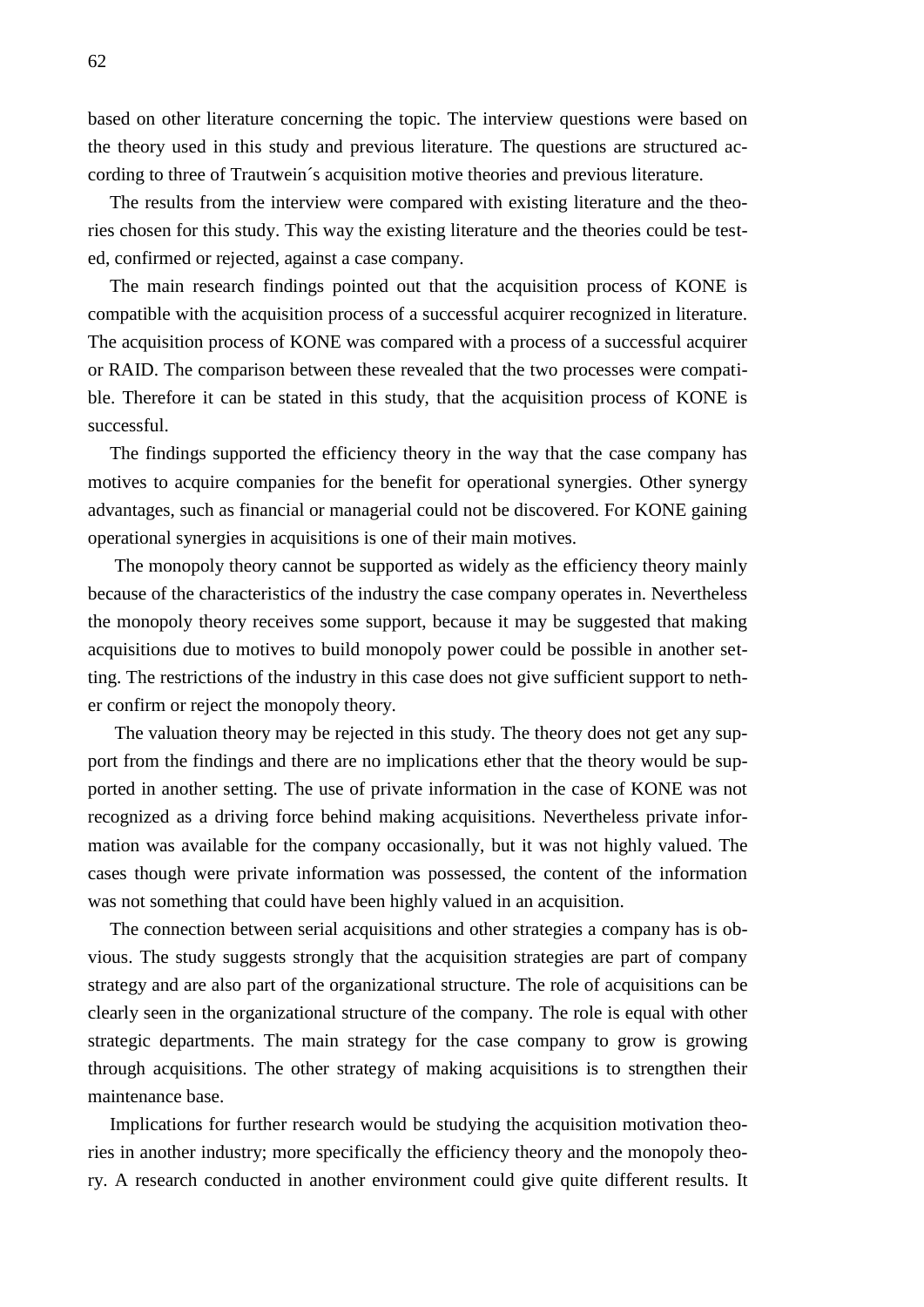could also be interesting to attempt to further study the other four of the acquisition motive theories; the empire- building theory, the process theory, the raider theory and the disturbance theory.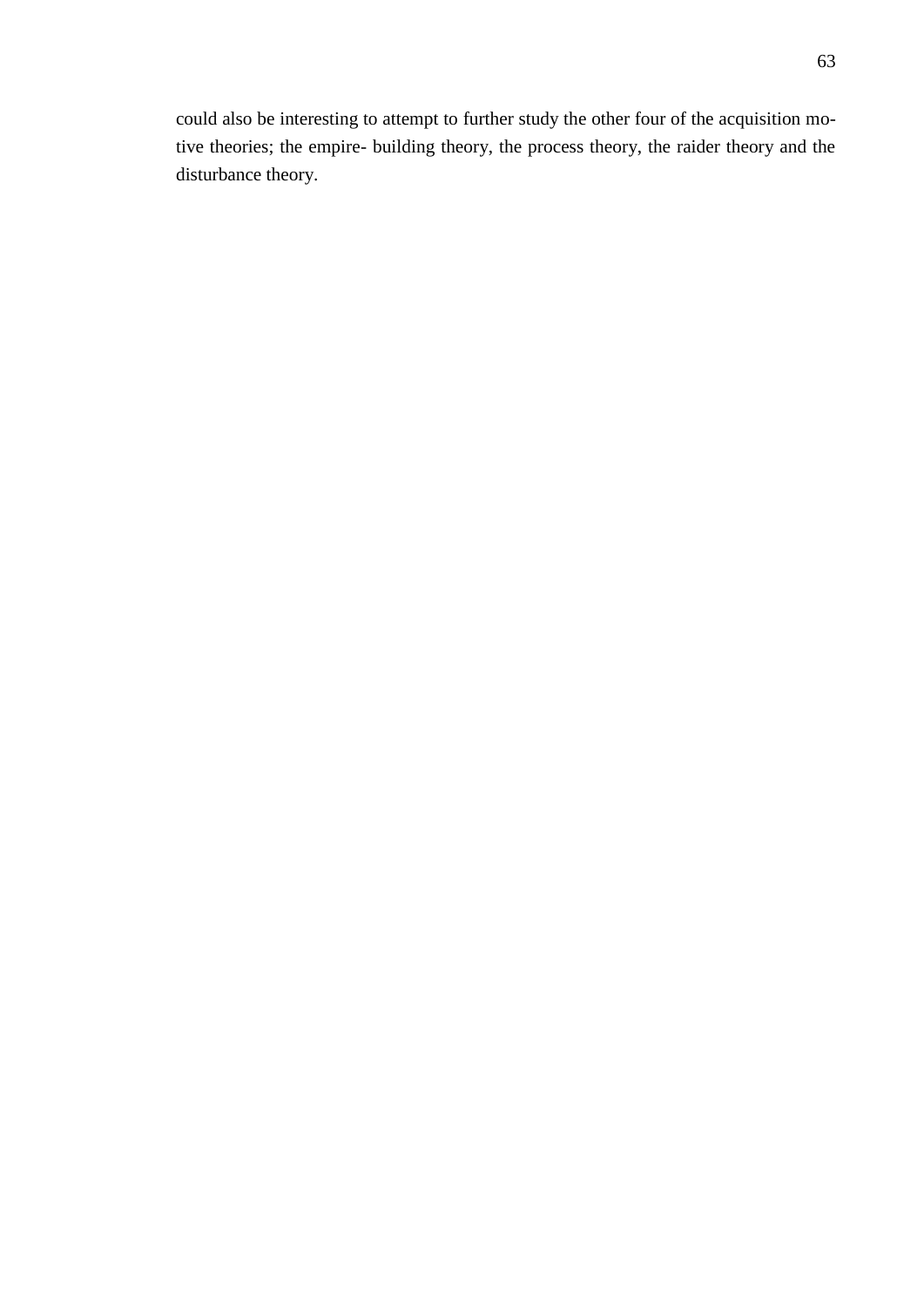### <span id="page-63-0"></span>**REFERENCES**

- Anderson, Helén Havila, Virpi Salmi, Asta (2001) Can You buy a Business Relationship? : On The Importance of Customer and Supplier Relationships in Acquisitions. *Industrial Marketing Management*, Vol. 30, 575-586.
- Angwin, Duncan (2001) Mergers and Acqusitions Across European Borders: National Perspectives on Preacquisition Due Dilligence and the Use of Professional Advisers. *Journal of World Business,*Vol. 36, No.1, 32-57.
- Buckley, Peter J. Ghauri Pervez N. (2002) *International mergers and acquisitions: a reader*. Thomson: London, UK.
- Fletcher, Margaret Plakoyiannaki, Emmanuella (2011) Case Selection in International Business: Key Issues and Common Misconceptions. In: *Rethinking the Case Study in International Business and Management Research*, Eds. Piekkari, Rebecca – Welch, Catherine. 171-191. Edward Elgar Publishing Limited, Glos, UK.
- Collis, Jill Hussey, Roger (2003) *Business Research. A practical guide for undergraduate and postgraduate students*. 2nd Edition. Palgrave Macmillan, New York, NY.
- Creating Value and Business Continuity Through Acquisitions. In: *M&A as a Strategic Option. From Opportunities to New Business Creation.* Eds. Hasset, Mélanie - Räikkönen, Minna – Rantala, Tuija. 148- 165. The Federation of Finnish Technology Industries, Tampere
- Cullinan, Geoffrey Rovit, Sam Tymms, Andrew (2003) Organising for Deal Success. *European Business Journal,*Vol. 15, Issue 4, 181-184.
- Daniels, John D. Cannice, Mark V. (2004) Interview Studies in International Business Research. In: *Handbook of Qualitative Research Methods for International Business,* Eds. Marschan- Piekkari, Rebecca –Welch, Catherine. 185-206. Edward Elgar Publishing Limited, Glos UK.
- A Dictionary of Finance and Banking (2005) 3<sup>rd</sup> ed. Oxford University Press, Great Clarendon Street, Oxford NY.
- Eskola, Jari Suoranta, Juha (1998) *Johdatus laadulliseen tutkimukseen,* Vastapaino, Tampere.
- Gaughan, Patrick A. (2005) *Mergers: What Can Go Wrong and How to prevent it.*  Wiley, Hoboken, NJ, USA.
- Ghauri, Pervez (2004) Designing and Conducting Case Studies in International Business Research. In: *Handbook of Qualitative Research Methods for International Business*, Eds Rebecca Marschan- Piekkari – Catherine Welch 109- 124. Edward Elgar Publishing Limited, Glos UK.
- Ghauri, Pervez Gronhaug, Kjell Kristianslung, Ivar (1995) *Research Methods in Business Studies: a Practical Guide.* Prentice Hall: Hemel Hempstead.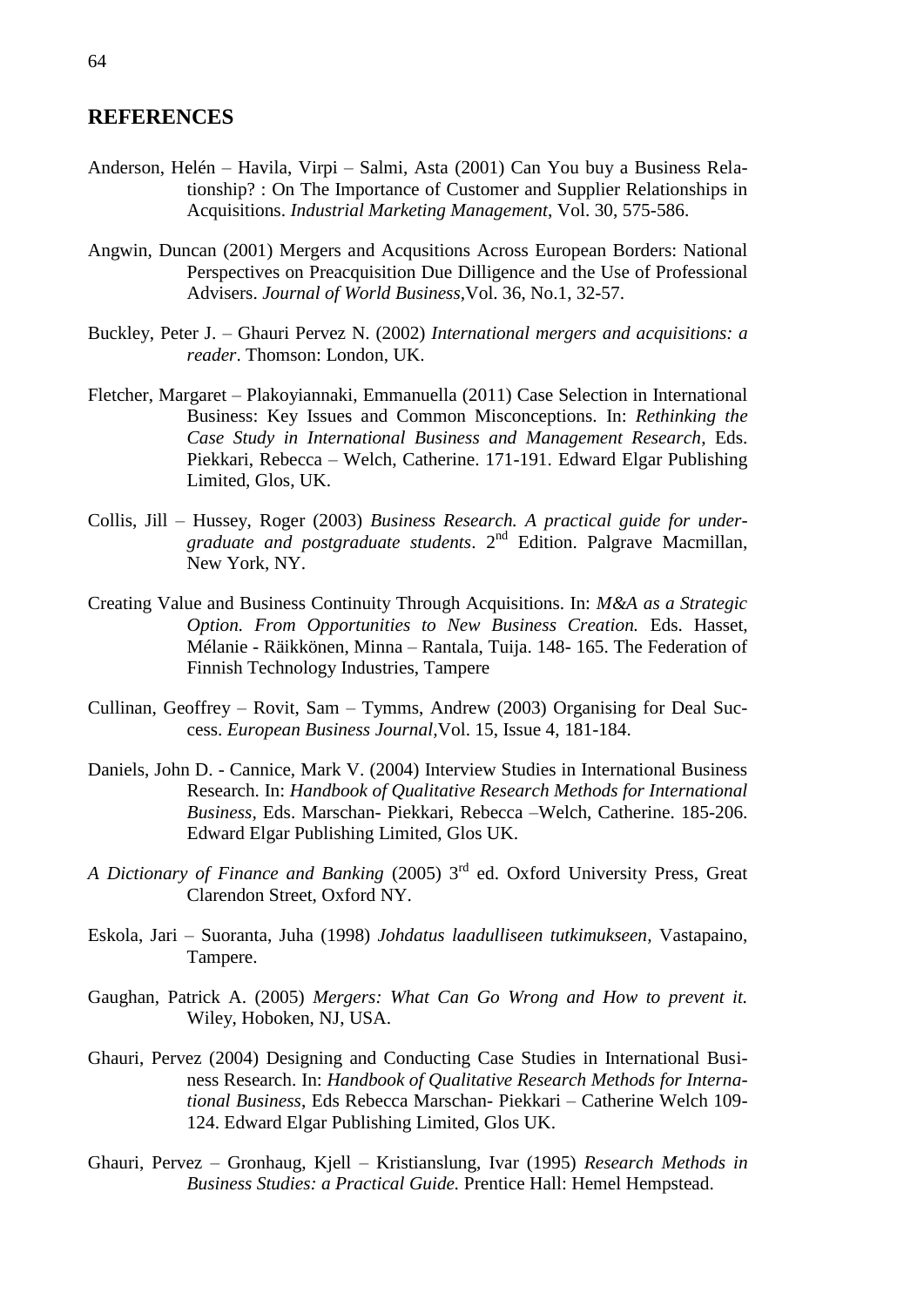- Gorton, Gary Kahl, Matthias Rosen, Richard J. (2009) Eat of Be Eaten: A Theory of Merger and Firm Size. *The Journal of Finance,* Vol. LXIV, No. 3, 1291- 1344.
- Harrison, Jeffrey S. O´Neill, Hugh M. Hoskisson, Robert E. (2000) Acquisition Strategy and Target Resistance: a Theory of Countervailing Effects of Pre-Merger Bidding and Post-Merger Integration*.* In: *Advances in Mergers & Acquisitions*, Vol. 1, eds. Finkelstein, Sydney – Cooper, Gary, 157-182. Emerald, Bingley, UK.
- Hodge, B. J. Anthony, William P. (1988) *Organisation Theory*. 3<sup>rd</sup> edition. Allyn and Bacon: Needham Heights, Massachusetts.
- Holderness, Clifford G. Sheehan, Dennis P. (1985) Raiders or Saviors? The Evidence on Six Controversial Investors. *Journal of Financial Economics,* Vol. 14, Issue 4, 555-579.
- IMC Research Study *Acquisitions in the US. From Strategy To Implementation*, IMC Business Communications SA, Geneva, Switzerland.
- Jagersma, Pieter Klaas (2005) Cross-border Acquisitions and European Multinationals. *Journal of General Management*, Vol. 30, No. 3, 13-34.
- Jankowitcz, A. D. (1995) *Business research projects*. 2<sup>nd</sup> edition. Chapman & Hall: London.
- Jensen, Michael C. (1987) The Takeover Controversy. The Restructuring of Corporate America. *Vital speeches of the Day*, Vol. 53, Issue 14, 426- 429.
- Jensen, Michael C. (1984) Takeovers: Folklore and Science. *Harward Business review,*  Vol. 62, Issue 6, 109- 121.
- Kone.fi, interim report for January-June 2012. http://www.kone. com/corporate/en/ Investors/Documents/2012/Q2%202012/KONE\_Interim\_Report\_Q22012.pd f, retrieved 17.1.2013.
- Kone.fi. Internationalization, [http://www.kone.com/corporate/en/company/history](http://www.kone.com/corporate/en/company/history%20/internationalization/Pages/default.aspx)  [/internationalization/Pages/default.aspx,](http://www.kone.com/corporate/en/company/history%20/internationalization/Pages/default.aspx) retrived 11.4.2013.
- Kone.fi. KONE in brief http://www.kone.com/corporate/en/company/inbrief/Pages/ default.aspx, retrieved 17.1.2013.
- Kone.fi, Organization [http://www.kone.com/corporate/en/company/KONEs\\_ organiza](http://www.kone.com/corporate/en/company/KONEs_%20organization/Pages/default.aspx)[tion/Pages/default.aspx,](http://www.kone.com/corporate/en/company/KONEs_%20organization/Pages/default.aspx) retrieved 20.1.2013.
- Kulawczuk, Przemyslaw (2007) The Purchase of a Monopoly: France Telecom Acquires TPSA. In: *Acquisition Strategies in European Emerging Markets*. Eds. Meyer, Klaus E. – Estrin, Saul 133-146. Palgrave Macmillian, Hampshire, UK.
- Kvale, Steinar (1996) *InterViews: An Introduction to Qualitative Research Interviewing.* SAGE Publications: Thousand Oaks, CA.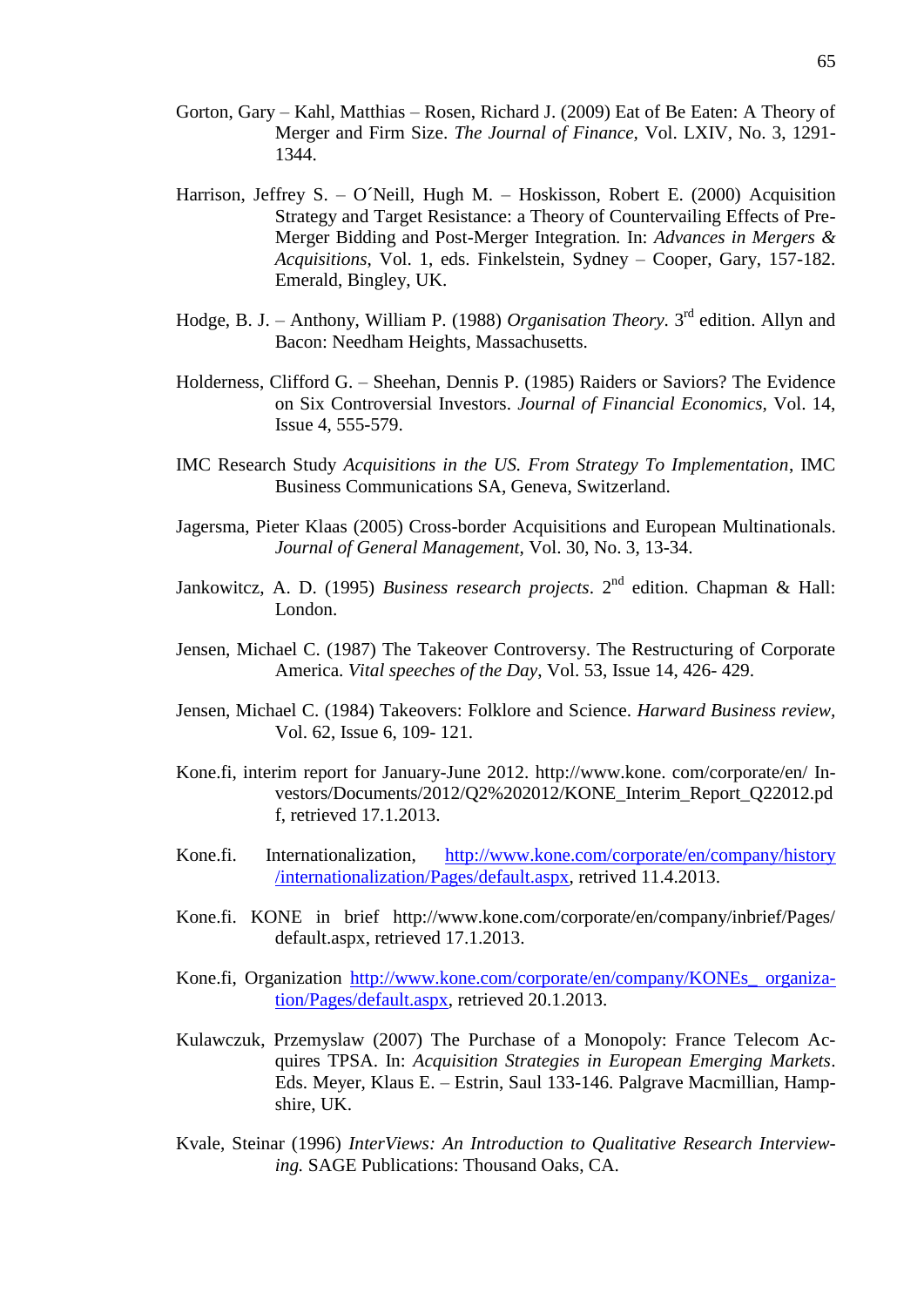- Laamanen, Tomi Keil, Thomas (2008) Performance of Serial Acquirers: Toward an Acquisition Program Perspective. *Strategic Management Journal,* 29: 663- 672.
- Lees, Stan (2003) *Global Acquisitions: Strategic Integration and the Human Factor*. Palgrave Macmillan: New York, N.Y.
- Macdonald, Stuart Hellgren, Bo (2004) The interview in International Business Research: Problems We Would Rather Not Talk About. In: *Handbook of Qualitative Research Methods for International Business*. Eds Rebecca Marschan- Piekkari – Catherine Welch 264-281. Edward Elgar Publishing Limited, Glos UK.
- Marks, Mitchell Lee Mirvis, Philip H. (2010) *Making One Plus One Equal Three in Mergers, Acquisitions, and Alliances.* 2<sup>nd</sup> edition. Jossey-Bass, Hoboken, NJ, USA.
- Marks, Mitchell Lee Mirvis, Philip H. (2001) Making Mergers and Acquisitions Work: Strategic and Psychological Preparation. *Academy of Management Executive*, Vol. 15, No. 2, 80-92.
- Meyer, Klaus E. (2007) Acquisition as an Entry and Growth Strategy. In: *Acquisition Strategies in European Emerging Markets*. Eds. Meyer, Klaus E. – Estrin, Saul 43-57. Palgrave Macmillian, Hampshire, UK.
- Miles, Matthew B. Huberman, Michael A. (1994) *Qualitative Data Analysis*, 2nd Edition, SAGE Publications, Thousand Oaks CA.
- Miller, Roger (2000) How Culture Affects Mergers and Acquisitions. *Industrial Management*, Vol. 42, No. 5, 22-26.
- Montgomery, Cynthia A. Singh, Harbir (1984) Diversification Strategy and Systematic Risk. *Strategic Management Journal,* Vol. 5, Issue 2, 181-191.
- Morrison, Janet (2006) *The International Business Environment*. *Global and Local*  Marketplaces in a Changing World. 2<sup>nd</sup> edition, Palgrave Macmillian, Hampshire, UK.
- Mudde, Paul A. Brush, Thomas (2004) Firm Competitiveness and Acqisition: The Role of Competitive Strategy and Operational Effectiveness in M&A. In: *Mergers and Acquisitions. Creating Integrative Knowledge.* Eds. Pablo, Amy L. – Javidan, Mansour 60-81. Blackwell Publishing Ltd, Malden, USA
- M&A activity figure, http://blog.sharenet.co.za/index.php/der/2010/11/15/global mer[ger\\_and\\_acquisition\\_activity,](http://blog.sharenet.co.za/index.php/der/2010/11/15/global_%20merger_and_acquisition_activity) retrieved.
- Olie, René (1994) Shade of Culture and Institutions in International Mergers. *Organization Studies*, Vol. 15, Issue 3, 381-405.
- Oxford Advanced Learner's Dictionary of Current English (2005) 7<sup>th</sup> ed. Oxford University Press, Oxford NY.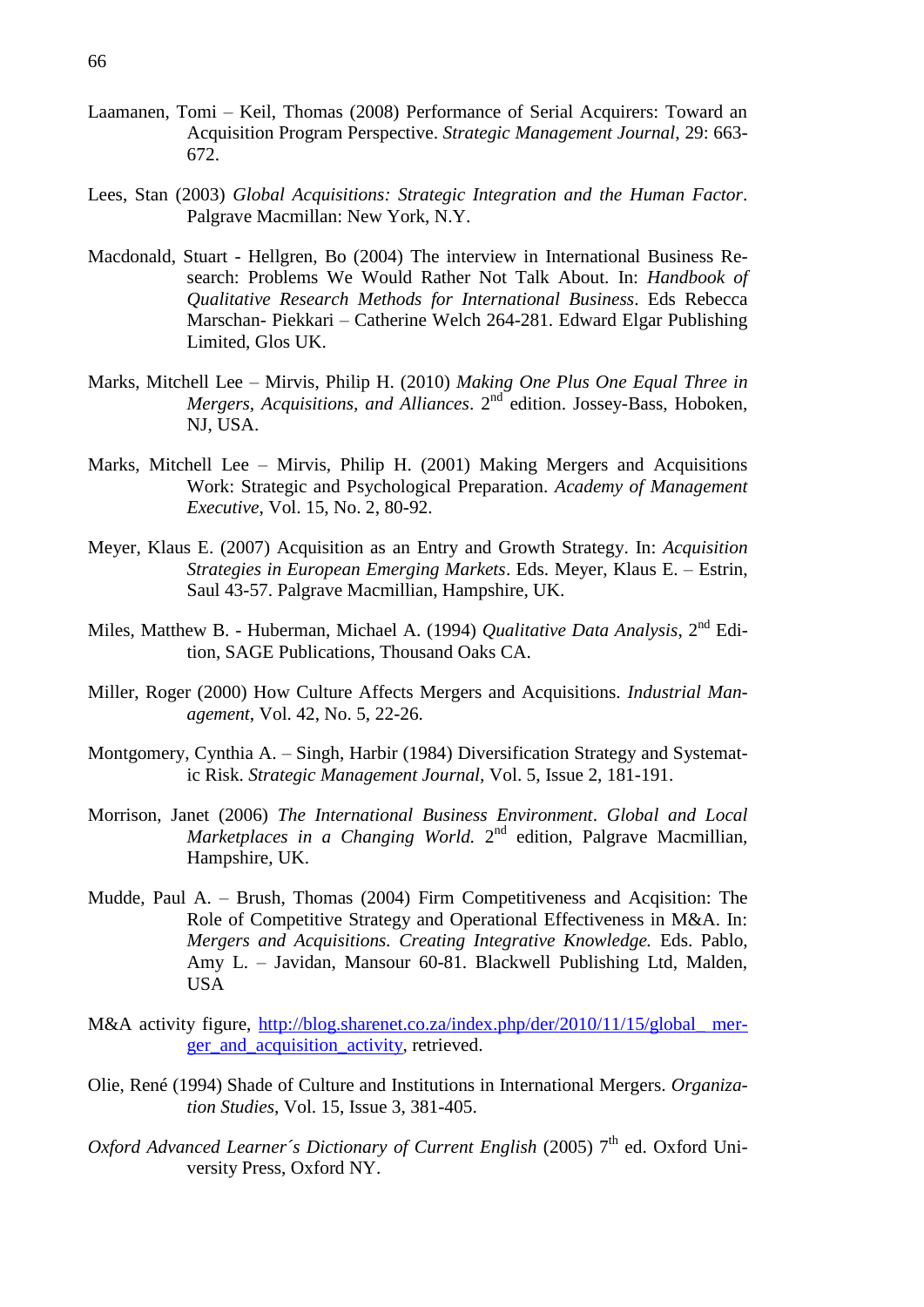- Porter, Michael E. (1987) From Competitive Advantage to Corporate Strategy. *Harward Business Review*, Vol. 65, Issue 3, 43-56.
- Porter, Michael E. (1985) *Competitive Advantage. Creating and Sustaining Superior Performance.* The Free Press, New York, N.Y.
- Porter, Michael E. (1980) *Competitive Strategy. Techniques for Analyzing Industries and Competitors.* The Free Press, New York, N.Y.
- Puusa, Anu (2011) Haastattelu laadullisen tutkimuksen menetelmänä. In: *Menetelmäviidakon raivaajat. Perusteita laadullisen tutkimuslähestymistavan valintaan,* eds. Anu Puusa – Pauli Juuti, 73-87. Johtamistaidon opisto: Turku.
- Rhodes-Kropf, Matthew Viswanathan, S. (2004) Market Valuation and Merger waves. *The Journal of Finance,* Vol. LIX, No. 6, 2685-2718.
- Scapens, Robert W. (2004) The Many Skills of the Case Researcher. In: *Handbook of Qualitative Research Methods for International Business,* eds. Rebecca Marschan- Piekkari – Catherine Welch, 107-108. Edward Elgar Publishing Limited, Glos UK.
- Schweiger, David M. Goulet, Philip K. (2000) Integrating Mergers and Acquisitions: An International Research Review*.* In: *Advances in Mergers & Acquisitions*, Vol. 1, eds. Finkelstein, Sydney – Cooper, Gary, 61-91. Emerald, Bingley, UK.
- Smit, Han T. J. Moraitis, Thras (2010) Serial Acquisition Options. *Long Range Planning* Vol. 43, 85-103.
- Stake, E. Robert (1995) *The Art of Case Study Research.* Sage Publications, Thousand Oaks, California.
- Streeter, Bill (2007) Inside the Mind of the Serial Acquirer. *ABA Banking Journal ,* Vol. 99, No. 2, 38-40.
- Sudarsanam, Sudi (2000) *Corporate Governance, Corporate Control and Takeovers.* In: Advances in Mergers & Acquisitions, Vol. 1, eds. Finkelstein, Sydney – Cooper, Gary, 119- 155. Emerald, Bingley, UK.
- Trautwein, Friedrich (1990) Merger Motives and Merger Prescriptions. *Strategic Management Journal,* Vol. 11, 283-295.
- Talouselämä, yrityskaupat <http://www.talouselama.fi/yrityskaupat/?action=wildSearch [&startYear=2011&endYear=2012&name=kone](http://www.talouselama.fi/yrityskaupat/?action=wildSearch%20&startYear=2011&endYear=2012&name=kone)>, haettu 3.1.2012.
- Vuori, Natalia (2012) *Learning to Carry Out Multiple Acquisitions*. Helsinki: Aalto University Publication Series, Doctoral Dissertations 74/2012.
- Wensley, Robin (1982) ´PIMS and BCG: New horizons or false dawn?´. *Strategic Management Journal,* Vol. 3, Issue 2, 147-158.
- Wikström, Pekka, Vice President, KONE Oyj. Interview 25.11.2011.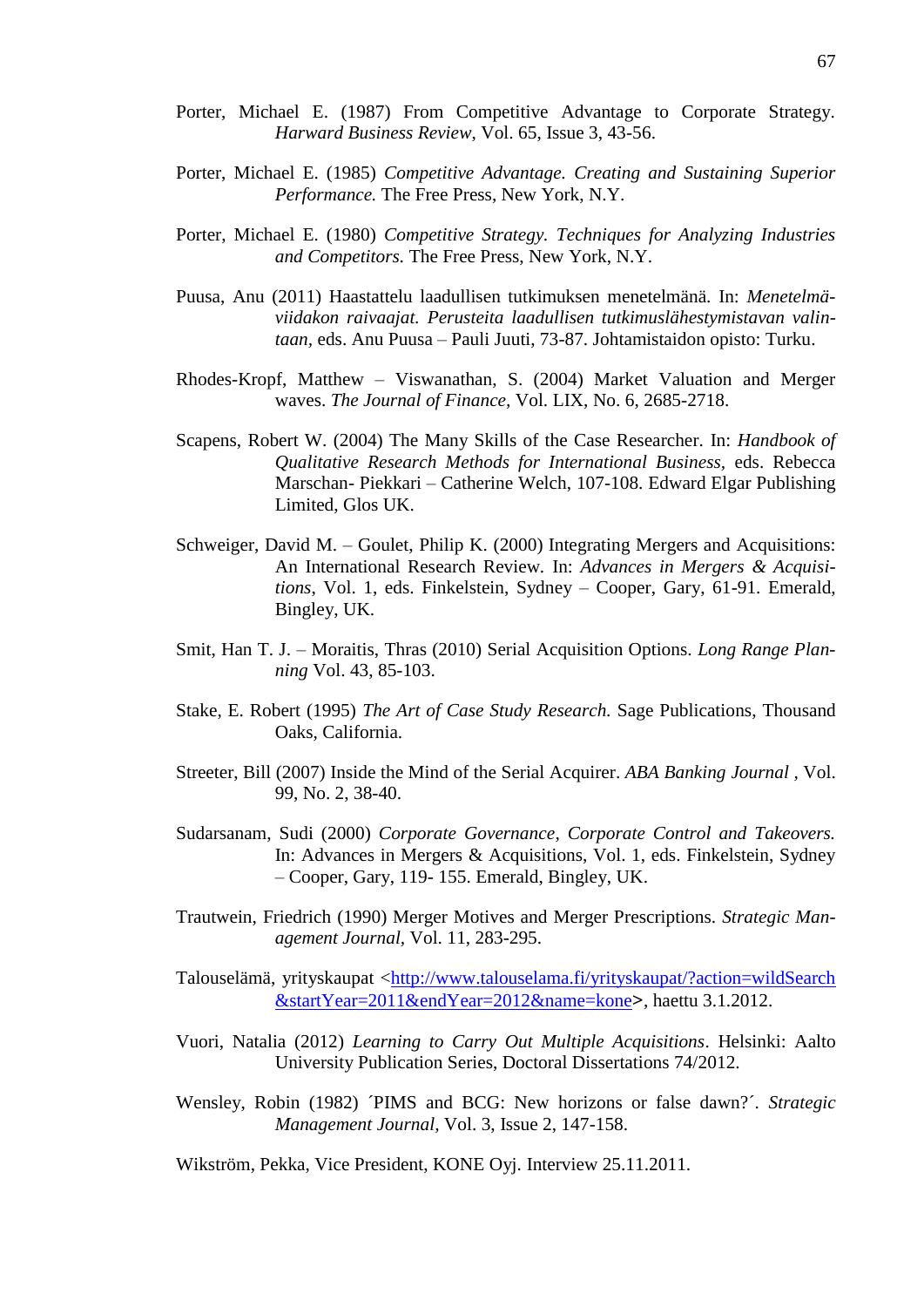- Yin, Robert K. (2009) *Case study research: Design and methods*. 4<sup>th</sup> edition. SAGE Inc.: Thousand Oaks, CA.
- Zettinig, Peter Jokela, Päivi (2002) Three Different Strategies in Globalisation: A comparison Between International Joint Venture, Merger and Acquisition and Strategic Alliance. In: *Viewpoints on the Economic Dimension of Globalisation*, ed. Nummela, Niina, 61-82. Turun kauppakorkeakoulun julkaisuja A 7-8: 2002.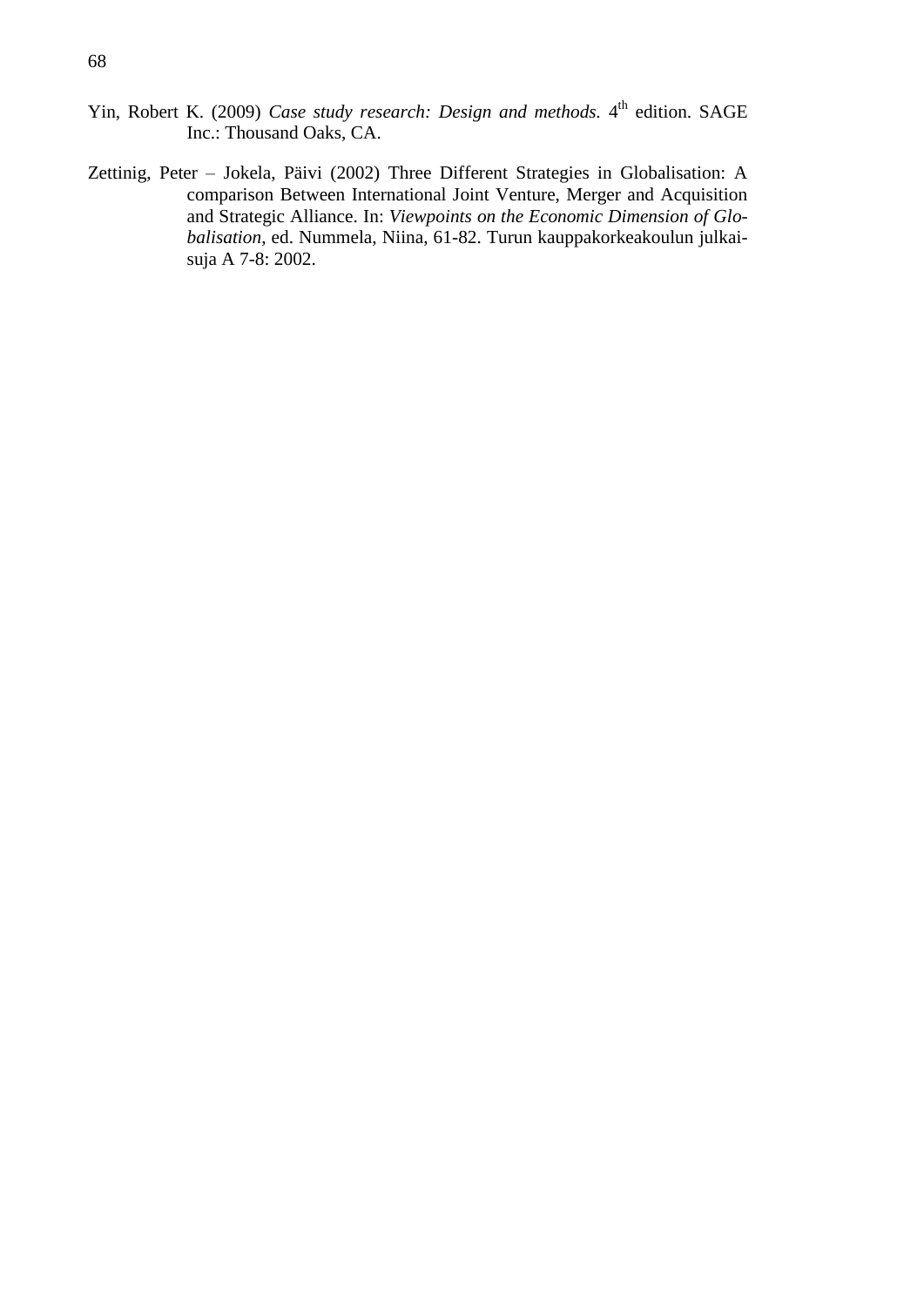### <span id="page-68-0"></span>**APPENDIX 1 INTERVIEW QUESTIONS**

Research question 1: What is a buying process for a serial acquirer like?

- 1. What is the size of the companies you acquire? 1.1. How is their size measured?
- 2. Because of the density of your acquisitions, it could be assumed that you have overlapping acquisitions. What are the challenges that these overlapping acquisitions bring?
- 3. Could you describe the acquisition process of your company? How common is it that the process is like this?
- 4. How long can it take to acquire a company? Assuming that the process starts when the acquired company is chosen and ends to the acquisition agreement.
- 5. What are the most typical challenges when acquiring companies?
- 6. How do previous acquisitions affect the future acquisitions?
- 7. How are the acquired companies chosen?
	- 7.1. Where are the acquired companies found?
	- 7.2. What are the most important criteria?
- 8. How do you measure the added value an acquired company brings to the acquiring company?
- 9. How often do acquisitions made by your company fail? Here by failure is meant that the deal is not made.
	- 9.1. Why have the acquisitions failed?

Research question 2: What are the motives for a serial acquirer to buy companies?

- 10. Who makes the decisions in your company concerning acquisitions?
	- 10.1. Is the decision making process regarding acquisitions decentralized?
- 11. When are the decisions made about acquired companies?
- 12. Are there cases, where your company has had more information about the acquired company than the markets? Could you describe a situation like this.
- 13. What is the most common reason to acquire companies?
- 14. Have there been acquisitions that have not been profitable? (an acquisition has produced losses/the desired benefits were not reached /the need for the acquisition changed) Could you describe a situation like this.
- 15. Your company has traditionally made many acquisitions.
	- 15.1. Could you comment on the argument that acquisitions could be made only because of a habit of making acquisitions?
	- 15.2. Acquisition literature suggests that for a serial acquirer the threshold for making acquisitions is small. Can making several acquisitions also complicate the decision making process in an acquisition? For example in a way that past acquisitions may have a negative effect on new acquisitions?